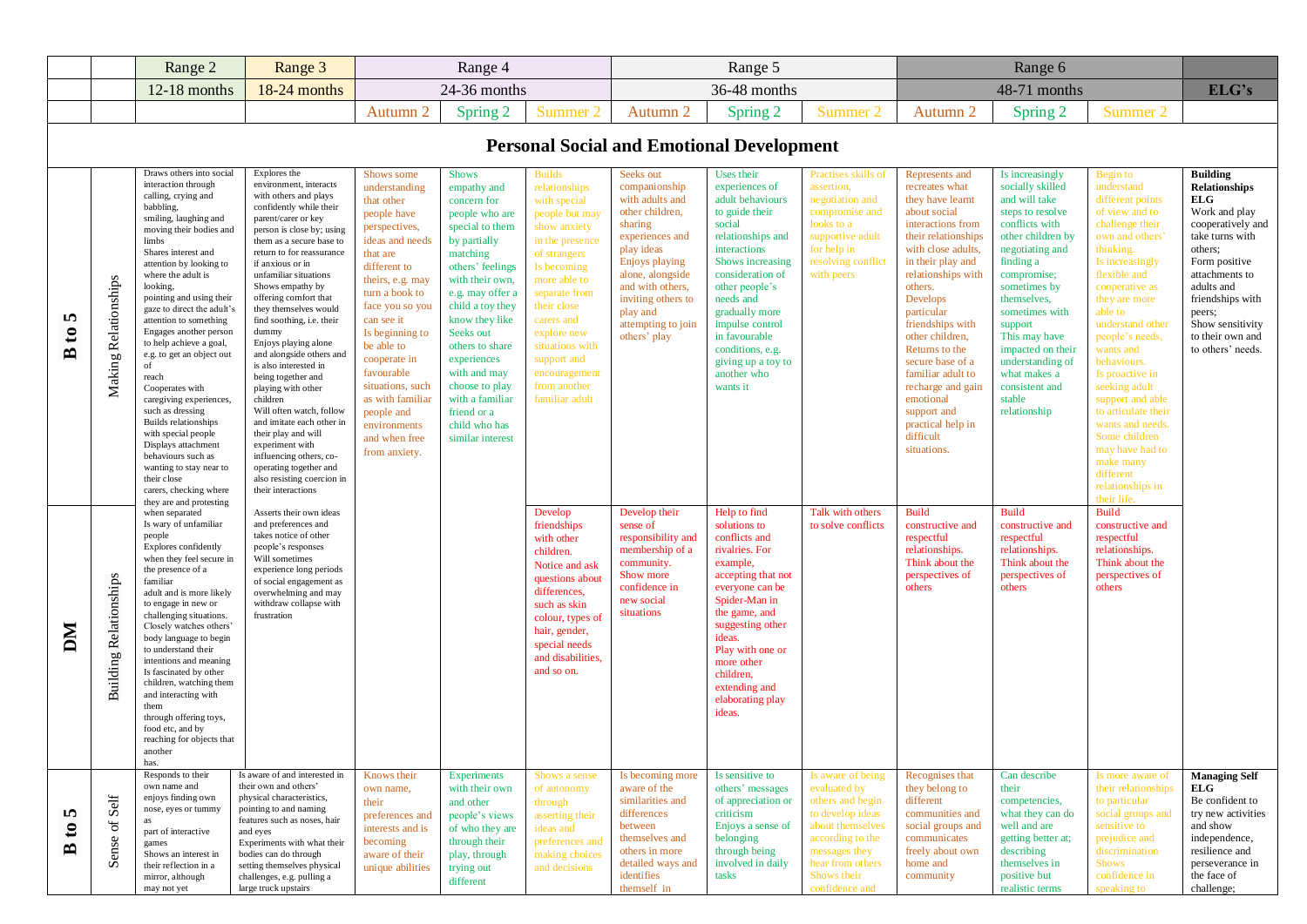|    |          | realise that the      | Begins to use me, you and I   | Is developing   | behaviours,     | Is gradually     | relation to social |               | self-esteem      |                    | <b>Shows</b>     | others about their | Explain the        |
|----|----------|-----------------------|-------------------------------|-----------------|-----------------|------------------|--------------------|---------------|------------------|--------------------|------------------|--------------------|--------------------|
|    |          | reflection is them    | in their talk and to show     |                 | and the way     | learning that    | groups and to      |               | through being    |                    | confidence in    | own needs,         | reasons for rules, |
|    |          | Shows separation      | awareness of their social     | an              |                 |                  |                    |               |                  |                    |                  |                    |                    |
|    |          | anxiety as they       | identity of gender, ethnicity | understanding   | they talk about | actions have     | their peers        |               | outgoing towards |                    | choosing         | wants, interests   | know right from    |
|    |          | become more aware     | and ability                   | of and interest | themselves      | consequences     |                    |               | people, taking   |                    | resources and    | and opinions in    | wrong and try to   |
|    |          | of themselves as      | Shows their growing sense     | in differences  |                 | but not always   |                    |               | risks and trying |                    | perseverance in  | familiar group     | hehave             |
|    |          | separate individuals  | of self through asserting     | of gender,      |                 | the              |                    |               | new things or    |                    | carrying out a   | Has a clear idea   | accordingly        |
|    |          | Shows an emerging     | their likes and dislikes.     | ethnicity and   |                 | consequences     |                    |               | new social       |                    | chosen activity  | about what they    | Manage their       |
|    |          | autonomy through      | choices, decisions, and       | ability         |                 | the child hopes  |                    |               | situations and   |                    |                  | want to do in      | own basic          |
|    |          | asserting choices     | ideas. These may be           |                 |                 | for              |                    |               | being able to    |                    |                  | their play and     | hygiene and        |
|    |          | and preferences such  | different to those of the     |                 |                 |                  |                    |               | express their    |                    |                  | how they want to   | personal needs,    |
|    |          | as different tastes   | adult or their peers; often   |                 |                 |                  |                    |               | needs and ask    |                    |                  | go about it        | including          |
|    |          | and rejects things    | saying no, me do it or mine   |                 |                 |                  |                    |               | adults for help  |                    |                  |                    | dressing, going to |
|    |          | they do not want, for |                               |                 |                 | Begin to show    | Select and use     | Increasingly  | Do not always    | Show resilience    | Show resilience  | Show resilience    | the toilet and     |
|    |          | example by            |                               |                 |                 | 'effortful       | activities and     | follow rules. | need an adult to | and perseverance   | and perseverance | and perseverance   | understanding the  |
|    |          | pushing them away     |                               |                 |                 |                  | resources, with    | understanding | remind them of a | in the face of     | in the face of   | in the face of     | importance of      |
|    |          | Understands that      |                               |                 |                 | control'. For    |                    |               | rule.            |                    | challenge•       |                    | healthy food       |
|    |          | their own voice and   |                               |                 |                 | example,         | help when          | why they are  |                  | challenge•         |                  | challenge•         |                    |
|    |          | actions causes an     |                               |                 |                 | waiting for a    | needed.            | important.    |                  | Manage their       | Manage their     | Manage their       | choices.           |
|    |          | effect on others.     |                               |                 |                 | turn and         | This helps them    |               |                  | own needs.         | own needs.       | own needs.         |                    |
|    |          | e.g. clapping hands   |                               |                 |                 | resisting the    | to achieve a goal  |               |                  | Know and talk      | Further develop  | Know and talk      |                    |
|    |          | starts a game         |                               |                 |                 | strong impulse   | they have chosen,  |               |                  | about the          | the skills they  | about the          |                    |
|    | Self     | Shows growing self-   |                               |                 |                 | to grab what     | or one which is    |               |                  | different factors  | need to manage   | different factors  |                    |
|    |          | confidence through    |                               |                 |                 |                  | suggested to       |               |                  | that support their | the school day   | that support their |                    |
|    |          | playing freely and    |                               |                 |                 | they want or     | them.              |               |                  | overall health and | successfully: -  | overall health and |                    |
| MO |          | with                  |                               |                 |                 | push their way   |                    |               |                  | wellbeing:         | lining up and    | wellbeing:         |                    |
|    |          | involvement           |                               |                 |                 | to the front.    |                    |               |                  | -regular physical  | queuing -        | -regular physical  |                    |
|    | Managing |                       |                               |                 |                 | Find ways of     |                    |               |                  |                    | mealtimes -      | activity           |                    |
|    |          |                       |                               |                 |                 | managing         |                    |               |                  | activity           |                  |                    |                    |
|    |          |                       |                               |                 |                 | transitions, for |                    |               |                  | -healthy eating -  | personal hygiene | -healthy eating -  |                    |
|    |          |                       |                               |                 |                 |                  |                    |               |                  | toothbrushing -    |                  | toothbrushing -    |                    |
|    |          |                       |                               |                 |                 | example from     |                    |               |                  | sensible amounts   |                  | sensible amounts   |                    |
|    |          |                       |                               |                 |                 | their parent to  |                    |               |                  | of 'screen time'   |                  | of 'screen time'   |                    |
|    |          |                       |                               |                 |                 | their key        |                    |               |                  | -having a good     |                  | -having a good     |                    |
|    |          |                       |                               |                 |                 | person.          |                    |               |                  | sleep routine -    |                  | sleep routine -    |                    |
|    |          |                       |                               |                 |                 |                  |                    |               |                  | being a safe       |                  | being a safe       |                    |
|    |          |                       |                               |                 |                 |                  |                    |               |                  | pedestrian         |                  | pedestrian         |                    |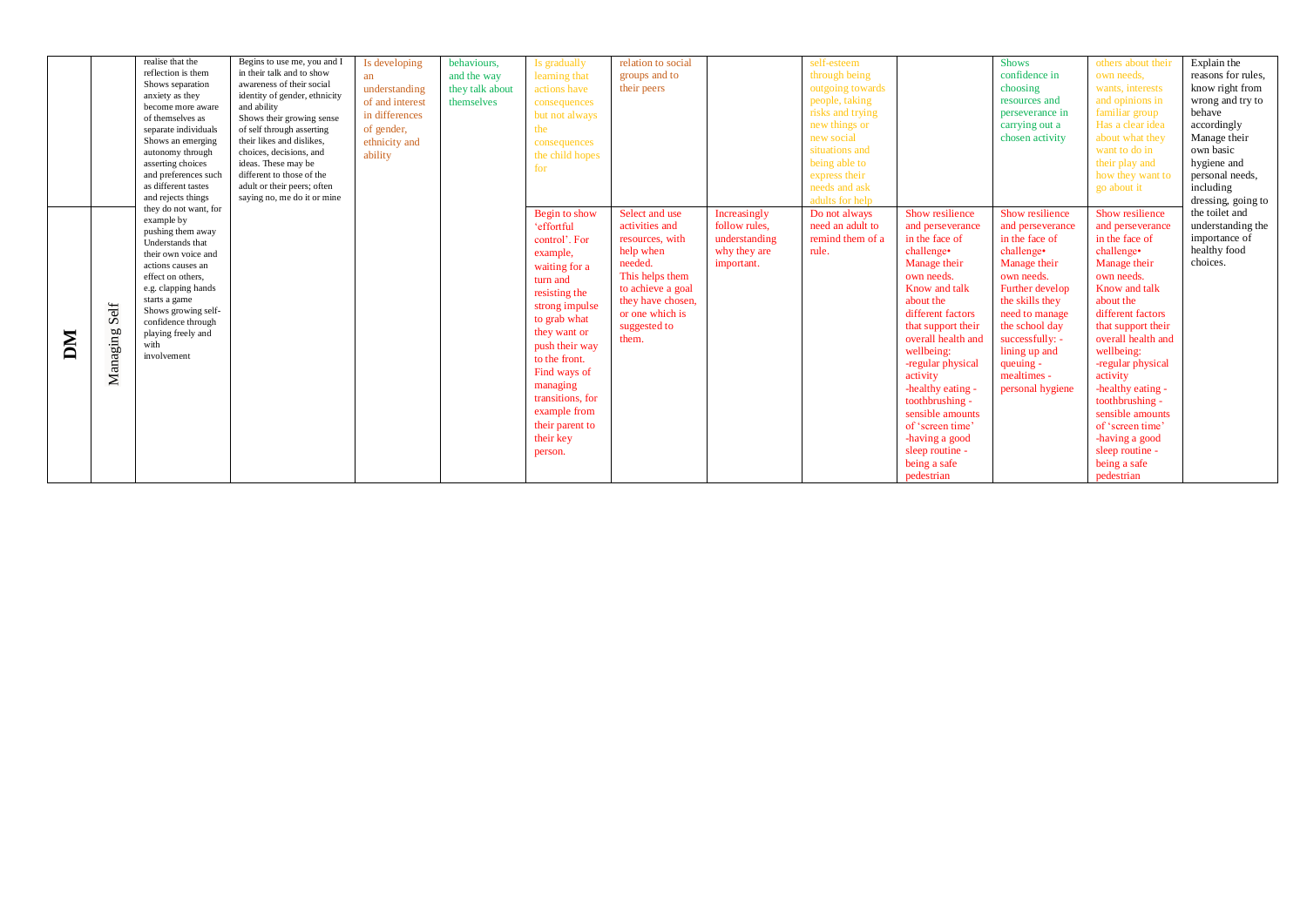| m<br>$\mathbf{c}$<br>$\mathbf{\Omega}$ | Emotions<br>Understanding | shows a wider<br>variety of feelings,<br>using crying,<br>gestures and<br>vocalisations<br>freely to express<br>their needs<br>Begins to become<br>aware of their<br>emotions as the<br>connections in the<br>brain<br>that make feelings<br>conscious grow and<br>develop<br>Uses familiar adult<br>to share feelings<br>such as excitement<br>and for "emotional<br>refuelling" when<br>feeling tired or<br>anxious<br>Uses a comfort<br>object, familiar<br>others, routines or<br>spaces to soothe<br>themselves.<br>particularly when<br>separated from their<br>close carer<br>Becomes more able<br>to adapt their<br>behaviour and<br>increase their | Expresses positive feelings<br>such as joy and affection<br>and negative feelings such<br>as anger, frustration and<br>distress, through actions,<br>behaviours and a few<br>words• Experiences a wide<br>range of feelings with great<br>intensity, such as anger and<br>frustration, which can be<br>overwhelming and result in<br>losing control of feelings,<br>body and thinking<br>Is aware of others' feelings<br>and is beginning to show<br>empathy by offering a<br>comfort object to another<br>child or sharing in another<br>child's excitement<br>Asserts their own agenda<br>strongly and may display<br>frustration with having to<br>comply with others' agendas<br>and with change and<br>boundaries | Expresses the<br>self-aware<br>emotions of<br>pride and<br>embarrassment<br>as well as a<br>wide range of<br>other feeling<br>Can feel<br>overwhelmed<br>by intense<br>emotions,<br>resulting in an<br>emotional<br>collapse when<br>frightened,<br>frustrated,<br>angry, anxious<br>or over-<br>stimulated | Is becoming<br>able to think<br>about their<br>feelings as<br>their brain<br>starts to<br>develop the<br>connections<br>that help them<br>manage their<br>emotions<br>Participates<br>more in<br>collective<br>cooperation as<br>their<br>experience of<br>routines and<br>understanding<br>of some<br>boundaries<br>grows | Seeks comfort<br>from familiar<br>adults when<br>needed and<br>distracts<br>themselves<br>with a comfort<br>object when<br>upset<br>Responds to<br>the feelings of<br>others,<br>showing<br>concern and<br>offering<br>comfort<br>May recognise<br>that some<br>actions can<br>hurt or harm<br>others and<br>begins to stop<br>themselves<br>from doing<br>something they<br>should not do.<br>in favourable<br>conditions | Expresses a wide<br>range of feelings<br>in their<br>interactions with<br>others and<br>through their<br>behaviour and<br>play, including<br>excitement and<br>anxiety, guilt and<br>self-doubt<br>May exhibit<br>increased<br>fearfulness of<br>things like the<br>dark or monsters<br>etc and possibly<br>have nightmares | Talks about how<br>others might be<br>feeling and<br>responds<br>according to their<br>his understanding<br>of the other<br>person's needs<br>and wants<br>Is more able to<br>recognise the<br>impact of their<br>her choices and<br>behaviours/action<br>s on others and<br>knows that some<br>actions and<br>words can hurt<br>others' feelings | <b>Understands</b> that<br>expectations vary<br>depending on<br>different events.<br>social situations<br>and changes in<br>routine, and<br>becomes more<br>able to adapt their<br>behaviour in<br>favourable<br>conditions | <b>Understands their</b><br>own and other<br>people's feelings,<br>offering empathy<br>and comfort<br>Is more able to<br>manage their<br>feelings and<br>tolerate situations<br>in which their<br>wishes cannot be<br>met<br>Seeks support,<br>"emotional<br>refuelling" and<br>practical help in<br>new or<br>challenging<br>situations.<br>Is aware of<br>behavioural<br>expectations and<br>sensitive to ideas<br>of justice and<br>fairness | Talks about their<br>own and others'<br>feelings and<br>behaviour and its<br>consequences                                                                                                               | Attempts to<br>repair a<br>relationship or<br>situation where<br>they have caused<br>upset and<br>understands how<br>their actions<br>impact other<br>people.<br>Seeks ways to<br>manage conflict,<br>for example<br>through holding<br>back, sharing,<br>negotiation and<br>compromise | <b>Self-Regulation</b><br>ELG<br>Show an<br>understanding of<br>their own feelings<br>and those of<br>others, and begin<br>to regulate their<br>behaviour<br>accordingly<br>Set and work<br>towards simple<br>goals, being able<br>to wait for what<br>they want and<br>control their<br>immediate<br>impulses when<br>appropriate<br>Give focused<br>attention to what<br>the teacher says,<br>responding<br>appropriately<br>even when<br>engaged in<br>activity, and<br>show an ability to<br>follow<br>instructions<br>involving several |
|----------------------------------------|---------------------------|-------------------------------------------------------------------------------------------------------------------------------------------------------------------------------------------------------------------------------------------------------------------------------------------------------------------------------------------------------------------------------------------------------------------------------------------------------------------------------------------------------------------------------------------------------------------------------------------------------------------------------------------------------------|------------------------------------------------------------------------------------------------------------------------------------------------------------------------------------------------------------------------------------------------------------------------------------------------------------------------------------------------------------------------------------------------------------------------------------------------------------------------------------------------------------------------------------------------------------------------------------------------------------------------------------------------------------------------------------------------------------------------|-------------------------------------------------------------------------------------------------------------------------------------------------------------------------------------------------------------------------------------------------------------------------------------------------------------|----------------------------------------------------------------------------------------------------------------------------------------------------------------------------------------------------------------------------------------------------------------------------------------------------------------------------|----------------------------------------------------------------------------------------------------------------------------------------------------------------------------------------------------------------------------------------------------------------------------------------------------------------------------------------------------------------------------------------------------------------------------|-----------------------------------------------------------------------------------------------------------------------------------------------------------------------------------------------------------------------------------------------------------------------------------------------------------------------------|---------------------------------------------------------------------------------------------------------------------------------------------------------------------------------------------------------------------------------------------------------------------------------------------------------------------------------------------------|-----------------------------------------------------------------------------------------------------------------------------------------------------------------------------------------------------------------------------|-------------------------------------------------------------------------------------------------------------------------------------------------------------------------------------------------------------------------------------------------------------------------------------------------------------------------------------------------------------------------------------------------------------------------------------------------|---------------------------------------------------------------------------------------------------------------------------------------------------------------------------------------------------------|-----------------------------------------------------------------------------------------------------------------------------------------------------------------------------------------------------------------------------------------------------------------------------------------|----------------------------------------------------------------------------------------------------------------------------------------------------------------------------------------------------------------------------------------------------------------------------------------------------------------------------------------------------------------------------------------------------------------------------------------------------------------------------------------------------------------------------------------------|
| DМ                                     | Self-Regulation           | participation<br>and co-operation as<br>they become<br>familiar with and<br>anticipate routine<br>Explores the<br>boundaries of<br>behaviours that are<br>accepted by adults<br>and<br>become aware of<br>basic rules as they<br>use their emerging<br>agency and<br>autonomy                                                                                                                                                                                                                                                                                                                                                                               |                                                                                                                                                                                                                                                                                                                                                                                                                                                                                                                                                                                                                                                                                                                        |                                                                                                                                                                                                                                                                                                             |                                                                                                                                                                                                                                                                                                                            | Talk about<br>their feelings in<br>more<br>elaborated<br>ways: "I'm sad<br>because" or<br>"I love it when<br>$\ldots$ ".                                                                                                                                                                                                                                                                                                   | Talk about their<br>feelings using<br>words like<br>'happy', 'sad',<br>'angry' or<br>'worried'.                                                                                                                                                                                                                             | Develop<br>appropriate ways<br>of being<br>assertive.                                                                                                                                                                                                                                                                                             |                                                                                                                                                                                                                             | See themselves as<br>a valuable<br>individual<br>Express their<br>feelings and<br>consider the<br>feelings of others.<br>Identify and<br>moderate their<br>own feelings<br>socially and<br>emotionally.                                                                                                                                                                                                                                         | See themselves<br>as a valuable<br>individual<br>Express their<br>feelings and<br>consider the<br>feelings of others.<br>Identify and<br>moderate their<br>own feelings<br>socially and<br>emotionally. | See themselves<br>as a valuable<br>individual<br>Express their<br>feelings and<br>consider the<br>feelings of others.<br>Identify and<br>moderate their<br>own feelings<br>socially and<br>emotionally.                                                                                 | ideas or actions.                                                                                                                                                                                                                                                                                                                                                                                                                                                                                                                            |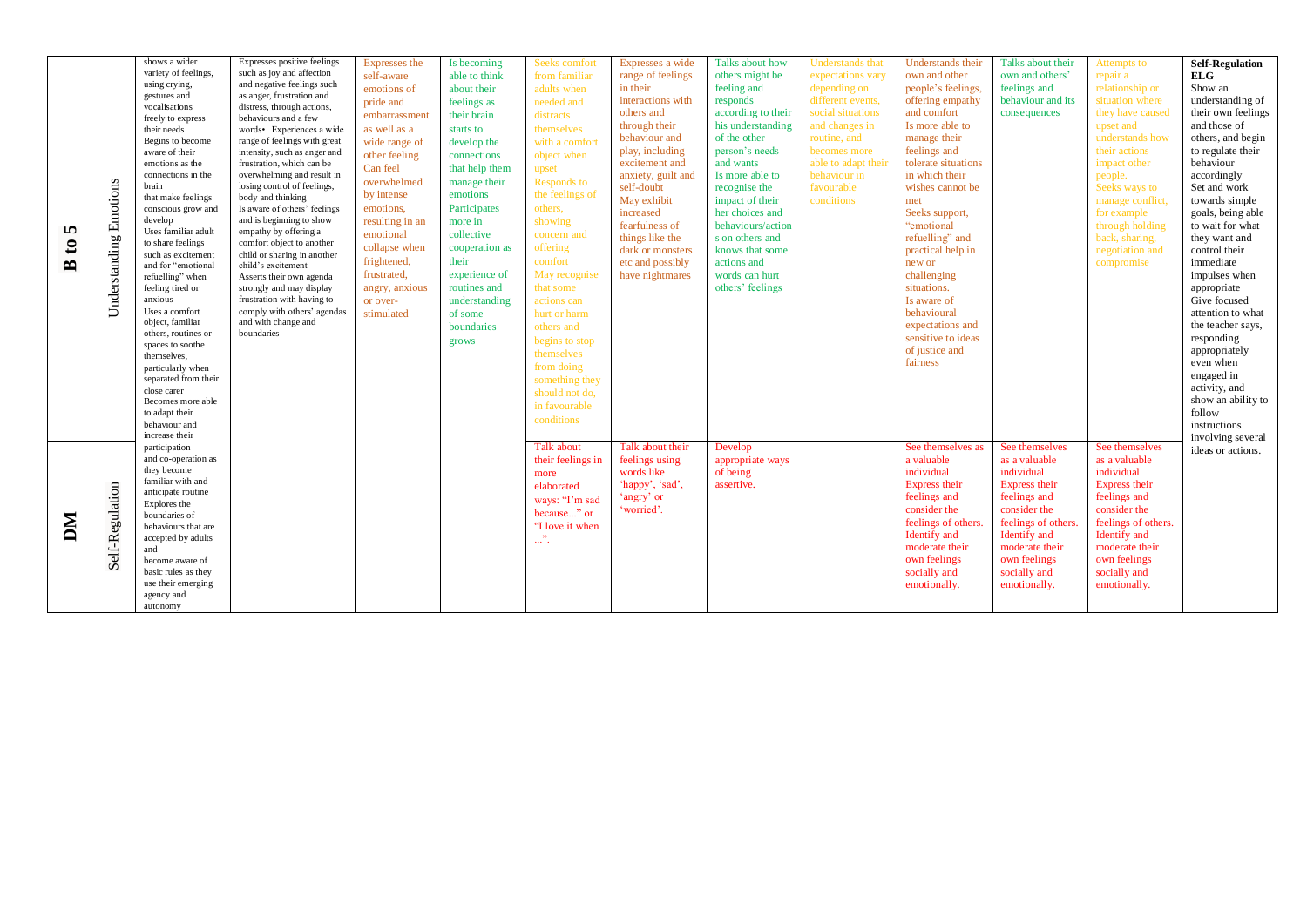|                                                    |                                           | Range 2                                                                                                                                                                                                                                                                                                                                       | Range 3                                                                                                                                                                                                                                                                                                              |                                                                                                                                                                                                                                | Range 4                                                                                                                                                                                                       |                                                                                                                                                                                                                     |                                                                                                                                                                                                          | Range 5                                                                                                                                                                                                                                                      |                                                                                                                                                                                                                           |                                                                                                                                                                                                         | Range 6                                                                                                                                                                   |                                                                                                                                                                                   |                                                                                                                                                                                                                                                                  |
|----------------------------------------------------|-------------------------------------------|-----------------------------------------------------------------------------------------------------------------------------------------------------------------------------------------------------------------------------------------------------------------------------------------------------------------------------------------------|----------------------------------------------------------------------------------------------------------------------------------------------------------------------------------------------------------------------------------------------------------------------------------------------------------------------|--------------------------------------------------------------------------------------------------------------------------------------------------------------------------------------------------------------------------------|---------------------------------------------------------------------------------------------------------------------------------------------------------------------------------------------------------------|---------------------------------------------------------------------------------------------------------------------------------------------------------------------------------------------------------------------|----------------------------------------------------------------------------------------------------------------------------------------------------------------------------------------------------------|--------------------------------------------------------------------------------------------------------------------------------------------------------------------------------------------------------------------------------------------------------------|---------------------------------------------------------------------------------------------------------------------------------------------------------------------------------------------------------------------------|---------------------------------------------------------------------------------------------------------------------------------------------------------------------------------------------------------|---------------------------------------------------------------------------------------------------------------------------------------------------------------------------|-----------------------------------------------------------------------------------------------------------------------------------------------------------------------------------|------------------------------------------------------------------------------------------------------------------------------------------------------------------------------------------------------------------------------------------------------------------|
|                                                    |                                           | $12-18$ m                                                                                                                                                                                                                                                                                                                                     | $18 - 24$ m                                                                                                                                                                                                                                                                                                          |                                                                                                                                                                                                                                | 24-36 months                                                                                                                                                                                                  |                                                                                                                                                                                                                     |                                                                                                                                                                                                          | 36-48 months                                                                                                                                                                                                                                                 |                                                                                                                                                                                                                           |                                                                                                                                                                                                         | 48-71 months                                                                                                                                                              |                                                                                                                                                                                   | ELG's                                                                                                                                                                                                                                                            |
|                                                    |                                           |                                                                                                                                                                                                                                                                                                                                               |                                                                                                                                                                                                                                                                                                                      | Autumn 2                                                                                                                                                                                                                       | Spring 2                                                                                                                                                                                                      | Summer 2                                                                                                                                                                                                            | Autumn 2                                                                                                                                                                                                 | Spring 2                                                                                                                                                                                                                                                     | Summer 2                                                                                                                                                                                                                  | Autumn 2                                                                                                                                                                                                | Spring 2                                                                                                                                                                  | Summer 2                                                                                                                                                                          |                                                                                                                                                                                                                                                                  |
|                                                    |                                           |                                                                                                                                                                                                                                                                                                                                               |                                                                                                                                                                                                                                                                                                                      |                                                                                                                                                                                                                                |                                                                                                                                                                                                               |                                                                                                                                                                                                                     | <b>Communication and Language</b>                                                                                                                                                                        |                                                                                                                                                                                                                                                              |                                                                                                                                                                                                                           |                                                                                                                                                                                                         |                                                                                                                                                                           |                                                                                                                                                                                   |                                                                                                                                                                                                                                                                  |
| m<br>$\mathfrak{g}$<br>$\mathbf{D}$                | Listening and Attention                   | Moves whole body<br>to sounds they<br>enjoy, such as music<br>or a regular beat<br>Concentrates<br>intently on an object<br>or activity of own<br>choosing for short<br>periods Pays<br>attention to<br>dominant stimulus -<br>easily distracted by<br>noises or other<br>people talking.<br>Enjoys laughing and<br>being playful with        | Listens to and<br>enjoys rhythmic<br>patterns in rhymes<br>and stories, trying to<br>join in with actions<br>or vocalisations<br>Enjoys rhymes and<br>demonstrates<br>listening by trying to<br>join in with actions<br>or vocalisations<br>Pays attention to<br>own choice of<br>activity, may move<br>quickly from | Listens with<br>interest to the<br>noises adults<br>make when<br>they read<br>stories<br>Recognises and<br>responds to<br>many familiar<br>sounds,<br>e.g. turning to a<br>knock on the<br>door, looking at<br>or going to the | Listens with<br>interest to the<br>noises adults<br>make when<br>they read<br>stories<br>Recognises and<br>responds to<br>many familiar<br>sounds,                                                            | Shows interest<br>in play with<br>sounds, songs<br>and rhymes<br>Single<br>channelled<br>attention; can<br>shift to a<br>different task if<br>attention fully<br>obtained-<br>using child's<br>name helps<br>focus. | Listens to others in<br>one-to-one or small<br>groups, when<br>conversation<br>interests them                                                                                                            | <b>Listens</b> to familiar<br>stories with<br>increasing attention<br>and recall                                                                                                                                                                             | Joins in with<br>repeated refrains<br>and anticipates<br>key events and<br>phrases in<br>rhymes and<br>stories<br>Focusing<br>attention - can<br>still listen or do,<br>but can change<br>their own focus<br>of attention | Shows variability<br>in listening<br>behaviour; may<br>move around and<br>fiddle but still be<br>listening or sit<br>still but not<br>absorbed by<br>activity                                           |                                                                                                                                                                           | May indicate<br>two-channelled<br>attention, e.g.<br>paying attention<br>to something of<br>interest for short<br>or long periods;<br>can both listen<br>and do for short<br>span | Listening,<br><b>Attention and</b><br>Understanding<br>ELG<br>Listen attentively<br>and respond to<br>what they hear<br>with relevant<br>questions,<br>comments and<br>actions when<br>being read to and<br>during whole<br>class discussions<br>and small group |
| DМ                                                 | Listening, attention and<br>understanding | others                                                                                                                                                                                                                                                                                                                                        | activity to activity                                                                                                                                                                                                                                                                                                 | door                                                                                                                                                                                                                           |                                                                                                                                                                                                               | Listen to simple<br>stories and<br>understand<br>what is<br>happening, with<br>the help of the<br>pictures.<br>Understand and<br>act on longer<br>sentences like<br>'make teddy<br>jump' or 'find<br>your coat'     | Enjoy listening to<br>longer stories and<br>can remember much<br>of what happen<br>Understand a<br>question or<br>instruction that has<br>two parts, such as<br>"Get your coat and<br>wait at the door". | Can find it difficult<br>to pay attention to<br>more than one thing<br>at a time.<br>Understand 'why'<br>questions, like:<br>"Why do you think<br>the caterpillar got so<br>fat?"                                                                            | Use a wider<br>range of<br>vocabulary.                                                                                                                                                                                    | <b>Understand how</b><br>to listen carefully<br>and why listening<br>is important.<br>Learn new<br>vocabulary.<br>Listen carefully<br>to rhymes and<br>songs, paying<br>attention to how<br>they sound. | Learn rhymes,<br>poems and songs.<br>Engage in non-<br>fiction books.                                                                                                     | Listen to and tall<br>about selected<br>non-fiction to<br>develop a deep<br>familiarity with<br>new knowledge<br>and vocabulary.                                                  | interactions<br>Make comments<br>about what they<br>have heard and<br>ask questions to<br>clarify their<br>understanding<br>Hold<br>conversation<br>when engaged in<br>back-and-forth<br>exchanges with<br>their teacher and                                     |
| S<br>$\mathbf{c}$<br>$\mathbf{D}$                  | Understanding                             | Is developing the<br>ability to follow<br>others' body<br>language, including<br>pointing and gesture<br>Responds to simple<br>questions when in a<br>familiar context with<br>a special person (e.g.<br>Where's Mummy?<br>Where's your nose?)<br>· Understanding of<br>single words in<br>context is<br>developing, e.g. cup,<br>milk, daddy | Understands<br>different situations -<br>able to follow<br>routine events and<br>activities using<br>nonverbal cues<br>Selects familiar<br>objects by name and<br>will go and find<br>objects when asked,<br>or identify objects<br>from a group<br>Understands simple<br>sentences (e.g.<br>Throw the ball)         | Beginning to<br>understand<br>more complex<br>sentences, e.g.<br>Put your toys<br>away and then<br>sit on the carpet<br>Developing<br>understanding<br>of simple<br>concepts (e.g.<br>fast/slow,<br>good/bad)                  | Beginning to<br>understand<br>more complex<br>sentences, e.g.<br>Put your toys<br>away and then<br>sit on the carpet<br>Developing<br>understanding<br>of simple<br>concepts (e.g.<br>fast/slow,<br>good/bad) | Identifies<br>action words by<br>following<br>simple<br>instructions,<br><b>Understands</b> w<br>ho, what,<br>where in simple<br>questions                                                                          | Understands use of<br>objects (e.g. Which<br>one do we cut with?)                                                                                                                                        | Responds to<br>instructions with<br>more elements,<br>e.g. Give the big ball<br>to me; collect up all<br>the blocks and put<br>them in the box<br>Beginning to<br>understand why and<br>how questions                                                        | <b>Shows</b><br>understanding of<br>prepositions<br>such as <i>under</i> ,<br>on top,<br>behind by<br>carrying out an<br>action or<br>selecting correct<br>picture                                                        | Understands a<br>range of complex<br>sentence<br>structures<br>including<br>negatives, plurals<br>and tense markers                                                                                     | Listens and<br>responds to ideas<br>expressed by<br>others in<br>conversation or<br>discussion<br>Understands<br>questions such<br>as who; why;<br>when;<br>where and how | Beginning to<br>understand<br>humour, e.g.<br>nonsense rhymes,<br>jokes<br>Able to follow a<br>story without<br>pictures or props                                                 | peers.<br><b>ALSO</b><br>Self-Regulation<br>ELG                                                                                                                                                                                                                  |
| m<br>$\boldsymbol{\mathfrak{e}}$<br>$\blacksquare$ | Speaking                                  | Uses sounds in play,<br>e.g. brrrm for toy car<br>Uses single words<br>Frequently imitates<br>words and sounds<br>Enjoys babbling and<br>increasingly<br>experiments with<br>using sounds<br>Uses words to<br>communicate for a<br>range of purposes<br>(e.g. teddy, more,<br>no, bye-bye)                                                    | Copies familiar<br>expressions, e.g. Oh<br>dear, All gone.<br>Uses different types<br>of everyday words<br>(nouns, verbs and<br>adjectives, e.g.<br>banana, go, sleep,<br>hot)<br>Beginning to put<br>two words together<br>(e.g. Want ball,<br>More juice)                                                          | Uses language<br>to share<br>feelings,<br>experiences and<br>thoughts<br>Beginning to<br>use word<br>endings (e.g.<br>going, cats)                                                                                             | Uses language<br>to share<br>feelings,<br>experiences and<br>thoughts<br>Beginning to<br>use word<br>endings (e.g.<br>going, cats)<br>Uses longer<br>sentences                                                | Holds a<br>conversation,<br>jumping from<br>topic to topic<br>Learns new<br>words very<br>rapidly and is<br>able to use<br>them in<br>communicating<br>Uses a variety<br>of                                         | Able to use language<br>in recalling past<br>experiences<br>Can retell a simple<br>past event in correct<br>order (e.g. went<br>down slide, hurt<br>finger)                                              | Beginning to use<br>more complex<br>sentences to link<br>thoughts (e.g.<br>using and, because)<br>Uses talk to explain<br>what is happening<br>and anticipate what<br>might happen next<br>Questions why<br>things happen and<br>gives<br>explanations. Asks | <b>Talks more</b><br>extensively<br>about things that<br>are of particular<br>importance to<br>them<br>Builds up<br>vocabulary that<br>reflects the<br>breadth of their<br>experiences<br>Uses talk in<br>pretending that | <b>Extends</b><br>vocabulary,<br>especially by<br>grouping and<br>naming,<br>exploring the<br>meaning and<br>sounds of new<br>words                                                                     | Uses talk to<br>organise,<br>sequence and<br>clarify thinking,<br>ideas, feelings<br>and events<br>Introduces a<br>storyline or<br>narrative into<br>their play.          | Uses language to<br>imagine and<br>recreate roles and<br>experiences in<br>play situations<br>Links statements<br>and sticks to a<br>main theme or<br>intention                   | <b>Speaking ELG</b><br>Participate in<br>small group, class<br>and one-to-one<br>discussions,<br>offering their<br>own ideas, using<br>recently<br>introduced<br>vocabulary<br>Offer<br>explanations for<br>why things might                                     |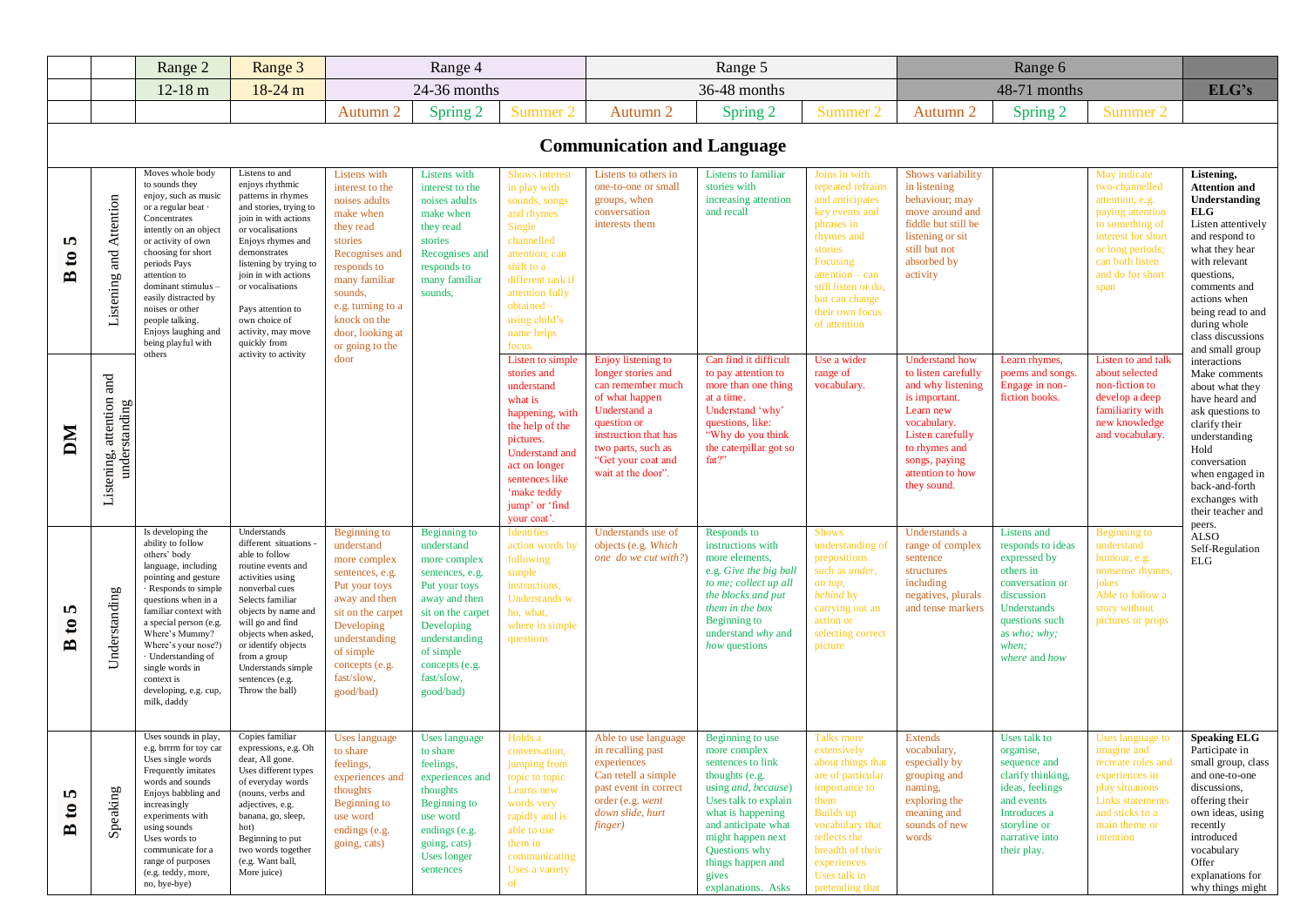|    |          | Uses pointing with   | Beginning to ask    | (e.g. Mummy g | questions (e.g. |                         | e.g. who, what,        | objects stand for  |                    |                   |                    | happen, making     |
|----|----------|----------------------|---------------------|---------------|-----------------|-------------------------|------------------------|--------------------|--------------------|-------------------|--------------------|--------------------|
|    |          | eye gaze, and then   | simple questions    | onna work)    | what, where,    |                         | when, how              | something else     |                    |                   |                    | use of recently    |
|    |          | fingers or hands, to | Beginning to talk   |               | who)            |                         | Beginning to use a     | inplay, e.g. This  |                    |                   |                    | introduced         |
|    |          | make requests and to | about people and    |               |                 |                         | range of tenses        | box is my castle   |                    |                   |                    | vocabulary from    |
|    |          | share an interest -  | things that are not |               | Uses longer     |                         |                        |                    |                    |                   |                    |                    |
|    |          | Creates personal     | present• Uses       |               | sentences       |                         | (e.g. play, playing,   |                    |                    |                   |                    | stories, non-      |
|    |          | words as they begin  | gestures, sometimes |               | (e.g. Mummy g)  |                         | will play, played)     |                    |                    |                   |                    | fiction, rhymes    |
|    |          | to develop language  | with limited talk,  |               | onna work)      |                         | Continues to make      |                    |                    |                   |                    | and poems when     |
|    |          |                      | e.g. reaches toward |               |                 |                         | some errors in         |                    |                    |                   |                    | appropriate        |
|    |          |                      | toy, saying Want it |               | Beginning to    |                         | language               |                    |                    |                   |                    | Express their      |
|    |          |                      |                     |               | use word        |                         | (e.g. "runned") and    |                    |                    |                   |                    | ideas and feelings |
|    |          |                      |                     |               | endings (e.g.   |                         |                        |                    |                    |                   |                    |                    |
|    |          |                      |                     |               | going, cats)    |                         | will absorb and use    |                    |                    |                   |                    | about their        |
|    |          |                      |                     |               |                 |                         | language they hear     |                    |                    |                   |                    | experiences using  |
|    |          |                      |                     |               |                 |                         | around them in their   |                    |                    |                   |                    | full sentences,    |
|    |          |                      |                     |               |                 |                         | community and          |                    |                    |                   |                    | including use of   |
|    |          |                      |                     |               |                 |                         | culture                |                    |                    |                   |                    | past, present and  |
|    |          |                      |                     |               |                 |                         |                        |                    |                    |                   |                    |                    |
|    |          |                      |                     |               |                 |                         | Uses intonation.       |                    |                    |                   |                    | future tenses and  |
|    |          |                      |                     |               |                 |                         | rhythm and phrasing    |                    |                    |                   |                    | making use of      |
|    |          |                      |                     |               |                 |                         | to make the meaning    |                    |                    |                   |                    | conjunctions,      |
|    |          |                      |                     |               |                 |                         | clear to others        |                    |                    |                   |                    | with modelling     |
|    |          |                      |                     |               | Sing a large    | Sing a repertoire of    | Know rhymes, be        | Sing a large       | Use new            | Articulate their  | Use talk to help   | and support from   |
|    |          |                      |                     |               |                 |                         | able to talk about     | repertoire of      | vocabulary         | ideas and         | work out           | their teacher.     |
|    |          |                      |                     |               | repertoire of   | songs.                  |                        |                    |                    |                   |                    |                    |
|    |          |                      |                     |               | songs.          | Develop their           | familiar books, and    | songs.             | through the day.   | thoughts in well- | problems and       |                    |
|    |          |                      |                     |               | Know many       | communication, but      | be able to tell a long | Know many          | Ask questions to   | formed            | organise thinking  |                    |
|    |          |                      |                     |               | rhymes, be able | may continue to have    | story.                 | rhymes, be able    | find out more and  | sentences.        | and activities     |                    |
|    |          |                      |                     |               | to talk about   | problems with           | Use longer sentences   | to talk about      | to check they      | Connect one idea  | explain how        |                    |
|    |          |                      |                     |               |                 | irregular tenses and    | of four to six words.  | familiar books,    | understand what    | or action to      | things work and    |                    |
|    |          |                      |                     |               | familiar books. | plurals, such as        | Can start a            | and be able to     | has been said to   |                   | why they might     |                    |
|    |          |                      |                     |               | and be able to  |                         |                        |                    |                    | another using a   |                    |                    |
|    |          |                      |                     |               | tell a long     | 'runned' for 'ran',     | conversation with an   | tell a long story. | them.              | range of          | happen.            |                    |
|    |          |                      |                     |               |                 | 'swimmed' for           | adult or a friend and  | Use talk to        | Engage in story    | connectives.      | Develop social     |                    |
|    |          |                      |                     |               | story.          | 'swam'                  | continue it for many   | organise           | times.             | Describe events   | phrases.           |                    |
|    |          |                      |                     |               |                 | May have problems       | turns.                 | themselves and     | Listen to and talk | in some detail.   | Use new            |                    |
|    |          |                      |                     |               |                 |                         |                        |                    | about stories to   | Retell the story, | vocabulary in      |                    |
|    |          |                      |                     |               |                 | saying: -some           |                        | their play:        |                    |                   |                    |                    |
| DМ | Speaking |                      |                     |               |                 | sounds: $r, j, th, ch,$ |                        | "Let's go on a     | build familiarity  | once they have    | different contexts |                    |
|    |          |                      |                     |               |                 | and sh-multisyllabic    |                        | bus you sit        | and                | developed a deep  |                    |                    |
|    |          |                      |                     |               |                 | words such as           |                        | there I'll be      | understanding.     | familiarity with  |                    |                    |
|    |          |                      |                     |               |                 | 'pterodactyl',          |                        | the driver."       |                    | the text: some as |                    |                    |
|    |          |                      |                     |               |                 | 'planetarium' or        |                        |                    |                    | exact repetition  |                    |                    |
|    |          |                      |                     |               |                 |                         |                        |                    |                    |                   |                    |                    |
|    |          |                      |                     |               |                 | 'hippopotamus'          |                        |                    |                    | and some in their |                    |                    |
|    |          |                      |                     |               |                 | Be able to express a    |                        |                    |                    | own words         |                    |                    |
|    |          |                      |                     |               |                 | point of view and to    |                        |                    |                    |                   |                    |                    |
|    |          |                      |                     |               |                 | debate when they        |                        |                    |                    |                   |                    |                    |
|    |          |                      |                     |               |                 | disagree with an        |                        |                    |                    |                   |                    |                    |
|    |          |                      |                     |               |                 | adult or a friend,      |                        |                    |                    |                   |                    |                    |
|    |          |                      |                     |               |                 |                         |                        |                    |                    |                   |                    |                    |
|    |          |                      |                     |               |                 | using words as well     |                        |                    |                    |                   |                    |                    |
|    |          |                      |                     |               |                 | as actions.             |                        |                    |                    |                   |                    |                    |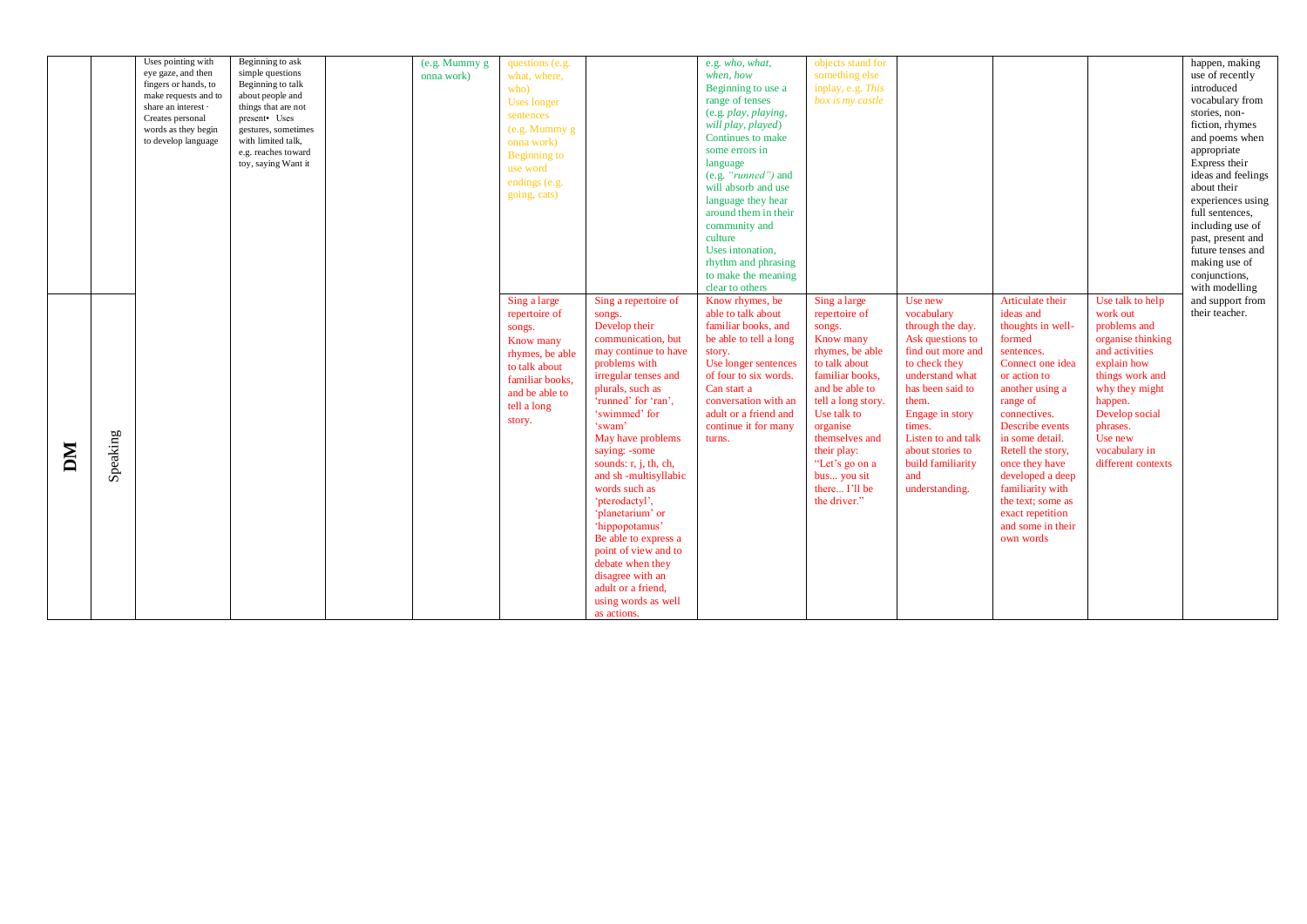|                                                  |                                                          | Range 2                                                                                                                                                                                                                                                                                                                                                                                                                                                                                                                                                                                                                                                                                                                                                                                      | Range 3                                                                                                                                                                                                                                                                                                                                                                                                                                                                                                                                                                                                                                                                                                                                                                                                                                 |                                                                                                                                                                                                                                                                                                                              | Range 4                                                                                                                                                                                                                                                                                                                                                                                                                                                                                                                                                                                                                                               |                                                                                                                                                                                                                                                                                                                                                                                                                                                                  |                                                                                                                                                                                                                                                                                                                                                                                                 | Range 5                                                                                                                                                                                                                                                                                                                                                        |                                                                                                                                                                                                                                                                                                                                                                      |                                                                                                                                                                                                                                                                                                                                                                                                                                                                                                                                        | Range 6                                                                                                                                                                                                                                                                                                                                                                                                                                                                                                                                                                                                                       |                                                                                                                                                                                                                                                                                                                            |                                                                                                                                                                                                                                                                                                                                                                                                                                                                                                                                                                                                                                           |
|--------------------------------------------------|----------------------------------------------------------|----------------------------------------------------------------------------------------------------------------------------------------------------------------------------------------------------------------------------------------------------------------------------------------------------------------------------------------------------------------------------------------------------------------------------------------------------------------------------------------------------------------------------------------------------------------------------------------------------------------------------------------------------------------------------------------------------------------------------------------------------------------------------------------------|-----------------------------------------------------------------------------------------------------------------------------------------------------------------------------------------------------------------------------------------------------------------------------------------------------------------------------------------------------------------------------------------------------------------------------------------------------------------------------------------------------------------------------------------------------------------------------------------------------------------------------------------------------------------------------------------------------------------------------------------------------------------------------------------------------------------------------------------|------------------------------------------------------------------------------------------------------------------------------------------------------------------------------------------------------------------------------------------------------------------------------------------------------------------------------|-------------------------------------------------------------------------------------------------------------------------------------------------------------------------------------------------------------------------------------------------------------------------------------------------------------------------------------------------------------------------------------------------------------------------------------------------------------------------------------------------------------------------------------------------------------------------------------------------------------------------------------------------------|------------------------------------------------------------------------------------------------------------------------------------------------------------------------------------------------------------------------------------------------------------------------------------------------------------------------------------------------------------------------------------------------------------------------------------------------------------------|-------------------------------------------------------------------------------------------------------------------------------------------------------------------------------------------------------------------------------------------------------------------------------------------------------------------------------------------------------------------------------------------------|----------------------------------------------------------------------------------------------------------------------------------------------------------------------------------------------------------------------------------------------------------------------------------------------------------------------------------------------------------------|----------------------------------------------------------------------------------------------------------------------------------------------------------------------------------------------------------------------------------------------------------------------------------------------------------------------------------------------------------------------|----------------------------------------------------------------------------------------------------------------------------------------------------------------------------------------------------------------------------------------------------------------------------------------------------------------------------------------------------------------------------------------------------------------------------------------------------------------------------------------------------------------------------------------|-------------------------------------------------------------------------------------------------------------------------------------------------------------------------------------------------------------------------------------------------------------------------------------------------------------------------------------------------------------------------------------------------------------------------------------------------------------------------------------------------------------------------------------------------------------------------------------------------------------------------------|----------------------------------------------------------------------------------------------------------------------------------------------------------------------------------------------------------------------------------------------------------------------------------------------------------------------------|-------------------------------------------------------------------------------------------------------------------------------------------------------------------------------------------------------------------------------------------------------------------------------------------------------------------------------------------------------------------------------------------------------------------------------------------------------------------------------------------------------------------------------------------------------------------------------------------------------------------------------------------|
|                                                  |                                                          | $12-18 \text{ m}$                                                                                                                                                                                                                                                                                                                                                                                                                                                                                                                                                                                                                                                                                                                                                                            | 18-24 m                                                                                                                                                                                                                                                                                                                                                                                                                                                                                                                                                                                                                                                                                                                                                                                                                                 |                                                                                                                                                                                                                                                                                                                              | 24-36 months                                                                                                                                                                                                                                                                                                                                                                                                                                                                                                                                                                                                                                          |                                                                                                                                                                                                                                                                                                                                                                                                                                                                  |                                                                                                                                                                                                                                                                                                                                                                                                 | 36-48 months                                                                                                                                                                                                                                                                                                                                                   |                                                                                                                                                                                                                                                                                                                                                                      |                                                                                                                                                                                                                                                                                                                                                                                                                                                                                                                                        | 48-71 months                                                                                                                                                                                                                                                                                                                                                                                                                                                                                                                                                                                                                  |                                                                                                                                                                                                                                                                                                                            | ELG's                                                                                                                                                                                                                                                                                                                                                                                                                                                                                                                                                                                                                                     |
|                                                  |                                                          |                                                                                                                                                                                                                                                                                                                                                                                                                                                                                                                                                                                                                                                                                                                                                                                              |                                                                                                                                                                                                                                                                                                                                                                                                                                                                                                                                                                                                                                                                                                                                                                                                                                         | Autumn 2                                                                                                                                                                                                                                                                                                                     | Spring 2                                                                                                                                                                                                                                                                                                                                                                                                                                                                                                                                                                                                                                              | Summer 2                                                                                                                                                                                                                                                                                                                                                                                                                                                         | Autumn 2                                                                                                                                                                                                                                                                                                                                                                                        | Spring 2                                                                                                                                                                                                                                                                                                                                                       | Summer 2                                                                                                                                                                                                                                                                                                                                                             | Autumn 2                                                                                                                                                                                                                                                                                                                                                                                                                                                                                                                               | Spring 2                                                                                                                                                                                                                                                                                                                                                                                                                                                                                                                                                                                                                      | Summer 2                                                                                                                                                                                                                                                                                                                   |                                                                                                                                                                                                                                                                                                                                                                                                                                                                                                                                                                                                                                           |
|                                                  |                                                          |                                                                                                                                                                                                                                                                                                                                                                                                                                                                                                                                                                                                                                                                                                                                                                                              |                                                                                                                                                                                                                                                                                                                                                                                                                                                                                                                                                                                                                                                                                                                                                                                                                                         |                                                                                                                                                                                                                                                                                                                              |                                                                                                                                                                                                                                                                                                                                                                                                                                                                                                                                                                                                                                                       |                                                                                                                                                                                                                                                                                                                                                                                                                                                                  | <b>Physical Development</b>                                                                                                                                                                                                                                                                                                                                                                     |                                                                                                                                                                                                                                                                                                                                                                |                                                                                                                                                                                                                                                                                                                                                                      |                                                                                                                                                                                                                                                                                                                                                                                                                                                                                                                                        |                                                                                                                                                                                                                                                                                                                                                                                                                                                                                                                                                                                                                               |                                                                                                                                                                                                                                                                                                                            |                                                                                                                                                                                                                                                                                                                                                                                                                                                                                                                                                                                                                                           |
| m<br>$\boldsymbol{\mathfrak{e}}$<br>$\mathbf{a}$ | Moving and Handling                                      | Belly crawling<br>moves into crawling<br>up on hands and<br>knees<br>Becomes adept at<br>changing position<br>from crawling to<br>sitting in order to<br>stop, pick up, handle<br>and investigate<br>objects<br>Sits unsupported on<br>the floor, leaving<br>hands free to<br>manipulate objects<br>with both hands<br>Picks up objects in<br>palmar grip and<br>shakes, waves,<br>bangs, pulls and tugs<br>them between two<br>hands while looking<br>at them<br>Enjoys finger and<br>toe rhymes and<br>games.<br>Pulls to standing<br>from crawling,<br>holding on to<br>furniture or person<br>for support<br>Walks around<br>furniture lifting one<br>foot and stepping<br>sideways (cruising)<br>Starts walking<br>independently on<br>firm surfaces and<br>later on uneven<br>surfaces | Develops security in<br>walking upright<br>using feet alternately<br>and can also run<br>short distances<br>Walks upstairs<br>facing forwards<br>holding rail or hand<br>of adult, with both<br>feet onto a single<br>step at a time<br>Changes position<br>from standing to<br>squatting and sitting<br>with little effort<br>Participates in finger<br>and action rhymes,<br>songs and games,<br>imitating the<br>movements and<br>anticipating actions<br>Hands start to<br>operate<br>independently<br>during a task that<br>uses both, with each<br>hand doing<br>something different<br>at the same time<br>(e.g. holding a block<br>in one hand and<br>steadying the other<br>block with the other<br>hand.<br>Shows interest,<br>dances and sings to<br>music rhymes and<br>songs, imitating<br>movements of others<br>Can walk | Begins to<br>understand and<br>choose different<br>ways of moving<br>Climbs up and<br>down stairs by<br>placing both feet<br>on each step<br>while holding a<br>handrail for<br>support<br>Uses wheeled<br>toys with<br>increasing skill<br>such as pedalling,<br>balancing,<br>holding<br>handlebars and<br>sitting astride | Sits up from<br>lying down,<br>stands up from<br>sitting and squats<br>with steadiness to<br>rest or play with<br>object on the<br>ground, and rises<br>to feet without<br>using hands<br>Sits comfortably<br>on a chair with<br>both feet on the<br>ground<br>Jumps up into the<br>air with both feet<br>leaving the floor<br>and can jump<br>forward a small<br>distance<br>Begins to walk,<br>run and climb on<br>different levels<br>and surfaces<br>Kicks a<br>stationary ball<br>with either foot,<br>throws a ball with<br>increasing force<br>and accuracy and<br>starts to catch a<br>large ball by<br>using two hands<br>and their chest to | Runs safely on<br>whole foot<br>Moves in<br>response to music<br>May be<br>beginning to<br>show preference<br>for dominant<br>hand and/or<br>leg/foot<br>Turns pages in a<br>book, sometimes<br>several at once<br>Shows increasing<br>control in<br>holding, using<br>and manipulating<br>a range of tools<br>and objects such<br>as tambourines,<br>jugs, hammers,<br>and mark making<br>tools<br>Holds mark-<br>making tools<br>with thumb and<br>all fingers | Climbs stairs,<br>steps and moves<br>across climbing<br>equipment using<br>alternate feet.<br><b>Maintains</b><br>balance using<br>hands and body<br>to stabilise<br>Runs with spatial<br>awareness and<br>negotiates space<br>successfully,<br>adjusting speed<br>or direction to<br>avoid obstacles                                                                                           | Can balance on<br>one foot or in a<br>squat<br>momentarily,<br>shifting body<br>weight to<br>improve stability<br>Can grasp and<br>release with two<br>hands to throw<br>and catch a large<br>ball, beanbag or<br>an object                                                                                                                                    | Walks down<br>steps or slopes<br>whilst carrying a<br>small object,<br>maintaining<br>balance and<br>stability<br>Creates lines and<br>circles pivoting<br>from the shoulder<br>and elbow<br>Manipulates a<br>range of tools and<br>equipment in one<br>hand, tools<br>include<br>paintbrushes,<br>scissors.<br>hairbrushes,<br>toothbrush,<br>scarves or<br>ribbons | Chooses to move<br>in a range of<br>ways, moving<br>freely and with<br>confidence<br>making changes<br>to body shape,<br>position and pace<br>of movement<br>such as slithering,<br>shuffling, rolling,<br>crawling,<br>walking, running,<br>jumping,<br>skipping, sliding<br>and hopping<br>Shows a<br>preference for a<br>dominant hand<br>Begins to use<br>anticlockwise<br>movement and<br>retrace vertical<br>lines<br>Begins to form<br>recognisable<br>letters<br>independently<br>Uses a pencil and<br>holds it<br>effectively | Experiments with<br>different ways of<br>moving, testing<br>out ideas and<br>adapting<br>movements to<br>reduce risk<br>Jumps off an<br>object and lands<br>appropriately<br>using hands, arms<br>and body to<br>stabilise and<br>balance<br>Negotiates space<br>successfully<br>when playing<br>racing and<br>chasing games<br>with other<br>children,<br>adjusting speed<br>or changing<br>direction to avoid<br>obstacles<br>Uses simple tools<br>to effect changes<br>to materials<br>Handles tools,<br>objects,<br>construction and<br>malleable<br>materials safely<br>and with<br>increasing control<br>and intention. | <b>Travels</b> with<br>confidence and<br>skill around,<br>under, over and<br>through<br>balancing and<br>climbing<br>equipment<br>Shows increasing<br>control over an<br>object in pushing<br>patting, throwing.<br>catching or<br>kicking it<br>form<br>recognisable<br>letters, most of<br>which are<br>correctly formed | <b>Gross Motor</b><br><b>Skills ELG</b><br>Negotiate space<br>and obstacles<br>safely, with<br>consideration for<br>themselves and<br>others<br>Demonstrate<br>strength, balance<br>and coordination<br>when playing<br>Move<br>energetically,<br>such as running,<br>jumping,<br>dancing, hopping,<br>skipping and<br>climbing.<br><b>Fine Motor</b><br><b>Skills ELG</b><br>Hold a pencil<br>effectively in<br>preparation for<br>fluent writing -<br>using the tripod<br>grip in almost all<br>cases<br>Use a range of<br>small tools,<br>including<br>scissors, paint<br>brushes and<br>cutlery<br>Begin to show<br>accuracy and care |
| 宝<br>á                                           | <b>Skills</b><br>$\overleftarrow{\text{o}}$<br>Gross Mot | Points with first<br>finger, sharing<br>attention with adult.<br>Starts to throw and<br>release objects<br>overarm<br>Enjoys the sensory<br>experience of<br>making marks in<br>food, damp sand,<br>water, mud, paste or<br>paint<br>Pushes, pulls, lifts<br>and carries objects,<br>moving them around<br>and placing with<br>intent<br>Climbs inside,<br>underneath, into<br>corners and between<br>objects<br>Manipulates objects<br>using hands singly<br>and together, such as                                                                                                                                                                                                                                                                                                          | considerable<br>distance with<br>purpose, stopping,<br>starting and<br>changing direction<br>Looks closely at<br>small items and<br>creatures, and can<br>also see items at<br>substantial distance,<br>comfortably<br>changing focus from<br>one to the other<br>When holding<br>crayons, chalks etc,<br>makes connections<br>between their<br>movement and the<br>marks they make<br>Uses gesture and<br>body language to<br>convey needs and<br>interests and to                                                                                                                                                                                                                                                                                                                                                                     |                                                                                                                                                                                                                                                                                                                              | trap it                                                                                                                                                                                                                                                                                                                                                                                                                                                                                                                                                                                                                                               | Enjoy starting to<br>kick, throw and<br>catch balls.<br><b>Build</b><br>independently<br>with a range of<br>appropriate<br>resources.<br>Clap and stamp<br>to music.                                                                                                                                                                                                                                                                                             | Continue to<br>develop their<br>movement,<br>balancing, riding<br>(scooters, trikes<br>and bikes) and<br>ball skills.<br>Use large-muscle<br>movements to<br>wave flags and<br>streamers, paint<br>and make marks.<br>Match their<br>developing<br>physical skills to<br>tasks and<br>activities in the<br>setting. For<br>example, they<br>decide whether to<br>crawl, walk or<br>run across a | Go up steps and<br>stairs, or climb<br>up apparatus,<br>using alternate<br>feet.<br>Are increasingly<br>able to use and<br>remember<br>sequences and<br>patterns of<br>movements<br>which are related<br>to music and<br>rhythm.<br>Choose the right<br>resources to carry<br>out their own<br>plan. For<br>example,<br>choosing a spade<br>to enlarge a small | Skip, hop, stand<br>on one leg and<br>hold a pose for a<br>game like<br>musical statues.<br>Start taking part<br>in some group<br>activities which<br>they make up for<br>themselves, or in<br>leailis.<br>Collaborate with<br>others to manage<br>large items, such<br>as moving a long<br>plank safely,<br>carrying large<br>hollow blocks                         | Revise and refine<br>the fundamental<br>movement skills<br>they have already<br>acquired: -rolling<br>-crawling -<br>walking -jumping<br>-running -<br>hopping -<br>skipping -<br>climbing<br>Progress towards<br>a more fluent<br>style of moving,<br>with developing<br>control and grace.<br>Develop overall<br>body-strength,<br>balance, co-<br>ordination and<br>agility.                                                                                                                                                        | Develop the<br>overall body<br>strength, co-<br>ordination,<br>balance and<br>agility needed to<br>engage<br>successfully with<br>future physical<br>education<br>sessions and<br>other physical<br>disciplines<br>including dance,<br>gymnastics, sport<br>and swimming.<br>Combine<br>different<br>movements with<br>ease and fluency.<br>Confidently and<br>safely use a range                                                                                                                                                                                                                                             | Further develop<br>and refine a range<br>of ball skills<br>including:<br>throwing,<br>catching, kicking,<br>passing, batting,<br>and aiming.<br>Use their core<br>muscle strength<br>to achieve a good<br>posture when<br>sitting at a table<br>or sitting on the<br>floor.                                                | when drawing.                                                                                                                                                                                                                                                                                                                                                                                                                                                                                                                                                                                                                             |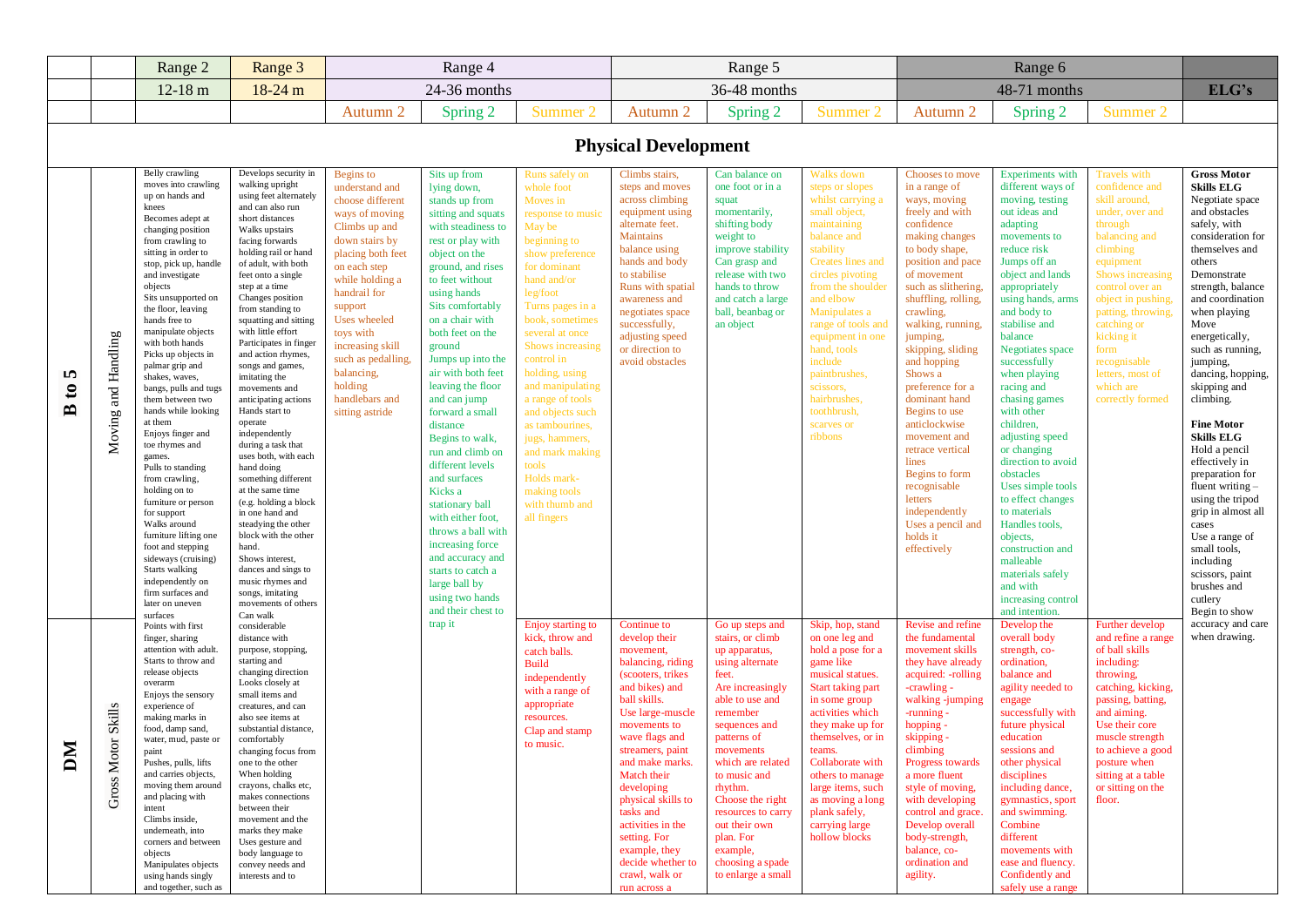|   |               | squeezing water out<br>of a sponge | support emerging<br>verbal language use |  |                                                                                                                                         | plank, depending<br>on its length and<br>width.                                                                                                                                          | hole they dug<br>with a trowel.                                                     |                                             |                                                                                                                                                                                                                                                           | of large and small<br>apparatus indoors<br>and outside,<br>alone and in a<br>group.                                          |                                                                                                      |  |
|---|---------------|------------------------------------|-----------------------------------------|--|-----------------------------------------------------------------------------------------------------------------------------------------|------------------------------------------------------------------------------------------------------------------------------------------------------------------------------------------|-------------------------------------------------------------------------------------|---------------------------------------------|-----------------------------------------------------------------------------------------------------------------------------------------------------------------------------------------------------------------------------------------------------------|------------------------------------------------------------------------------------------------------------------------------|------------------------------------------------------------------------------------------------------|--|
| M | motor<br>Fine |                                    |                                         |  | Use large and<br>small motor skills<br>to do things<br>independently,<br>for example<br>manage buttons<br>and zips, and<br>pour drinks. | Use one-handed<br>tools and<br>equipment, for<br>example, making<br>snips in paper<br>with scissors.<br>Start to eat<br>independently<br>and learning how<br>to use a knife and<br>fork. | Use a<br>comfortable grip<br>with good control<br>when holding<br>pens and pencils. | Show a<br>preference for a<br>dominant hand | Develop their<br>small motor skills<br>so that they can<br>use a range of<br>tools<br>competently,<br>safely and<br>confidently.<br>Suggested tools:<br>pencils for<br>drawing and<br>writing,<br>paintbrushes,<br>scissors, knives,<br>forks and spoons. | Develop<br>confidence,<br>competence,<br>precision and<br>accuracy when<br>engaging in<br>activities that<br>involve a ball. | Develop the<br>foundations of a<br>handwriting style<br>which is fast,<br>accurate and<br>efficient. |  |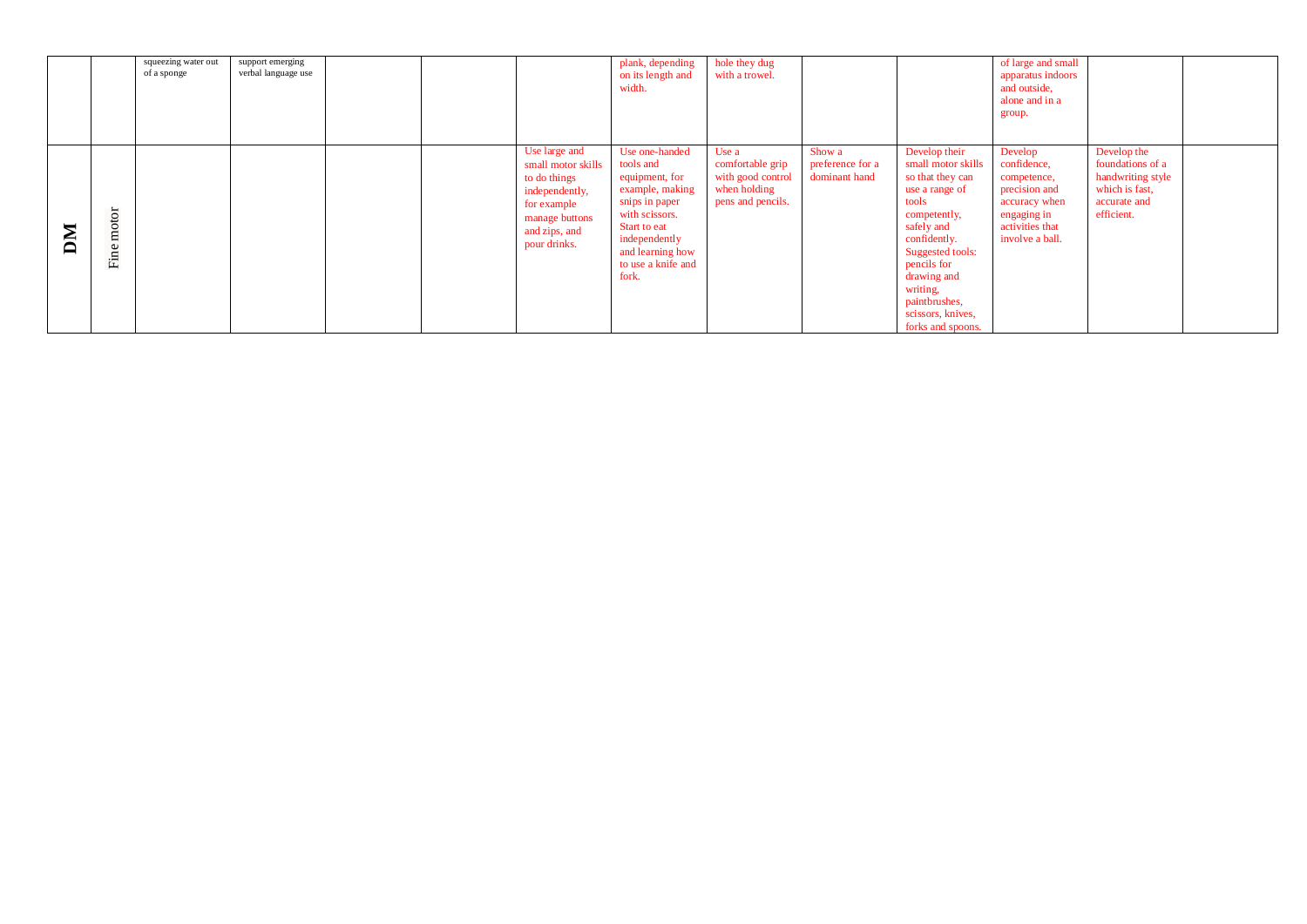| 5<br>$\boldsymbol{\mathfrak{g}}$<br>$\mathbf{B}$ | and Self-care<br>Health | Sleeps for 11-15<br>hours a day with at<br>least 2 naps<br>Self-soothes and is<br>able to drop off to<br>sleep when<br>conditions are right<br>for them<br><b>Expresses feelings</b><br>and communicates<br>through gesture,<br>facial expression,<br>movements, body<br>language and<br>vocalisations (such<br>as joy, distress,<br>frustration and fear)<br>Shows rapid<br>changes in energy<br>levels, from highly<br>active to a sudden<br>need for adult<br>support in order to<br>restore equilibrium<br>Grasps finger foods<br>and brings them to<br>mouth and shares<br>control of spoon and<br>bottle or cup,<br>moving towards<br>independence with<br>support<br>Attentive to sounds | Sleeps for 12-14<br>hours a day with<br>one/two naps<br>Daytime sleeping<br>continues to be<br>important for<br>healthy development<br>Highly active in<br>short bursts, with<br>frequent and sudden<br>need for rest or<br>withdrawal<br>Enjoys hugs and<br>cuddles and seeks<br>comfort from<br>attachment figure<br>when they feel the<br>need<br>Uses physical<br>expression of<br>feelings to release<br>stress.<br>Generally has up to<br>16 teeth - helps<br>adult with brushing<br>teeth<br>Intentionally makes<br>sounds with objects<br>and actively<br>responds to music<br>and singing with<br>whole-body dancing<br>Develops own likes | Very energetic in<br>short bursts and<br>needs time for<br>rest and calm<br>with at least three<br>hours of a day of<br>exercise<br>including<br>moderate-to<br>vigorous-<br>intensity physical<br>activity, spread<br>throughout the<br>day<br>Needs to sleep<br>for $10-13$ hours<br>in a 24-hour<br>period which may<br>include a nap,<br>with regular sleep<br>and wake-up<br>times | Feeds self<br>competently<br>Can hold a cup<br>with two hands<br>and drink well<br>without spilling<br>Develops some<br>independence in<br>self-care and<br>shows an<br>awareness of<br>routines such as<br>handwashing or<br>teeth cleaning but<br>still often needs<br>adult support<br>Develops<br>increasing<br>understanding of<br>and control of<br>the bowel and<br>bladder urges<br>and starts to<br>communicate<br>their need for<br>the preferred<br>choice of potty<br>or toilet | Able to help with<br>and increasingly<br>independently put<br>on and take off<br>simple clothing<br>items such as<br>hats, unzipped<br>jackets,<br>wellington boots | Can tell adults<br>when hungry, full<br>up or tired or<br>when they want<br>to rest, sleep or<br>play                                                                                                                                     | Observes and can<br>describe in words<br>or actions the<br>effects of<br>physical activity<br>on their bodies.<br>Takes practical<br>action to reduce<br>risk, showing<br>their<br>understanding<br>that equipment<br>and tools can be<br>used safely<br>Can wash and<br>can dry hands<br>effectively and<br>understands why<br>this is important<br>Can mirror the<br>playful actions or<br>movements of<br>another adult or<br>child<br>Gains more<br>bowel and<br>bladder control<br>and can attend to<br>toileting needs<br>most of the time | Can name and<br>identify different<br>parts of the body<br>Willing to try a<br>range of different<br>textures and<br>tastes and<br>expresses a<br>preference.<br>Can name and<br>identify different<br>parts of the body<br>Observes and<br>controls breath,<br>able to take deep<br>breaths,<br>scrunching and<br>releasing the<br>breath<br><b>Working towards</b><br>a consistent, daily<br>pattern in relation<br>to eating,<br>toileting and<br>sleeping routines<br>and understands<br>why this is<br>important | Describes a range<br>of different food<br>textures and<br>tastes when<br>cooking<br>Can initiate and<br>describe playful<br>actions or<br>movements for<br>other children to<br>mirror and follow<br>Has established a<br>consistent, daily<br>pattern in relation<br>to eating,<br>toileting and<br>sleeping routines<br>and can explain<br>why this is<br>important<br>Usually dry and<br>clean during the<br>day<br>Shows some<br>understanding<br>that good<br>practices with<br>regard to<br>exercise, eating,<br>drinking water, | Eats a healthy<br>range of<br>foodstuffs and<br>understands need<br>for variety in<br>food<br>Describes<br>physical changes<br>to the body that<br>can occur when<br>feeling unwell,<br>anxious, tired,<br>angry or sad<br><b>Shows</b><br>understanding of<br>the need for<br>safety when<br>tackling new<br>challenges, and<br>considers and<br>manages some<br>risks by taking<br>independent<br>action or by<br>giving a verbal<br>warning to others<br><b>Shows</b><br>understanding of<br>how to transport<br>and store | Notices changes<br>when foods are<br>combined or<br>exposed to hot<br>and cold<br>temperatures<br>Practices some<br>appropriate safety<br>measures without<br>direct<br>supervision,<br>considering both<br>benefits and risk<br>of a physical<br>experience. | <b>Managing Self</b><br>ELG<br>Be confident to<br>try new activities<br>and show<br>independence,<br>resilience and<br>perseverance in<br>the face of<br>challenge;<br>Explain the<br>reasons for rules,<br>know right from<br>wrong and try to<br>behave<br>accordingly<br>Manage their<br>own basic<br>hygiene and<br>personal needs,<br>including<br>dressing, going to<br>the toilet and<br>understanding the<br>importance of<br>healthy food<br>choices. |
|--------------------------------------------------|-------------------------|-------------------------------------------------------------------------------------------------------------------------------------------------------------------------------------------------------------------------------------------------------------------------------------------------------------------------------------------------------------------------------------------------------------------------------------------------------------------------------------------------------------------------------------------------------------------------------------------------------------------------------------------------------------------------------------------------|-----------------------------------------------------------------------------------------------------------------------------------------------------------------------------------------------------------------------------------------------------------------------------------------------------------------------------------------------------------------------------------------------------------------------------------------------------------------------------------------------------------------------------------------------------------------------------------------------------------------------------------------------------|-----------------------------------------------------------------------------------------------------------------------------------------------------------------------------------------------------------------------------------------------------------------------------------------------------------------------------------------------------------------------------------------|---------------------------------------------------------------------------------------------------------------------------------------------------------------------------------------------------------------------------------------------------------------------------------------------------------------------------------------------------------------------------------------------------------------------------------------------------------------------------------------------|---------------------------------------------------------------------------------------------------------------------------------------------------------------------|-------------------------------------------------------------------------------------------------------------------------------------------------------------------------------------------------------------------------------------------|--------------------------------------------------------------------------------------------------------------------------------------------------------------------------------------------------------------------------------------------------------------------------------------------------------------------------------------------------------------------------------------------------------------------------------------------------------------------------------------------------------------------------------------------------|-----------------------------------------------------------------------------------------------------------------------------------------------------------------------------------------------------------------------------------------------------------------------------------------------------------------------------------------------------------------------------------------------------------------------------------------------------------------------------------------------------------------------|----------------------------------------------------------------------------------------------------------------------------------------------------------------------------------------------------------------------------------------------------------------------------------------------------------------------------------------------------------------------------------------------------------------------------------------------------------------------------------------------------------------------------------------|-------------------------------------------------------------------------------------------------------------------------------------------------------------------------------------------------------------------------------------------------------------------------------------------------------------------------------------------------------------------------------------------------------------------------------------------------------------------------------------------------------------------------------|---------------------------------------------------------------------------------------------------------------------------------------------------------------------------------------------------------------------------------------------------------------|----------------------------------------------------------------------------------------------------------------------------------------------------------------------------------------------------------------------------------------------------------------------------------------------------------------------------------------------------------------------------------------------------------------------------------------------------------------|
| DМ                                               | Health                  | with adults<br>Interested in making<br>and exploring<br>sounds with objects<br>· Generally, has up<br>to 12 teeth - willing<br>to allow baby<br>toothbrush to be<br>used on teeth<br>Can actively<br>cooperate with<br>nappy changing,<br>dressing/undressing<br>Starts to<br>communicate<br>regarding urination<br>and bowel<br>movement                                                                                                                                                                                                                                                                                                                                                       | indoor and outdoor<br>clothing and<br>shoes/wellingtons<br>Clearly<br>communicates wet<br>or soiled nappy or<br>pants, showing<br>increasing<br>awareness of<br>bladder and bowel<br>urges<br>Helps with<br>dressing/undressing<br>and care routines,<br>enjoying the rituals<br>established for hand<br>washing and teeth<br>cleaning<br>Feeds self with<br>increasing need to<br>be in control and<br>holds cup with both<br>hands, drinking<br>without much<br>spilling                                                                                                                                                                          |                                                                                                                                                                                                                                                                                                                                                                                         | comfort of<br>significant<br>adults<br>Can increasingly<br>express their<br>thoughts and<br>emotions through<br>words as well as<br>continuing to use<br>facial expressions                                                                                                                                                                                                                                                                                                                 | Learn to use the<br>toilet with help,<br>and then<br>independently.                                                                                                 | Be increasingly<br>independent as<br>they get dressed<br>and undressed,<br>for example,<br>putting coats on<br>and doing up<br>zips.<br>Begins to<br>recognise danger<br>and seeks the<br>support and<br>comfort of<br>significant adults | shirt when held<br>up, pulls up own<br>trousers, and<br>pulls up zipper<br>once it is fastened<br>at the bottom<br>Be increasingly<br>independent in<br>meeting their<br>own care needs,<br>e.g. brushing<br>teeth, using the<br>toilet, washing<br>and drying their<br>hands<br>thoroughly.                                                                                                                                                                                                                                                     | Make healthy<br>choices about<br>food, drink,<br>activity and<br>toothbrushing                                                                                                                                                                                                                                                                                                                                                                                                                                        |                                                                                                                                                                                                                                                                                                                                                                                                                                                                                                                                        |                                                                                                                                                                                                                                                                                                                                                                                                                                                                                                                               |                                                                                                                                                                                                                                                               |                                                                                                                                                                                                                                                                                                                                                                                                                                                                |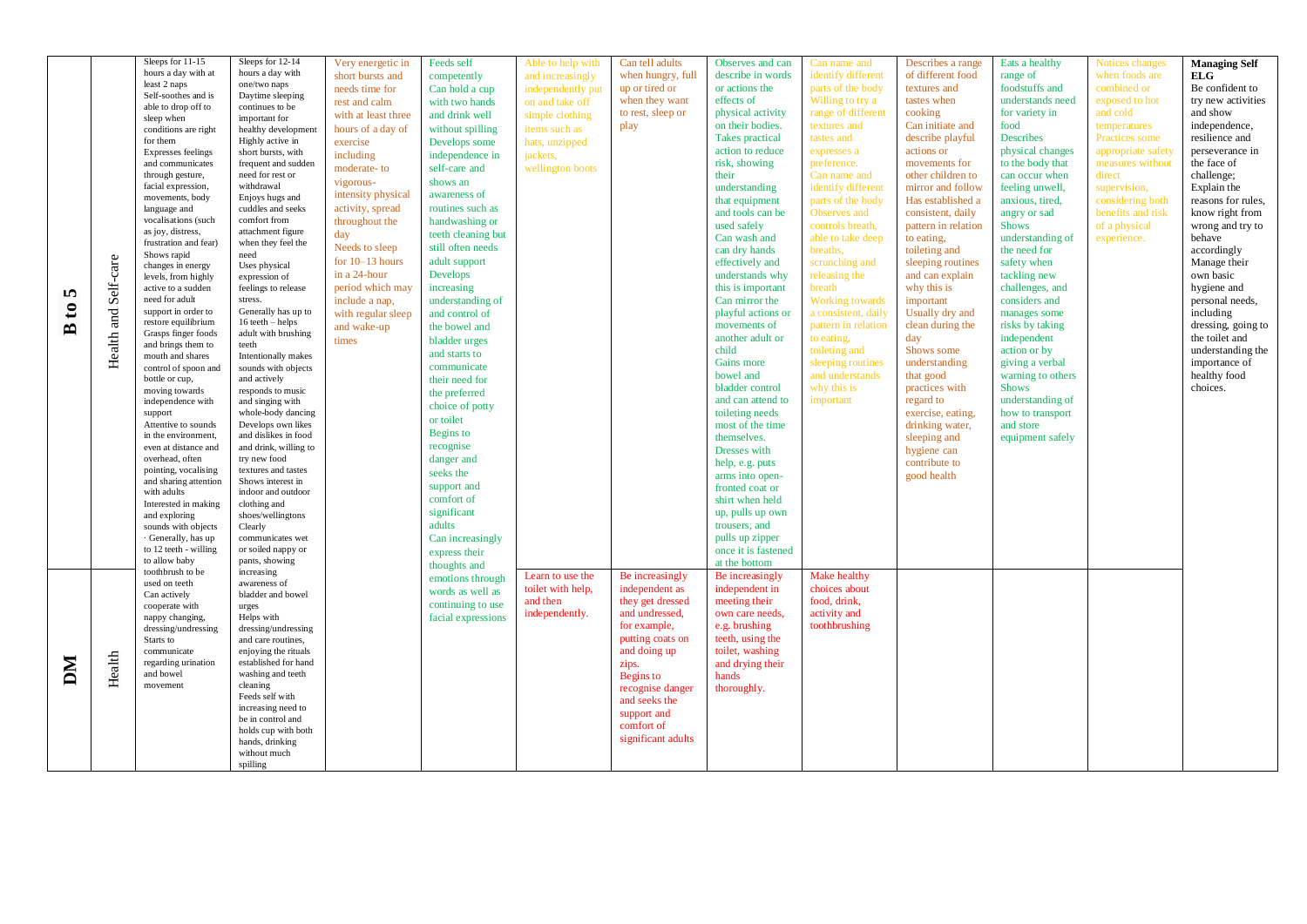| 36-48 months<br>$12-18$ m<br>18-24 m<br>24-36 months<br>48-71 months<br>Autumn 2<br>Autumn 2<br>Spring 2<br>Summer 2<br>Summer 2<br>Spring 2<br>Summer 2<br>Autumn 2<br>Spring 2<br><b>Literacy</b><br>Handles books,<br>Is interested in and<br>Enjoys rhythmic<br>Joins in with<br>Begins to be<br>Re-enacts and<br><b>Uses</b> vocabulary<br>Begins to<br>Has some<br>Listens to and<br>Enjoys an<br>printed and digital<br>anticipates books<br>and musical<br>favourite stories,<br>joins in with<br>and forms of<br>recognise<br>repeated refrains<br>aware of the way<br>increasing range<br>reinvents stories<br>ELG<br>reading material<br>and rhymes and may<br>activity with<br>familiar logos<br>and anticipates<br>rhymes, songs,<br>stories and<br>stories are<br>of print and<br>they have heard<br>speech that are<br>with interest<br>have favourites<br>digital books,<br>percussion<br>from children's<br>poems or jingles<br>poems, when<br>key events and<br>structured, and to<br>in their play<br>increasingly<br>· Responds to<br>Begins to join in<br>Repeats and uses<br>phrases in<br>tell own stories<br>both fiction and<br>Knows that<br>influenced by<br>instruments,<br>popular culture,<br>reading one-to-<br>sounds in the<br>with actions and<br>rhymes and<br><b>Talks about</b><br>non-fiction<br>actions, rhymes<br>commercial print<br>actions, words or<br>one and in small<br>information can<br>their experiences<br>sounds in familiar<br>environment such as<br>song and book<br>cars,<br>phrases from<br>events and<br>Is able to recall<br>and songs,<br>or icons for app<br>stories<br>be retrieved from<br>of reading<br>groups<br>sirens and birds<br>sharing experience<br>familiar stories<br>clapping along<br>Recognises<br>Shows interest in<br>principal<br>and discuss<br>Describes main<br>books, computers<br>· Is interested in and<br>with the beat and<br>Fills in the<br>and mobile<br>familiar words<br>illustrations and<br>characters in<br>stories or<br>story settings,<br>explores the sounds<br>missing word or<br>and signs such as<br>words in print<br>digital devices<br>words and<br>joining in with<br>stories and<br>information that<br>events and<br>made by<br>words of familiar<br>phrase in a<br>and digital books<br>Begins to<br>principal<br>own name,<br>suggests how the<br>has been read to<br>recently<br>banging and tapping<br>advertising logos<br>and words in the<br>familiar objects and<br>songs and nursery<br>known rhyme,<br>story might end<br>them, or they<br>recognise some<br>characters in<br>introduced<br>simple<br><b>Begins</b> to<br>written names of<br>vocabulary<br>rhymes<br>story or game,<br>and screen icons<br>environment<br>have read<br>increasing detail<br>instruments<br>Looks at and<br>Knows that print<br>develop<br>themselves<br>peers, siblings or<br>Anticipate-<br>e.g. "Humpty<br>Begins to link<br>· Waves and taps<br>phonological and<br>"Mummy"/"Dad<br>Dumpty sat on a<br>enjoys print and<br>carries meaning<br>Begins to develop<br>sounds to some<br>where<br>arms, bounces or<br>$\ldots$ "<br>digital books<br>and, in English, is<br>dy" for example<br>phonemic<br>phonological and<br>frequently used<br>stamps to simple<br>independently<br>read from left to<br>awareness<br>Begins to<br>phonemic<br>digraphs, e.g. sh<br>rhythms in songs<br>right and top to<br><b>Shows awareness</b><br>Use and<br>awareness<br>segment the<br>th, ee<br>and rhymes<br>bottom<br>of rhyme and<br>understand<br>· Notices pictures<br>Continues a<br>sounds in simple<br><b>Engages</b> with<br>and symbols and<br><b>Knows</b><br>alliteration<br>words and blend<br>books and other<br>recently<br>rhyming string<br>beginning to<br>Recognises<br>and identifies<br>introduced<br>information can<br>them together<br>reading materials<br>recognise what they<br>Reading<br>m<br>be relayed<br>and knows which<br>vocabulary<br>rhythm in spoken<br>alliteration<br>at an increasingly<br>stand for in their<br>through signs and<br>during<br>words, songs,<br>Hears and says<br>letters represent<br>deeper level,<br>$\mathbf{c}$<br>familiar<br>symbols in<br>the initial sound<br>some of them<br>poems and<br>sometimes<br>experiences<br>Begins to read<br>various forms<br>rhymes<br>in words<br>drawing on their<br>stories, non-<br>Claps or taps the<br>Starts to link<br>some high<br>(e.g. printed)<br>phonic<br>syllables in<br>materials, digital<br>sounds to letters,<br>frequency words,<br>knowledge to<br>decode words,<br>screens and<br>words during<br>naming and<br>and to use<br>developing<br>and their<br>environmental<br>sound play<br>sounding the<br>Hears and says<br>knowledge of<br>knowledge of<br>print)<br>letters of the<br>Handles books<br>the initial sound<br>alphabet<br>language<br>letters and sounds<br><b>ELG</b><br>Includes<br>to read simple<br>structure, subject<br>and touch screen<br>in words<br>phonically<br>knowledge and<br>technology<br>everyday literacy<br>carefully and the<br>decodable words<br>artefacts in play,<br>illustrations to<br>such as labels,<br>and simple<br>correct way up<br>interpret the text<br>instructions,<br>with growing<br>sentences<br>Read words<br>competence<br>signs, envelopes,<br>Begins to<br>etc<br>navigate apps and<br>their phonic<br>websites on<br>digital media<br>using drop down<br>Read aloud<br>menu to select<br>websites and<br>icons to select<br>apps<br>Engage in<br>Re-read books to<br>knowledge,<br><b>Enjoy</b> sharing<br>Understand the<br>Understand the<br>Re-read books to<br>Re-read books to<br>books with an<br>five key concepts<br>five key concepts<br>extended<br>build up their<br>build up their<br>build up their<br>confidence in<br>confidence in<br>confidence in<br>common<br>adult.<br>about print:<br>about print:<br>conversations<br>Pay attention and<br>word reading,<br>-print has<br>about stories,<br>word reading,<br>word reading,<br>-page<br>learning new<br>their fluency and<br>respond to the<br>meaning<br>their fluency and<br>their fluency and<br>sequencing<br>DМ<br>-the names of the<br>their<br>pictures or the<br>-we read English<br>vocabulary.<br>their<br>their<br>text from left to<br>words.<br>different parts of<br>understanding<br>understanding<br>understanding<br>right and from<br>and enjoyment<br>Ask questions<br>a book<br>and enjoyment<br>and enjoyment<br>about the book.<br>top to bottom<br>-print can have |                            | Range 2 | Range 3 | Range 4 |               |           | Range 5 |  | Range 6 |                                                                                                                                                                                                                                                                                                                                                                                                                                                                                                                    |
|---------------------------------------------------------------------------------------------------------------------------------------------------------------------------------------------------------------------------------------------------------------------------------------------------------------------------------------------------------------------------------------------------------------------------------------------------------------------------------------------------------------------------------------------------------------------------------------------------------------------------------------------------------------------------------------------------------------------------------------------------------------------------------------------------------------------------------------------------------------------------------------------------------------------------------------------------------------------------------------------------------------------------------------------------------------------------------------------------------------------------------------------------------------------------------------------------------------------------------------------------------------------------------------------------------------------------------------------------------------------------------------------------------------------------------------------------------------------------------------------------------------------------------------------------------------------------------------------------------------------------------------------------------------------------------------------------------------------------------------------------------------------------------------------------------------------------------------------------------------------------------------------------------------------------------------------------------------------------------------------------------------------------------------------------------------------------------------------------------------------------------------------------------------------------------------------------------------------------------------------------------------------------------------------------------------------------------------------------------------------------------------------------------------------------------------------------------------------------------------------------------------------------------------------------------------------------------------------------------------------------------------------------------------------------------------------------------------------------------------------------------------------------------------------------------------------------------------------------------------------------------------------------------------------------------------------------------------------------------------------------------------------------------------------------------------------------------------------------------------------------------------------------------------------------------------------------------------------------------------------------------------------------------------------------------------------------------------------------------------------------------------------------------------------------------------------------------------------------------------------------------------------------------------------------------------------------------------------------------------------------------------------------------------------------------------------------------------------------------------------------------------------------------------------------------------------------------------------------------------------------------------------------------------------------------------------------------------------------------------------------------------------------------------------------------------------------------------------------------------------------------------------------------------------------------------------------------------------------------------------------------------------------------------------------------------------------------------------------------------------------------------------------------------------------------------------------------------------------------------------------------------------------------------------------------------------------------------------------------------------------------------------------------------------------------------------------------------------------------------------------------------------------------------------------------------------------------------------------------------------------------------------------------------------------------------------------------------------------------------------------------------------------------------------------------------------------------------------------------------------------------------------------------------------------------------------------------------------------------------------------------------------------------------------------------------------------------------------------------------------------------------------------------------------------------------------------------------------------------------------------------------------------------------------------------------------------------------------------------------------------------------------------------------------------------------------------------------------------------------------------------------------------------------------------------------------------------------------------------------------------------------------------------------------------------------------------------------------------------------------------------------------------------------------------------------------------------------------------------------------------------------------------------------------------------------------------------------------------------------------------------------------------------------------------------------------------------------------------------------------------------------------------------------------------------------------------------------------------------------------------------------------------------------------------|----------------------------|---------|---------|---------|---------------|-----------|---------|--|---------|--------------------------------------------------------------------------------------------------------------------------------------------------------------------------------------------------------------------------------------------------------------------------------------------------------------------------------------------------------------------------------------------------------------------------------------------------------------------------------------------------------------------|
|                                                                                                                                                                                                                                                                                                                                                                                                                                                                                                                                                                                                                                                                                                                                                                                                                                                                                                                                                                                                                                                                                                                                                                                                                                                                                                                                                                                                                                                                                                                                                                                                                                                                                                                                                                                                                                                                                                                                                                                                                                                                                                                                                                                                                                                                                                                                                                                                                                                                                                                                                                                                                                                                                                                                                                                                                                                                                                                                                                                                                                                                                                                                                                                                                                                                                                                                                                                                                                                                                                                                                                                                                                                                                                                                                                                                                                                                                                                                                                                                                                                                                                                                                                                                                                                                                                                                                                                                                                                                                                                                                                                                                                                                                                                                                                                                                                                                                                                                                                                                                                                                                                                                                                                                                                                                                                                                                                                                                                                                                                                                                                                                                                                                                                                                                                                                                                                                                                                                                                                                                                                                                                                                                                                                                                                                                                                                                                                                                                                                                                                                                   |                            |         |         |         |               |           |         |  |         | ELG's                                                                                                                                                                                                                                                                                                                                                                                                                                                                                                              |
|                                                                                                                                                                                                                                                                                                                                                                                                                                                                                                                                                                                                                                                                                                                                                                                                                                                                                                                                                                                                                                                                                                                                                                                                                                                                                                                                                                                                                                                                                                                                                                                                                                                                                                                                                                                                                                                                                                                                                                                                                                                                                                                                                                                                                                                                                                                                                                                                                                                                                                                                                                                                                                                                                                                                                                                                                                                                                                                                                                                                                                                                                                                                                                                                                                                                                                                                                                                                                                                                                                                                                                                                                                                                                                                                                                                                                                                                                                                                                                                                                                                                                                                                                                                                                                                                                                                                                                                                                                                                                                                                                                                                                                                                                                                                                                                                                                                                                                                                                                                                                                                                                                                                                                                                                                                                                                                                                                                                                                                                                                                                                                                                                                                                                                                                                                                                                                                                                                                                                                                                                                                                                                                                                                                                                                                                                                                                                                                                                                                                                                                                                   |                            |         |         |         |               |           |         |  |         |                                                                                                                                                                                                                                                                                                                                                                                                                                                                                                                    |
|                                                                                                                                                                                                                                                                                                                                                                                                                                                                                                                                                                                                                                                                                                                                                                                                                                                                                                                                                                                                                                                                                                                                                                                                                                                                                                                                                                                                                                                                                                                                                                                                                                                                                                                                                                                                                                                                                                                                                                                                                                                                                                                                                                                                                                                                                                                                                                                                                                                                                                                                                                                                                                                                                                                                                                                                                                                                                                                                                                                                                                                                                                                                                                                                                                                                                                                                                                                                                                                                                                                                                                                                                                                                                                                                                                                                                                                                                                                                                                                                                                                                                                                                                                                                                                                                                                                                                                                                                                                                                                                                                                                                                                                                                                                                                                                                                                                                                                                                                                                                                                                                                                                                                                                                                                                                                                                                                                                                                                                                                                                                                                                                                                                                                                                                                                                                                                                                                                                                                                                                                                                                                                                                                                                                                                                                                                                                                                                                                                                                                                                                                   |                            |         |         |         |               |           |         |  |         |                                                                                                                                                                                                                                                                                                                                                                                                                                                                                                                    |
|                                                                                                                                                                                                                                                                                                                                                                                                                                                                                                                                                                                                                                                                                                                                                                                                                                                                                                                                                                                                                                                                                                                                                                                                                                                                                                                                                                                                                                                                                                                                                                                                                                                                                                                                                                                                                                                                                                                                                                                                                                                                                                                                                                                                                                                                                                                                                                                                                                                                                                                                                                                                                                                                                                                                                                                                                                                                                                                                                                                                                                                                                                                                                                                                                                                                                                                                                                                                                                                                                                                                                                                                                                                                                                                                                                                                                                                                                                                                                                                                                                                                                                                                                                                                                                                                                                                                                                                                                                                                                                                                                                                                                                                                                                                                                                                                                                                                                                                                                                                                                                                                                                                                                                                                                                                                                                                                                                                                                                                                                                                                                                                                                                                                                                                                                                                                                                                                                                                                                                                                                                                                                                                                                                                                                                                                                                                                                                                                                                                                                                                                                   |                            |         |         |         |               |           |         |  |         | Comprehension<br>Demonstrate<br>understanding of<br>what has been<br>read to them by<br>retelling stories<br>and narratives<br>using their own<br>$appropriate - key$<br>events in stories<br>discussions about<br>fiction, rhymes<br>and poems and<br>during role-play.<br><b>Word Reading</b><br>Say a sound for<br>each letter in the<br>alphabet and at<br>least 10 digraphs<br>consistent with<br>knowledge by<br>sound-blending<br>simple sentences<br>and books that<br>are consistent<br>with their phonic |
|                                                                                                                                                                                                                                                                                                                                                                                                                                                                                                                                                                                                                                                                                                                                                                                                                                                                                                                                                                                                                                                                                                                                                                                                                                                                                                                                                                                                                                                                                                                                                                                                                                                                                                                                                                                                                                                                                                                                                                                                                                                                                                                                                                                                                                                                                                                                                                                                                                                                                                                                                                                                                                                                                                                                                                                                                                                                                                                                                                                                                                                                                                                                                                                                                                                                                                                                                                                                                                                                                                                                                                                                                                                                                                                                                                                                                                                                                                                                                                                                                                                                                                                                                                                                                                                                                                                                                                                                                                                                                                                                                                                                                                                                                                                                                                                                                                                                                                                                                                                                                                                                                                                                                                                                                                                                                                                                                                                                                                                                                                                                                                                                                                                                                                                                                                                                                                                                                                                                                                                                                                                                                                                                                                                                                                                                                                                                                                                                                                                                                                                                                   | Reading -<br>Comprehension |         |         |         | Make comments | different |         |  |         | including some<br>exception words.                                                                                                                                                                                                                                                                                                                                                                                                                                                                                 |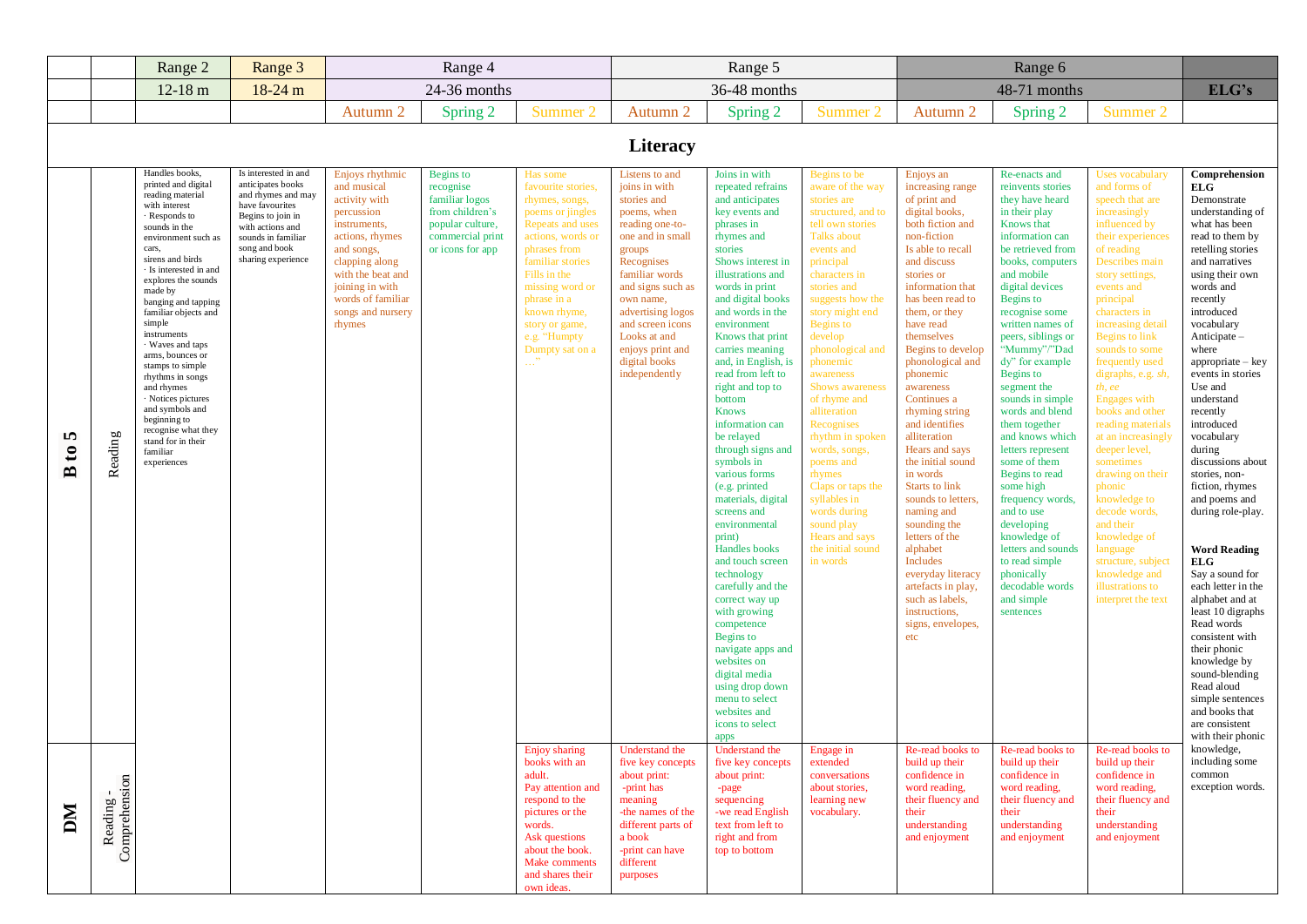| DМ | reading<br>Word<br>Reading |  |  |  |  | Notice some<br>print, such as the<br>first letter of their<br>name, a bus or<br>door number, or a<br>familiar logo. | Develop their<br>phonological<br>awareness, so<br>that they can:<br>-spot and suggest<br>rhymes<br>-count or clap<br>syllables in a<br>word | Develop their<br>phonological<br>awareness, so<br>that they can:<br>-spot and suggest<br>rhymes<br>-count or clap<br>syllables in a<br>word | Develop their<br>phonological<br>awareness, so<br>that they can:<br>-recognise words<br>with the same<br>initial sound,<br>such as money<br>and mother | Read individual<br>letters by saying<br>the sounds for<br>them.<br><b>Blend sounds</b><br>into words, so<br>that they can read<br>short words made<br>up of known<br>letter-sound<br>correspondences.<br>Read some letter<br>groups that each<br>represent one<br>sound and say<br>sounds for them. | <b>Blend sounds</b><br>into words, so<br>that they can read<br>short words made<br>up of known<br>letter-sound<br>correspondences.<br>Read some letter<br>groups that each<br>represent one<br>sound and say<br>sounds for them.<br>Read simple<br>phrases and<br>sentences made<br>up of words with<br>known letter-<br>sound<br>correspondences<br>and, where<br>necessary, a few<br>exception words. | Read a few<br>common<br>exception words<br>matched to the<br>school's phonic<br>programme.<br>Read simple<br>phrases and<br>sentences made<br>up of words with<br>known letter-<br>sound<br>correspondences<br>and, where<br>necessary, a few<br>exception words. |  |
|----|----------------------------|--|--|--|--|---------------------------------------------------------------------------------------------------------------------|---------------------------------------------------------------------------------------------------------------------------------------------|---------------------------------------------------------------------------------------------------------------------------------------------|--------------------------------------------------------------------------------------------------------------------------------------------------------|-----------------------------------------------------------------------------------------------------------------------------------------------------------------------------------------------------------------------------------------------------------------------------------------------------|---------------------------------------------------------------------------------------------------------------------------------------------------------------------------------------------------------------------------------------------------------------------------------------------------------------------------------------------------------------------------------------------------------|-------------------------------------------------------------------------------------------------------------------------------------------------------------------------------------------------------------------------------------------------------------------|--|
|----|----------------------------|--|--|--|--|---------------------------------------------------------------------------------------------------------------------|---------------------------------------------------------------------------------------------------------------------------------------------|---------------------------------------------------------------------------------------------------------------------------------------------|--------------------------------------------------------------------------------------------------------------------------------------------------------|-----------------------------------------------------------------------------------------------------------------------------------------------------------------------------------------------------------------------------------------------------------------------------------------------------|---------------------------------------------------------------------------------------------------------------------------------------------------------------------------------------------------------------------------------------------------------------------------------------------------------------------------------------------------------------------------------------------------------|-------------------------------------------------------------------------------------------------------------------------------------------------------------------------------------------------------------------------------------------------------------------|--|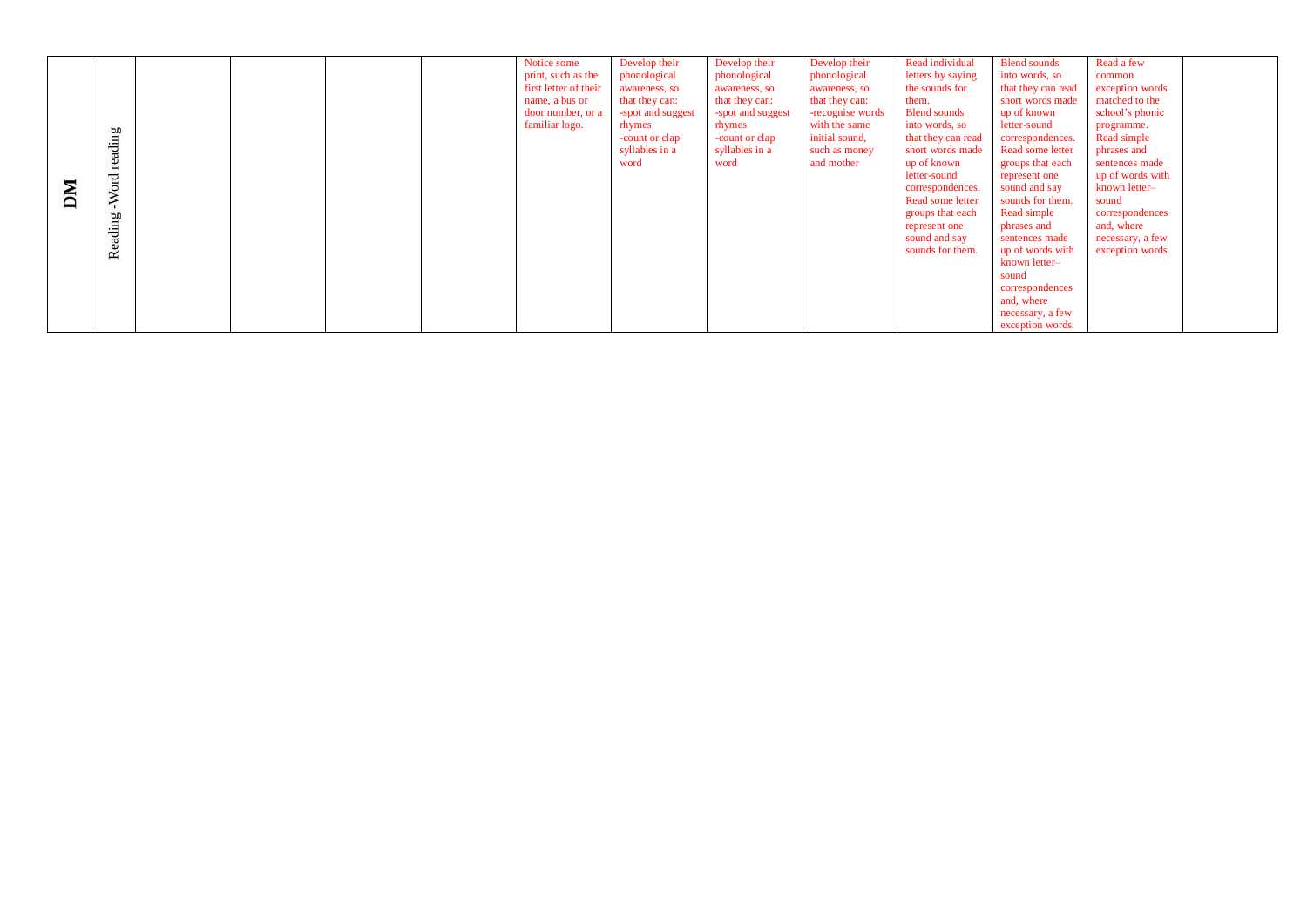|                   |         | Writing systems are   | As toddlers develop, | <b>Distinguishes</b> | Distinguishes     | <b>Distinguishes</b>  | Makes up stories,    | Sometimes gives      | Shows interest in  | Gives meaning to    |                             |                                    | <b>Writing ELG</b> |
|-------------------|---------|-----------------------|----------------------|----------------------|-------------------|-----------------------|----------------------|----------------------|--------------------|---------------------|-----------------------------|------------------------------------|--------------------|
|                   |         | complicated ways to   | they increase their  | between the          | between the       | between the           | play scenarios,      | meaning to their     | letters on a       | the marks they      | May start to<br>segment the | <b>Enjoys</b> creating<br>texts to | Write              |
|                   |         | symbolise             | understanding of     | different marks      | different marks   | different marks       | and drawings in      | drawings and         | keyboard,          | make as they        | sounds in words             | communicate                        | recognisable       |
|                   |         | meaning, and          | how their marks are  | they make            | they make         | they make             | response to          | paintings            | identifying the    | draw, write, paint  | and blend them              | meaning for an                     | letters, most of   |
|                   |         | children need to      | symbolic and         |                      |                   |                       |                      |                      |                    |                     |                             |                                    |                    |
|                   |         | learn many skills     | convey meaning.      | Enjoys drawing       | Enjoys drawing    | <b>Enjoys drawing</b> | experiences, such    | Ascribes             | initial letter of  | and type using a    | together                    | increasingly wide                  | which are          |
|                   |         | and                   | Their marks may not  | and writing on       | and writing on    | and writing on        | as outings           | meanings to          | their own name     | keyboard or         | Uses their                  | range                              | correctly formed   |
|                   |         | develop a lot of      | yet resemble letters | paper, on screen     | paper, on screen  | paper, on screen      | Includes mark        | signs, symbols       | and other familia  | touch-screen        | developing                  | of purposes,                       | Spell words by     |
|                   |         | knowledge as they     | and words but        | and on different     | and on different  | and on different      | making and early     | and words that       | words              | technology          | phonic                      | such as making                     | identifying        |
|                   |         | begin to write.       | nonetheless may      | textures, such as    | textures, such as | textures, such as     | writing in their     | they see in          | Begins to make     | Begins to break     | knowledge to                | greetings cards,                   | sounds in them     |
|                   |         | Writing skills and    | carry meaning for    |                      |                   |                       |                      |                      |                    |                     |                             |                                    |                    |
|                   |         | understanding start   | the child.           | in sand or           | in sand or        | in sand or            | play                 | different places,    | letter-type shapes | the flow of         | write things such           | tickets, lists,                    | and representing   |
|                   |         | to develop            | Begins to            | playdough and        | playdough and     | playdough and         | Imitates adults'     | including those      | to represent the   | speech into         | as labels and               | invitations and                    | the sounds with a  |
|                   |         | in babies and         | understand the cause | through using        | through using     | through using         | writing by           | they make            | initial sound of   | words, to hear      | captions                    | creating their                     | letter or letters  |
|                   |         | toddlers. Firstly,    | and effect of their  | touch-screen         | touch-screen      | touch-screen          | making               | themselves           | their name and     | and say the initial |                             | own stories and                    | Write simple       |
|                   |         | children begin to     | actions in mark      | technology.          | technology.       | technology.           | continuous lines     |                      | other familiar     | sound in words      |                             | books with                         | phrases and        |
|                   |         | understand that       | making               |                      |                   |                       | of shapes and        |                      | words              |                     |                             |                                    |                    |
| <b>I</b>          |         | written texts are     | Knows that the       |                      |                   |                       |                      |                      |                    | Starts to develop   |                             | images and                         | sentences that can |
| $\mathbf{c}$      | Writing | symbolic and          | marks they make are  |                      |                   |                       | symbols (early       |                      |                    | phonic              |                             | sometimes with                     | be read by         |
|                   |         | carry meaning. Later  | of value             |                      |                   |                       | writing) from left   |                      |                    | knowledge by        |                             | words, in print                    | others.            |
| $\mathbf{\Omega}$ |         | they begin to         | Enjoys the sensory   |                      |                   |                       | to right             |                      |                    | linking sounds to   |                             | and digital                        |                    |
|                   |         | produce and read      | experience of        |                      |                   |                       | Attempts to write    |                      |                    | letters, naming     |                             | formats                            |                    |
|                   |         | written marks         | making marks         |                      |                   |                       |                      |                      |                    |                     |                             |                                    |                    |
|                   |         | purposefully (See     |                      |                      |                   |                       | their own name.      |                      |                    | and sounding        |                             | later progressing                  |                    |
|                   |         | the roots of Writing  |                      |                      |                   |                       | or other names       |                      |                    | some of the         |                             | to simple                          |                    |
|                   |         | in                    |                      |                      |                   |                       | and words, using     |                      |                    | letters of the      |                             | sentences                          |                    |
|                   |         | Communication and     |                      |                      |                   |                       | combinations of      |                      |                    | alphabet,           |                             |                                    |                    |
|                   |         | Language).            |                      |                      |                   |                       | lines, circles and   |                      |                    | identifying letters |                             |                                    |                    |
|                   |         | What is often         |                      |                      |                   |                       | curves, or letter-   |                      |                    | and writing         |                             |                                    |                    |
|                   |         | referred to as "early |                      |                      |                   |                       |                      |                      |                    | recognisable        |                             |                                    |                    |
|                   |         | mark-making" is the   |                      |                      |                   |                       | type shapes          |                      |                    |                     |                             |                                    |                    |
|                   |         | agency. It is a       |                      |                      |                   |                       |                      |                      |                    | letters in          |                             |                                    |                    |
|                   |         | sensory and           |                      |                      |                   |                       |                      |                      |                    | sequence, such as   |                             |                                    |                    |
|                   |         | physical, and         |                      |                      |                   |                       |                      |                      |                    | in their own        |                             |                                    |                    |
|                   |         | cognitive experience  |                      |                      |                   |                       |                      |                      |                    | name                |                             |                                    |                    |
|                   |         | for babies and        |                      |                      |                   |                       |                      |                      |                    |                     |                             |                                    |                    |
|                   |         | toddlers, which       |                      |                      |                   |                       |                      |                      |                    |                     |                             |                                    |                    |
|                   |         | enables them to see   |                      |                      |                   |                       |                      |                      |                    |                     |                             |                                    |                    |
|                   |         | the connection        |                      |                      |                   | Enjoy drawing         | Use some of their    | Use some of their    | Write some or all  | Spell words by      | Write short                 | Form lower-case                    |                    |
|                   |         | between their         |                      |                      |                   | freely.               | print and letter     | print and letter     | of their name.     | identifying the     | sentences with              | and capital letters                |                    |
|                   |         | actions               |                      |                      |                   | Make marks on         | knowledge in         | knowledge in         | Write some         | sounds and then     | words with                  | correctly.                         |                    |
|                   |         | and the resulting     |                      |                      |                   | their picture to      | their early          | their early          | letters accurately | writing the sound   | known letter-               | Write short                        |                    |
|                   |         | marks, recognising    |                      |                      |                   |                       |                      |                      |                    |                     |                             |                                    |                    |
|                   |         | their own             |                      |                      |                   | stand for their       | writing. For         | writing. For         |                    | with letter/s.      | sound                       | sentences with                     |                    |
|                   |         | (See roots of mark-   |                      |                      |                   | name.                 | example: writing     | example: writing     |                    | Re-read what        | correspondences             | words with                         |                    |
|                   |         | making and            |                      |                      |                   |                       | a pretend            | a pretend            |                    | they have written   | using a capital             | known letter-                      |                    |
|                   |         | handwriting in        |                      |                      |                   |                       | shopping list that   | shopping list that   |                    | to check that it    | letter and full             | sound                              |                    |
| DМ                |         |                       |                      |                      |                   |                       | starts at the top of | starts at the top of |                    | makes sense         | stop.                       | correspondences                    |                    |
|                   | Writing | Playing and           |                      |                      |                   |                       |                      |                      |                    |                     |                             |                                    |                    |
|                   |         | exploring and         |                      |                      |                   |                       | the page; write      | the page; write      |                    |                     | Re-read what                | using a capital                    |                    |
|                   |         | Physical              |                      |                      |                   |                       | 'm' for mummy.       | 'm' for mummy.       |                    |                     | they have written           | letter and full                    |                    |
|                   |         | Development).         |                      |                      |                   |                       | Write some or all    |                      |                    |                     | to check that it            | stop.                              |                    |
|                   |         |                       |                      |                      |                   |                       | of their name.       |                      |                    |                     | makes sense                 | Re-read what                       |                    |
|                   |         |                       |                      |                      |                   |                       |                      |                      |                    |                     |                             | they have written                  |                    |
|                   |         |                       |                      |                      |                   |                       |                      |                      |                    |                     |                             |                                    |                    |
|                   |         |                       |                      |                      |                   |                       |                      |                      |                    |                     |                             | to check that it                   |                    |
|                   |         |                       |                      |                      |                   |                       |                      |                      |                    |                     |                             | makes sense                        |                    |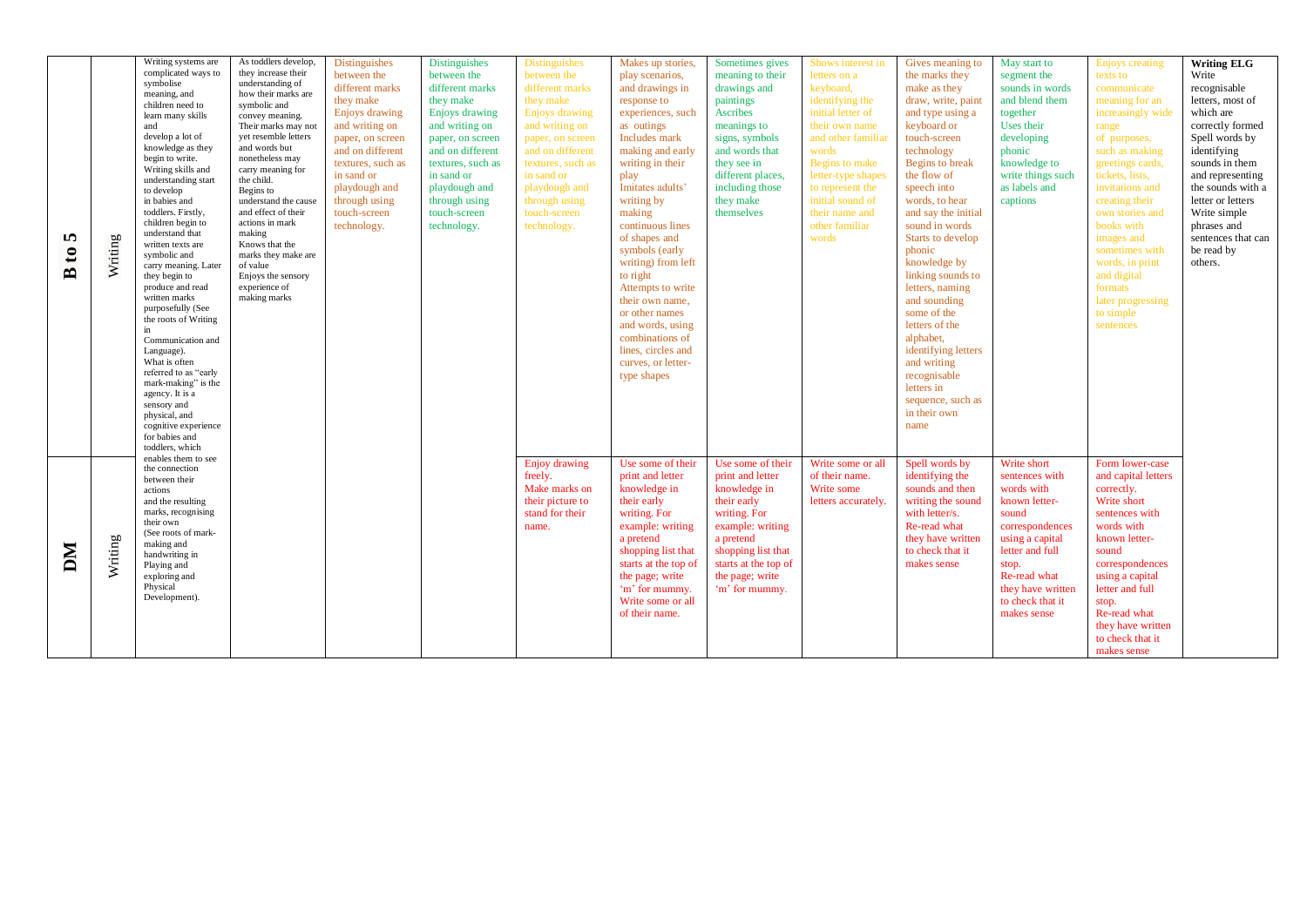|                                        |        | Range 2                                                                                                                                                                                   | Range 3                                                                                                                                                                                                                                                                                                                                                                             |                                                                                                                                                                                                                                                                                                   | Range 4                                                                                                                                                                                                                                                                                    |                                                                                                                                                                                                                                                                                       |                                                                                                                                                                                                                                                                                                                                                                                                                                                                                                                                                                                               | Range 5                                                                                                                                                                                                                                                                                                                                                                        |                                                                                                                                                                                                                                                                                                                                                                                                                                                                                                                                                                                               |                                                                                                                                                                                                                                                                                                                                                                                                                                                                                                                                                                                                                                                                              | Range 6                                                                                                                                                                                                                                                                                                                                                                                                                                                                                                                                                                                                                                                                                                                                                                                                                                                                                                                                                                                                                                                                                                                                                                                                                                   |                                                                                                                                                                                                                                                                                                                                                                                                                                                                                                                                                                                                                                                                                                                                                |                                                                                                                                                                                                                                                                                                                                                                                                                        |
|----------------------------------------|--------|-------------------------------------------------------------------------------------------------------------------------------------------------------------------------------------------|-------------------------------------------------------------------------------------------------------------------------------------------------------------------------------------------------------------------------------------------------------------------------------------------------------------------------------------------------------------------------------------|---------------------------------------------------------------------------------------------------------------------------------------------------------------------------------------------------------------------------------------------------------------------------------------------------|--------------------------------------------------------------------------------------------------------------------------------------------------------------------------------------------------------------------------------------------------------------------------------------------|---------------------------------------------------------------------------------------------------------------------------------------------------------------------------------------------------------------------------------------------------------------------------------------|-----------------------------------------------------------------------------------------------------------------------------------------------------------------------------------------------------------------------------------------------------------------------------------------------------------------------------------------------------------------------------------------------------------------------------------------------------------------------------------------------------------------------------------------------------------------------------------------------|--------------------------------------------------------------------------------------------------------------------------------------------------------------------------------------------------------------------------------------------------------------------------------------------------------------------------------------------------------------------------------|-----------------------------------------------------------------------------------------------------------------------------------------------------------------------------------------------------------------------------------------------------------------------------------------------------------------------------------------------------------------------------------------------------------------------------------------------------------------------------------------------------------------------------------------------------------------------------------------------|------------------------------------------------------------------------------------------------------------------------------------------------------------------------------------------------------------------------------------------------------------------------------------------------------------------------------------------------------------------------------------------------------------------------------------------------------------------------------------------------------------------------------------------------------------------------------------------------------------------------------------------------------------------------------|-------------------------------------------------------------------------------------------------------------------------------------------------------------------------------------------------------------------------------------------------------------------------------------------------------------------------------------------------------------------------------------------------------------------------------------------------------------------------------------------------------------------------------------------------------------------------------------------------------------------------------------------------------------------------------------------------------------------------------------------------------------------------------------------------------------------------------------------------------------------------------------------------------------------------------------------------------------------------------------------------------------------------------------------------------------------------------------------------------------------------------------------------------------------------------------------------------------------------------------------|------------------------------------------------------------------------------------------------------------------------------------------------------------------------------------------------------------------------------------------------------------------------------------------------------------------------------------------------------------------------------------------------------------------------------------------------------------------------------------------------------------------------------------------------------------------------------------------------------------------------------------------------------------------------------------------------------------------------------------------------|------------------------------------------------------------------------------------------------------------------------------------------------------------------------------------------------------------------------------------------------------------------------------------------------------------------------------------------------------------------------------------------------------------------------|
|                                        |        | $12-18$ m                                                                                                                                                                                 | $18-24$ m                                                                                                                                                                                                                                                                                                                                                                           |                                                                                                                                                                                                                                                                                                   | 24-36 months                                                                                                                                                                                                                                                                               |                                                                                                                                                                                                                                                                                       |                                                                                                                                                                                                                                                                                                                                                                                                                                                                                                                                                                                               | 36-48 months                                                                                                                                                                                                                                                                                                                                                                   |                                                                                                                                                                                                                                                                                                                                                                                                                                                                                                                                                                                               |                                                                                                                                                                                                                                                                                                                                                                                                                                                                                                                                                                                                                                                                              | 48-71 months                                                                                                                                                                                                                                                                                                                                                                                                                                                                                                                                                                                                                                                                                                                                                                                                                                                                                                                                                                                                                                                                                                                                                                                                                              |                                                                                                                                                                                                                                                                                                                                                                                                                                                                                                                                                                                                                                                                                                                                                | ELG's                                                                                                                                                                                                                                                                                                                                                                                                                  |
|                                        |        |                                                                                                                                                                                           |                                                                                                                                                                                                                                                                                                                                                                                     | Autumn 2                                                                                                                                                                                                                                                                                          | Spring 2                                                                                                                                                                                                                                                                                   | Summer 2                                                                                                                                                                                                                                                                              | Autumn 2                                                                                                                                                                                                                                                                                                                                                                                                                                                                                                                                                                                      | Spring 2                                                                                                                                                                                                                                                                                                                                                                       | Summer 2                                                                                                                                                                                                                                                                                                                                                                                                                                                                                                                                                                                      | Autumn 2                                                                                                                                                                                                                                                                                                                                                                                                                                                                                                                                                                                                                                                                     | Spring 2                                                                                                                                                                                                                                                                                                                                                                                                                                                                                                                                                                                                                                                                                                                                                                                                                                                                                                                                                                                                                                                                                                                                                                                                                                  | Summer 2                                                                                                                                                                                                                                                                                                                                                                                                                                                                                                                                                                                                                                                                                                                                       |                                                                                                                                                                                                                                                                                                                                                                                                                        |
|                                        |        |                                                                                                                                                                                           |                                                                                                                                                                                                                                                                                                                                                                                     |                                                                                                                                                                                                                                                                                                   |                                                                                                                                                                                                                                                                                            |                                                                                                                                                                                                                                                                                       | <b>Mathematics</b>                                                                                                                                                                                                                                                                                                                                                                                                                                                                                                                                                                            |                                                                                                                                                                                                                                                                                                                                                                                |                                                                                                                                                                                                                                                                                                                                                                                                                                                                                                                                                                                               |                                                                                                                                                                                                                                                                                                                                                                                                                                                                                                                                                                                                                                                                              |                                                                                                                                                                                                                                                                                                                                                                                                                                                                                                                                                                                                                                                                                                                                                                                                                                                                                                                                                                                                                                                                                                                                                                                                                                           |                                                                                                                                                                                                                                                                                                                                                                                                                                                                                                                                                                                                                                                                                                                                                |                                                                                                                                                                                                                                                                                                                                                                                                                        |
| n<br>$\mathbf{c}$<br>$\mathbf{\Omega}$ | Number | May be aware<br>of number<br>names through<br>their enjoyment<br>of action<br>rhymes and<br>songs that<br>relate to<br>numbers<br>Looks for<br>things which<br>have moved out<br>of sight | Comparison<br>Responds to<br>words like lots<br>or more<br>Counting<br>Says some<br>counting words<br>May engage in<br>counting-like<br>behaviour,<br>making sounds<br>and pointing or<br>saying some<br>numbers in<br>sequence<br>Cardinality<br>Uses number<br>words, like one<br>or two and<br>sometimes<br>responds<br>accurately<br>when asked to<br>give one or two<br>things | Counting<br>Begins to say<br>numbers in order,<br>some of which<br>are in the right<br>order (ordinality)<br><b>Cardinality</b> (How<br>many?)<br>In everyday<br>situations, takes<br>or gives two or<br>three objects<br>from a group<br>Beginning to<br>notice numerals<br>(number)<br>symbols) | Counting<br>Begins to say<br>numbers in order,<br>some of which<br>are in the right<br>order (ordinality)<br>Cardinality (How<br>many?)<br>In everyday<br>situations, takes<br>or gives two or<br>three objects<br>from a group<br>Beginning to<br>notice numerals<br>(number)<br>symbols) | Comparison<br>Beginning to<br>compare and<br>recognise<br>changes in<br>numbers of<br>things, using<br>words like more,<br>lots or 'same'<br>Counting<br>Begins to say<br>numbers in order,<br><b>Cardinality</b> (How<br>many?)<br><b>Beginning to</b><br>count on their<br>fingers. | Comparison<br>Compares two<br>small groups of<br>up to five<br>objects, saying<br>when there are<br>the same number<br>of objects in<br>each group,<br>e.g. You've got<br>two, $I'$ ve got<br>two. Same!<br>Counting<br>May enjoy<br>counting<br>verbally as far as<br>they can go<br>Points or touches<br>(tags) each item,<br>saying one<br>number for each<br>item, using the<br>stable order of<br>1,2,3,4,5.<br>Uses some<br>number names<br>and number<br>language within<br>play, and may<br>show fascination<br>with large<br>numbers<br>Begin to<br>recognise<br>numerals 0 to<br>10 | Cardinality<br>Subitises one,<br>two and three<br>objects (without<br>counting)<br>Counts up to<br>five items,<br>recognising that<br>the last number<br>said represents<br>the total counted<br>so far (cardinal<br>principle)<br>Composition<br>Through play<br>and exploration,<br>beginning to<br>learn that<br>numbers are<br>made up<br>(composed) of<br>smaller numbers | Cardinality<br>Links numerals<br>with amounts up<br>to 5 and maybe<br>beyond<br>Explores using a<br>range of their<br>own marks and<br>signs to which<br>they ascribe<br>mathematical<br>meanings<br>Composition<br>Beginning to use<br>understanding of<br>number to solve<br>practical<br>problems in play<br>and meaningful<br>activities<br>Beginning to<br>recognise that<br>each counting<br>number is one<br>more than the<br>one before<br>Separates a<br>group of three or<br>four objects in<br>different ways,<br>beginning to<br>recognise that<br>the total is still<br>the same | Comparison<br><b>Estimates</b> of<br>numbers of things,<br>showing<br>understanding of<br>relative size<br>Counting<br>Enjoys reciting<br>numbers from 0 to<br>10 (and beyond)<br>and back from 10<br>to $0$<br>Cardinality<br>Engages in<br>subitising<br>numbers to four<br>and maybe five<br>Matches the<br>numeral with a<br>group of items to<br>show how many<br>there are (up to<br>10 <sub>0</sub><br><b>Spatial Awareness</b><br><b>Investigates</b><br>turning and<br>flipping objects in<br>order to make<br>shapes fit and<br>create models;<br><b>Shape</b><br>Uses informal<br>language and<br>analogies, (e.g.<br>heart-shaped and<br>hand-shaped<br>leaves), | Comparison<br>Uses number names and<br>symbols when comparing<br>numbers, showing interest<br>in large numbers<br>Cardinality<br>Counts out up to 10 objects<br>from a larger group.<br>Composition<br>Begins to conceptually<br>subitise larger numbers by<br>subitising smaller groups<br>within the number, e.g.<br>sees six raisins on a plate<br>as three and three<br>In practical activities, adds<br>one and subtracts one with<br>numbers to 10<br>Begins to explore and work<br>out mathematical problems,<br>using signs and strategies<br>of their own choice,<br>including (when<br>appropriate) standard<br>numerals, tallies and "+"<br>or $``-``$<br><b>Spatial Awareness</b><br>Uses spatial language,<br>including following and<br>giving directions, using<br>relative terms and<br>describing what they see<br>from different viewpoints<br>May enjoy making simple<br>maps of familiar and<br>imaginative environments,<br>with landmarks<br>Shape<br>Uses informal language<br>and analogies, (e.g. heart-<br>shaped and hand-shaped<br>leaves), as well as<br>mathematical terms to<br>describe shapes<br>Enjoys composing and<br>decomposing shapes,<br>learning which shapes<br>combine to make other<br>shapes | Comparison<br>Uses number<br>names and<br>symbols when<br>comparing<br>numbers,<br>showing interest<br>in large numbers<br>Composition<br>Shows awareness<br>that numbers are<br>made up<br>(composed) of<br>smaller numbers,<br>exploring<br>partitioning in<br>different ways<br>with a wide range<br>of objects<br><b>Spatial</b><br><b>Awareness</b><br><b>Investigates</b><br>turning and<br>flipping objects<br>in order to make<br>shapes fit and<br>create models;<br>predicting and<br>visualising how<br>they will look<br>(spatial)<br>reasoning)<br><b>Shape</b><br>Uses own ideas<br>to make models<br>of increasing<br>complexity,<br>selecting blocks<br>needed, solving<br>problems and<br>visualising what<br>they will build | <b>Number ELG</b><br>Have a deep<br>understanding of<br>number to 10,<br>including the<br>composition of<br>each number<br>Subitise<br>(recognise)<br>quantities without<br>counting) up to $5$<br>Automatically<br>recall (without<br>reference to<br>rhymes, counting<br>or other aids)<br>number bonds up<br>to 5 (including<br>subtraction facts)<br>and some number<br>bonds to 10,<br>including double<br>facts. |
| DМ                                     | Number |                                                                                                                                                                                           |                                                                                                                                                                                                                                                                                                                                                                                     |                                                                                                                                                                                                                                                                                                   |                                                                                                                                                                                                                                                                                            | Take part in<br>finger rhymes<br>with numbers.<br>Compare<br>amounts, saying<br>'lots', 'more' or<br>'same'.<br>Count in<br>everyday                                                                                                                                                  | <b>Fast recognition</b><br>of up to $3$<br>objects, without<br>having to count<br>them<br>individually<br>('subitising').                                                                                                                                                                                                                                                                                                                                                                                                                                                                     | Recite numbers<br>past 5.<br>Show 'finger<br>numbers' up to<br>5.<br><b>Experiment</b> with<br>their own<br>symbols and                                                                                                                                                                                                                                                        | Link numerals<br>and amounts: for<br>example,<br>showing the<br>right number of<br>objects to match<br>the numeral, up<br>to $5.$                                                                                                                                                                                                                                                                                                                                                                                                                                                             | Count objects,<br>actions and<br>sounds.<br>Subitise.<br>Link the number<br>symbol (numeral)<br>with its cardinal<br>number value.<br>Count beyond ten.                                                                                                                                                                                                                                                                                                                                                                                                                                                                                                                      | Count objects, actions and<br>sounds.<br>Subitise.<br>Link the number symbol<br>(numeral) with its cardinal<br>number value.<br>Count beyond ten.<br>Compare numbers.                                                                                                                                                                                                                                                                                                                                                                                                                                                                                                                                                                                                                                                                                                                                                                                                                                                                                                                                                                                                                                                                     | Count objects,<br>actions and<br>sounds.<br>Subitise.<br>Link the number<br>symbol (numeral)<br>with its cardinal<br>number value.                                                                                                                                                                                                                                                                                                                                                                                                                                                                                                                                                                                                             |                                                                                                                                                                                                                                                                                                                                                                                                                        |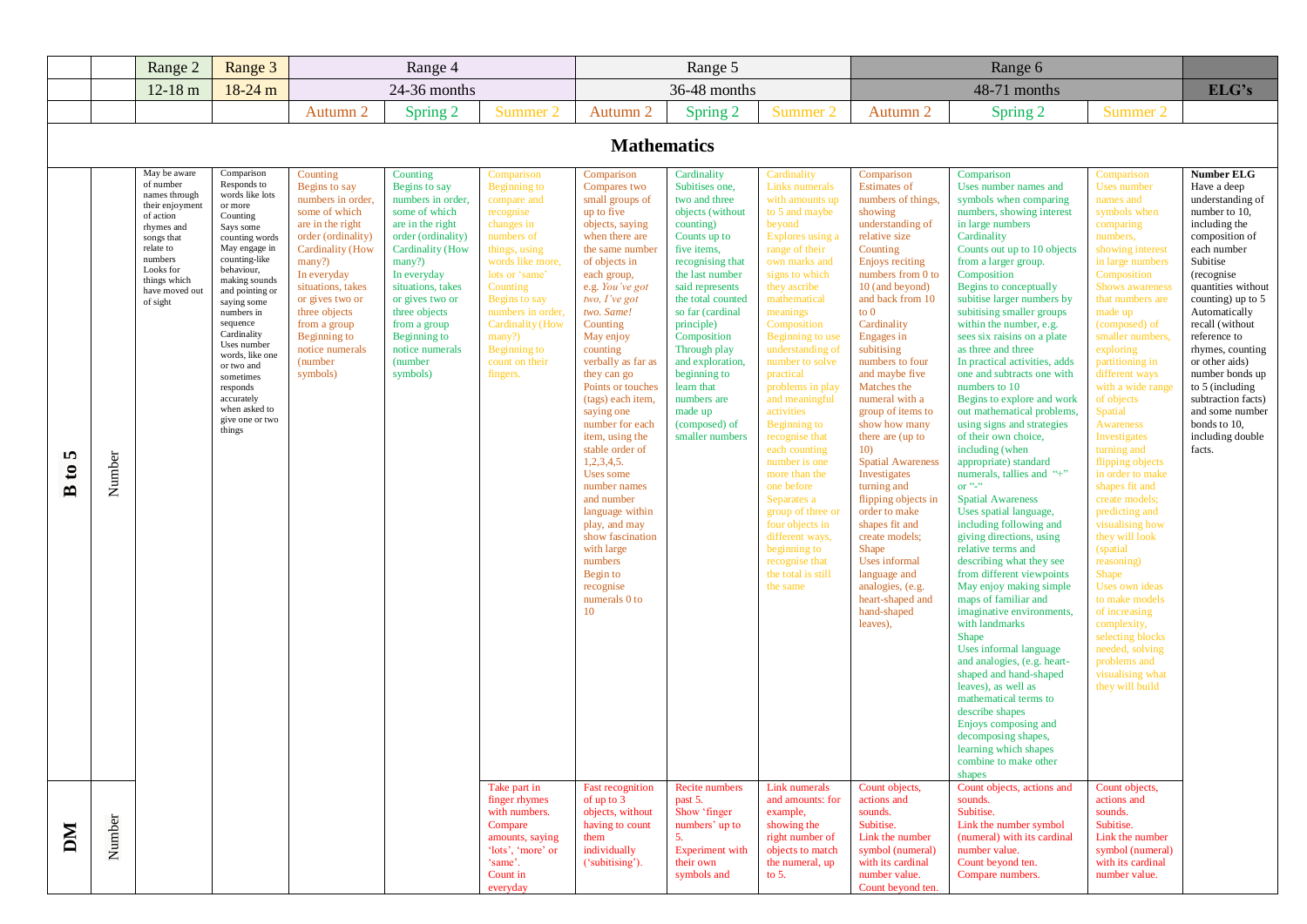| ('cardinal<br>numbers to 10.<br>Explore the<br>principle').<br>composition of<br>numbers to 10.<br>Automatically<br>recall number<br>bonds for<br>numbers $0-10$ . |  |  |  |  |  |  |  | contexts,<br>sometimes<br>skipping numbers<br>$-1-2-3-5.$ | Say one number<br>for each item in<br>order: 1,2,3,4,5.<br>Know that the<br>last number<br>reached when<br>counting a small<br>set of objects<br>tells you how<br>many there are<br>in total | marks as well as<br>numerals. | Solve real world<br>mathematical<br>problems with<br>numbers up to 5. | Compare<br>numbers.<br>Understand the<br>one more<br>than/one less than<br>relationship<br>between<br>consecutive<br>numbers.<br>Explore the<br>composition of | Understand the 'one more<br>than/one less than'<br>relationship between<br>consecutive numbers.<br><b>Explore the composition of</b><br>numbers to 10. | Count beyond<br>ten.<br>Compare<br>numbers.<br>Understand the<br>one more<br>than/one less<br>than' relationship<br>between<br>consecutive<br>numbers. |  |
|--------------------------------------------------------------------------------------------------------------------------------------------------------------------|--|--|--|--|--|--|--|-----------------------------------------------------------|----------------------------------------------------------------------------------------------------------------------------------------------------------------------------------------------|-------------------------------|-----------------------------------------------------------------------|----------------------------------------------------------------------------------------------------------------------------------------------------------------|--------------------------------------------------------------------------------------------------------------------------------------------------------|--------------------------------------------------------------------------------------------------------------------------------------------------------|--|
|--------------------------------------------------------------------------------------------------------------------------------------------------------------------|--|--|--|--|--|--|--|-----------------------------------------------------------|----------------------------------------------------------------------------------------------------------------------------------------------------------------------------------------------|-------------------------------|-----------------------------------------------------------------------|----------------------------------------------------------------------------------------------------------------------------------------------------------------|--------------------------------------------------------------------------------------------------------------------------------------------------------|--------------------------------------------------------------------------------------------------------------------------------------------------------|--|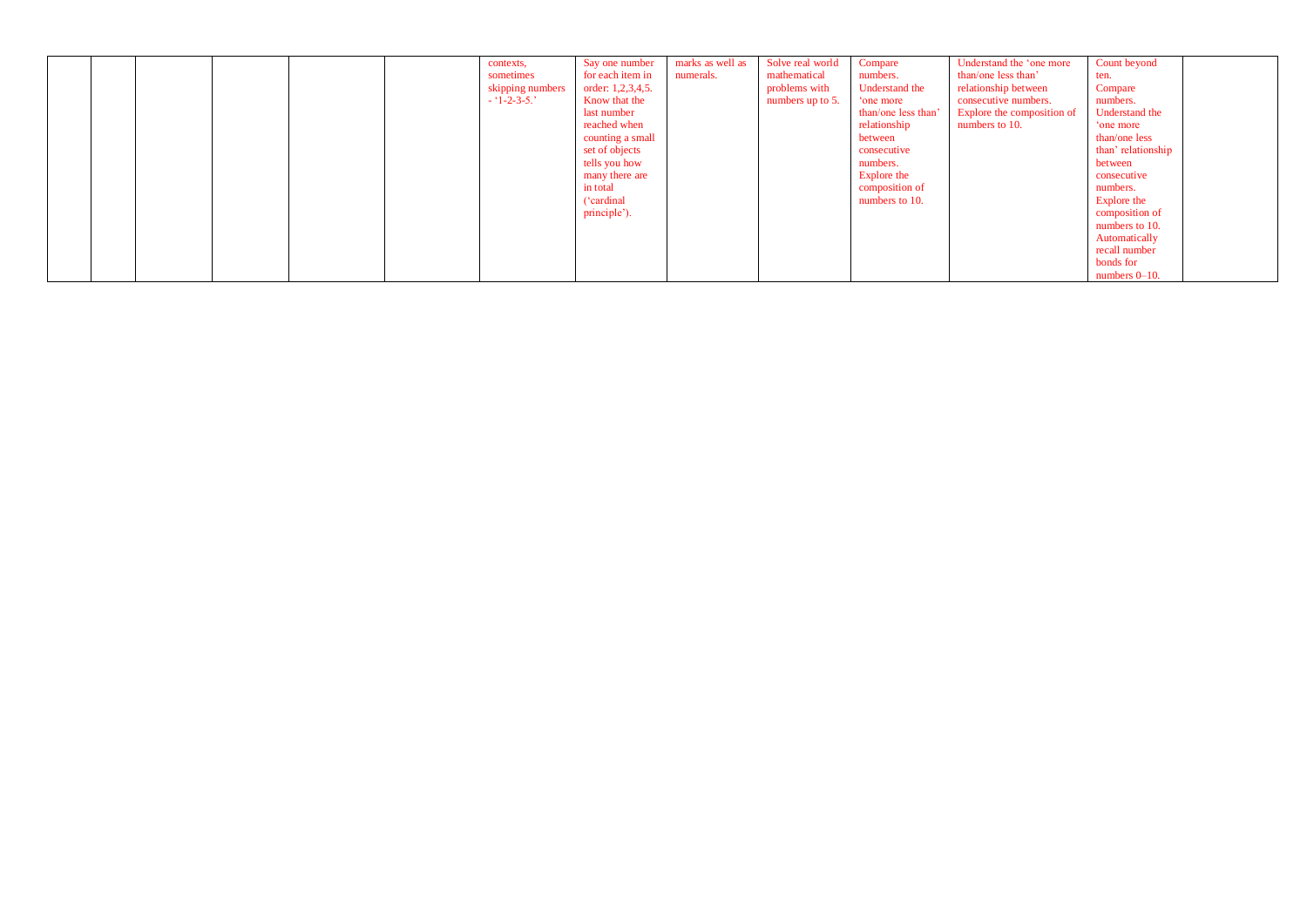|                   |                                           | Range 2                                                                                                                                                                                                                                                                                                                                                                                        | Range 3                                                                                                                                                                                                                                                                                                                                                                                                                                                                                                      | Range 4                                                                                                                                                                                                                                                                                                                      |                                                                                                                                                                                                                                                                                                                                                                            |                                                                                                                                                                                                                                                                                                                                                                                                                                                |                                                                                                                                                                                                                                                                                                                                                                                                                 | Range 5                                                                                                                                                                                                                                                                                                                                                                                                                                   |                                                                                                                                                                                                                                                                                                                                                                                                                                                                                    |                                                                                                                                                                                                                                                                                                                                                            |                                                                                                                                                                                                                                                                                                                                                                                   |                                                                                                                                                                                                                                                       |                                                                                                                                                                                                                                                                                                                                                                                                                                                      |
|-------------------|-------------------------------------------|------------------------------------------------------------------------------------------------------------------------------------------------------------------------------------------------------------------------------------------------------------------------------------------------------------------------------------------------------------------------------------------------|--------------------------------------------------------------------------------------------------------------------------------------------------------------------------------------------------------------------------------------------------------------------------------------------------------------------------------------------------------------------------------------------------------------------------------------------------------------------------------------------------------------|------------------------------------------------------------------------------------------------------------------------------------------------------------------------------------------------------------------------------------------------------------------------------------------------------------------------------|----------------------------------------------------------------------------------------------------------------------------------------------------------------------------------------------------------------------------------------------------------------------------------------------------------------------------------------------------------------------------|------------------------------------------------------------------------------------------------------------------------------------------------------------------------------------------------------------------------------------------------------------------------------------------------------------------------------------------------------------------------------------------------------------------------------------------------|-----------------------------------------------------------------------------------------------------------------------------------------------------------------------------------------------------------------------------------------------------------------------------------------------------------------------------------------------------------------------------------------------------------------|-------------------------------------------------------------------------------------------------------------------------------------------------------------------------------------------------------------------------------------------------------------------------------------------------------------------------------------------------------------------------------------------------------------------------------------------|------------------------------------------------------------------------------------------------------------------------------------------------------------------------------------------------------------------------------------------------------------------------------------------------------------------------------------------------------------------------------------------------------------------------------------------------------------------------------------|------------------------------------------------------------------------------------------------------------------------------------------------------------------------------------------------------------------------------------------------------------------------------------------------------------------------------------------------------------|-----------------------------------------------------------------------------------------------------------------------------------------------------------------------------------------------------------------------------------------------------------------------------------------------------------------------------------------------------------------------------------|-------------------------------------------------------------------------------------------------------------------------------------------------------------------------------------------------------------------------------------------------------|------------------------------------------------------------------------------------------------------------------------------------------------------------------------------------------------------------------------------------------------------------------------------------------------------------------------------------------------------------------------------------------------------------------------------------------------------|
|                   |                                           | $12-18$ m                                                                                                                                                                                                                                                                                                                                                                                      | $18-24$ m                                                                                                                                                                                                                                                                                                                                                                                                                                                                                                    |                                                                                                                                                                                                                                                                                                                              | 24-36 months                                                                                                                                                                                                                                                                                                                                                               |                                                                                                                                                                                                                                                                                                                                                                                                                                                |                                                                                                                                                                                                                                                                                                                                                                                                                 | 36-48 months                                                                                                                                                                                                                                                                                                                                                                                                                              |                                                                                                                                                                                                                                                                                                                                                                                                                                                                                    |                                                                                                                                                                                                                                                                                                                                                            | 48-71 months                                                                                                                                                                                                                                                                                                                                                                      |                                                                                                                                                                                                                                                       | ELG's                                                                                                                                                                                                                                                                                                                                                                                                                                                |
|                   |                                           |                                                                                                                                                                                                                                                                                                                                                                                                |                                                                                                                                                                                                                                                                                                                                                                                                                                                                                                              | Autumn 2                                                                                                                                                                                                                                                                                                                     | Spring 2                                                                                                                                                                                                                                                                                                                                                                   | Summer 2                                                                                                                                                                                                                                                                                                                                                                                                                                       | Autumn 2                                                                                                                                                                                                                                                                                                                                                                                                        | Spring 2                                                                                                                                                                                                                                                                                                                                                                                                                                  | Summer 2                                                                                                                                                                                                                                                                                                                                                                                                                                                                           | Autumn 2                                                                                                                                                                                                                                                                                                                                                   | Spring 2                                                                                                                                                                                                                                                                                                                                                                          | Summer 2                                                                                                                                                                                                                                              |                                                                                                                                                                                                                                                                                                                                                                                                                                                      |
| m<br>$\mathbf{c}$ | SSM                                       | Spatial<br>awareness<br>Explores space<br>around them<br>and engages<br>with position<br>and direction.<br>such as<br>pointing to<br>where they<br>would like to<br>go<br>Shape<br>Stacks objects<br>using flat<br>surfaces<br>Responds to<br>changes of<br>shape<br>Attempts,<br>sometimes<br>successfully, to<br>match shapes<br>with spaces on<br>inset puzzles<br>Pattern<br>Joins in with | <b>Spatial Awareness</b><br>Enjoys filling and<br>emptying<br>containers<br>Investigates fitting<br>themselves inside<br>and moving<br>through spaces<br>Shape<br>Pushes objects<br>through different<br>shaped holes, and<br>attempts to fit<br>shapes into spaces<br>on inset boards or<br>puzzles<br>Beginning to<br>select a shape for a<br>specific space<br>Enjoys using<br>blocks to create<br>their own simple<br>structures and<br>arrangements<br>Pattern<br>Becoming familiar<br>with patterns in | Spatial<br>Awareness<br>Begins to<br>remember<br>their way<br>around<br>familiar<br>environments<br><b>Shape</b><br>Chooses<br>puzzle pieces<br>and tries to<br>fit them in<br>Recognises<br>that two<br>objects have<br>the same<br>shape<br><b>Makes</b><br>simple<br>constructions<br>Pattern<br>Is interested<br>in what | Spatial<br>Awareness<br>Responds to<br>some spatial<br>and<br>positional<br>language<br><b>Explores</b> how<br>things look<br>from<br>different<br>viewpoints<br>including<br>things that<br>are near or<br>far away<br>Shape<br><b>Chooses</b><br>puzzle pieces<br>and tries to<br>fit them in<br>Recognises<br>that two<br>objects have                                  | <b>Spatial Awareness</b><br>Moves their bodies and<br>toys around objects and<br>explores fitting into<br>spaces<br>Shape<br>Chooses puzzle pieces<br>and tries to fit them in<br>Recognises that two<br>objects have the same<br>shape<br>Makes simple<br>constructions<br>Pattern<br>Joins in and anticipates<br>repeated sound and<br>action patterns<br><b>Measures</b><br>Explores differences in<br>size, length, weight and<br>capacity | <b>Spatial Awareness</b><br>Predicts, moves and<br>rotates objects to fit<br>the space or create<br>the shape they would<br>like<br>Shape<br>Chooses items based<br>on their shape which<br>are appropriate for<br>the child's purpose<br><b>Enjoys partitioning</b><br>and combining<br>shapes to make new<br>shapes with 2D and<br>3D shapes                                                                  | <b>Spatial Awareness</b><br>Responds to and uses<br>language of position<br>and direction<br>Shape<br>Responds to both<br>informal language<br>and common shape<br>names<br>Shows awareness of<br>shape similarities<br>and differences<br>between objects<br>In meaningful<br>contexts, finds the<br>longer or shorter,<br>heavier or lighter and<br>more/less full of two<br>items                                                      | Pattern<br>Creates their own<br>spatial patterns<br>showing some<br>organisation or<br>regularity<br>Explores and adds to<br>simple linear<br>patterns of two or<br>three repeating<br>items, e.g. stick, leaf<br>(AB) or stick, leaf,<br>stone (ABC)<br>Joins in with simple<br>patterns in sounds,<br>objects, games and<br>stories dance and<br>movement,<br>predicting what<br>comes next<br><b>Measures</b><br>Recalls a sequence<br>of events in everyday<br>life and storie | Pattern<br>Spots patterns in<br>the environment.<br>beginning to<br>identify the<br>pattern "rule"<br><b>Measures</b><br><b>Becomes</b><br>familiar with<br>measuring tools<br>in everyday<br>experiences and<br>play                                                                                                                                      | Pattern<br>Chooses familiar<br>objects to create<br>and recreate<br>repeating<br>patterns beyond<br>AB patterns and<br>begins to<br>identify the unit<br>of repeat<br><b>Measures</b><br>Is increasingly<br>able to order and<br>sequence events<br>using everyday<br>language related<br>to time<br>Beginning to<br>experience<br>measuring time<br>with timers and<br>calendars | Measures<br><b>Enjoys tackling</b><br>problems<br>involving<br>prediction and<br>discussion of<br>comparisons of<br>length, weight or<br>capacity, paying<br>attention to<br>fairness and<br>accuracy                                                 | <b>Numerical</b><br><b>Patterns ELG</b><br>Verbally count<br>beyond 20,<br>recognising the<br>pattern of the<br>counting system.<br>Compare<br>quantities up to<br>10 in different<br>contexts.<br>recognising when<br>one quantity is<br>greater than, less<br>than or the same<br>as the other<br>quantity. Explore<br>and represent<br>patterns within<br>numbers up to<br>10, including<br>evens and odds,<br>double facts and<br>how quantities |
| DМ                | Numerical patterns(shape<br>and measures) | repeated<br>actions in songs<br>and stories<br>Initiates and<br>continues<br>repeated<br>actions<br>Measures<br>Shows an<br>interest in<br>objects of<br>contrasting<br>sizes in<br>meaningful<br>contexts<br>Gets to know<br>and enjoys<br>daily routine<br>Shows an<br>interest in<br>emptying<br>containers                                                                                 | daily routines<br>Joins in with and<br>predicts what<br>comes next in a<br>story or rhyme<br>Beginning to<br>arrange items in<br>their own patterns.<br>e.g. lining up toys<br>Measures<br>Shows an interest<br>in size and weight<br>Explores capacity<br>by selecting,<br>filling and<br>emptying<br>containers, e.g.<br>fitting toys in a<br>pram<br>Beginning to<br>understand that<br>things might<br>happen now or at<br>another time, in<br>routines                                                  | happens next<br>using the<br>pattern of<br>everyday<br>routines<br><b>Measures</b><br>Beginning to<br>understand<br>some talk<br>about<br>immediate<br>past and<br>future                                                                                                                                                    | the same<br>shape<br><b>Makes</b><br>simple<br>constructions<br>Pattern<br>Is interested<br>in what<br>happens next<br>using the<br>pattern of<br>everyday<br>routines<br><b>Measures</b><br>Beginning to<br>understand<br>some talk<br>about<br>immediate<br>past and<br>future<br>Beginning to<br>anticipate<br>times of the<br>day such as<br>mealtimes or<br>home time | Climb and squeeze<br>themselves into<br>different types of<br>spaces.<br>Build with a range of<br>resources.<br>Complete inset puzzles.<br>Compare sizes, weights<br>etc. using gesture and<br>language -<br>'bigger/little/smaller',<br>'high/low', 'tall',<br>'heavy'.<br>Notice patterns and<br>arrange things in<br>patterns.                                                                                                              | Compare quantities<br>using language:<br>'more than', 'fewer<br>than'.<br>Talk about and<br>explore 2D and 3D<br>shapes (for example,<br>circles, rectangles,<br>triangles and<br>cuboids) using<br>informal and<br>mathematical<br>language: 'sides',<br>'corners'; 'straight',<br>'flat', 'round'.<br>Select shapes<br>appropriately: flat<br>surfaces for building,<br>a triangular prism for<br>a roof etc. | <b>Understand position</b><br>through words alone<br>-for example, "The<br>bag is under the<br>table," -with no<br>pointing.<br>Make comparisons<br>between objects<br>relating to size,<br>length, weight and<br>capacity.<br>Talk about and<br>identifies the<br>patterns around<br>them. For example:<br>stripes on clothes,<br>designs on rugs and<br>wallpaper. Use<br>informal language<br>like 'pointy',<br>'spotty', 'blobs' etc. | Describe a familiar<br>route.<br>Discuss routes and<br>locations, using<br>words like 'in front<br>of' and 'behind'.<br>Combine shapes to<br>make new ones-an<br>arch, a bigger<br>triangle etc.<br><b>Extend and create</b><br>ABAB patterns-<br>stick, leaf, stick, leaf.<br>Notice and correct an<br>error in a repeating<br>pattern.<br>Begin to describe a<br>sequence of events,<br>real or fictional,<br>using words such as<br>'first', 'then'                             | Select, rotate and<br>manipulate<br>shapes in order<br>to develop<br>spatial reasoning<br>skills.<br>Compose and<br>decompose<br>shapes so that<br>children<br>recognise a<br>shape can have<br>other shapes<br>within it, just as<br>numbers can.<br>Continue, copy<br>and create<br>repeating<br>patterns.<br>Compare length,<br>weight and<br>capacity. | Compose and<br>decompose<br>shapes so that<br>children<br>recognise a<br>shape can have<br>other shapes<br>within it, just as<br>numbers can.<br>Continue, copy<br>and create<br>repeating<br>patterns.<br>Compare length,<br>weight and<br>capacity.                                                                                                                             | Compose and<br>decompose<br>shapes so that<br>children<br>recognise a<br>shape can have<br>other shapes<br>within it, just as<br>numbers can.<br>Continue, copy<br>and create<br>repeating<br>patterns.<br>Compare length,<br>weight and<br>capacity. | can be distributed<br>equally.                                                                                                                                                                                                                                                                                                                                                                                                                       |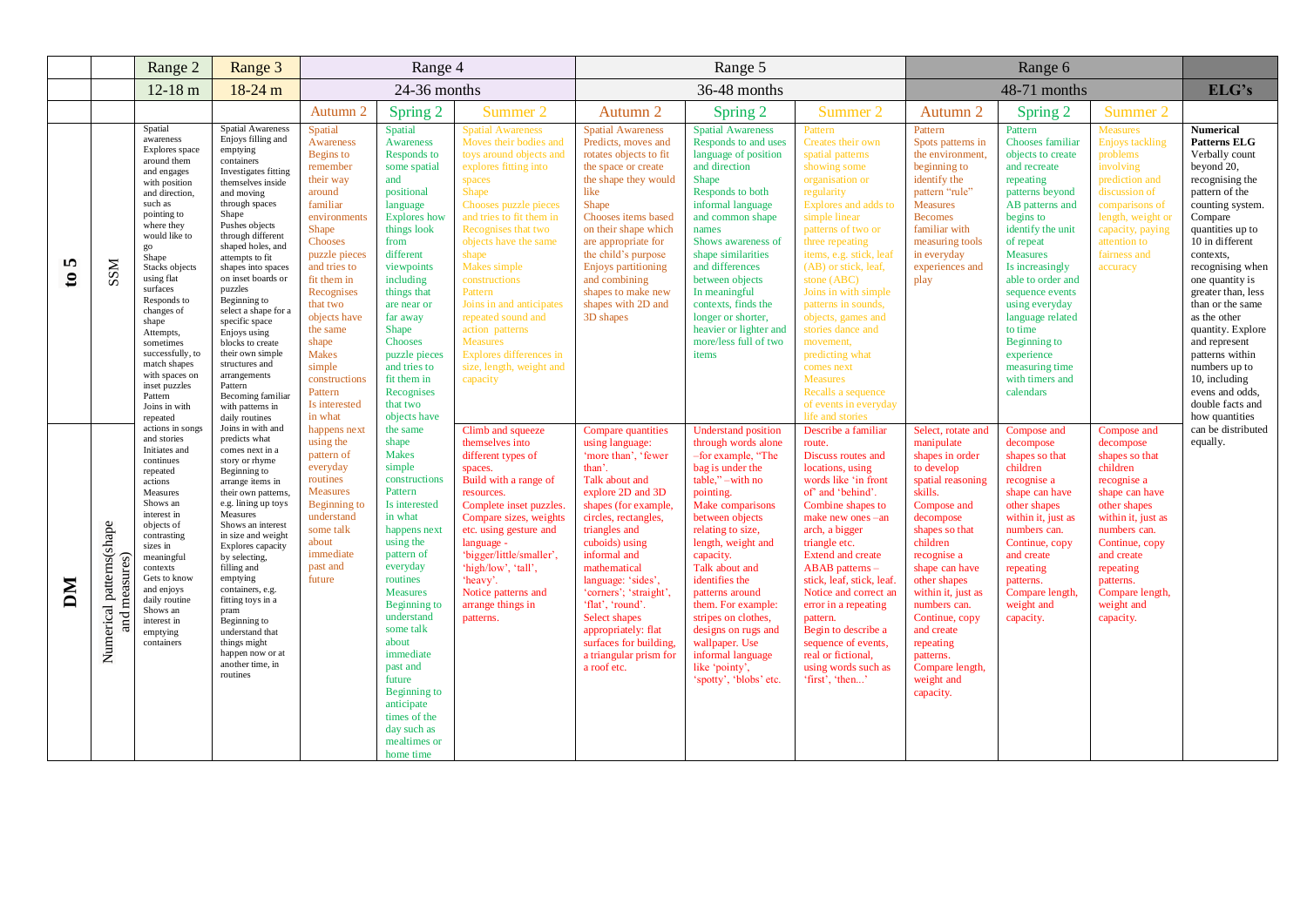|                                   |                                 | Range 2                                                                                                                                                                                                                                         | Range 3                                                                                                                                                                                                                                                                                                                                                                                                                          | Range 4                                                                                                                                                                                                                                                                                      |                                                                                                                                                                                    |                                                                                                                                                                                                                                                                                                                                  | Range 5                                                                                                                                                             |                                                                                                                                                                                                                                                 |                                                                                                                                                                            |                                                                                                                                                                                                                                                                            |                                                                                                                                                                                                                                                                                                                                                                           |                                                                                                                                                                                                                                                                                                                                                                    |                                                                                                                                                                                                                                                                                                                                                                                                                                                                                                    |
|-----------------------------------|---------------------------------|-------------------------------------------------------------------------------------------------------------------------------------------------------------------------------------------------------------------------------------------------|----------------------------------------------------------------------------------------------------------------------------------------------------------------------------------------------------------------------------------------------------------------------------------------------------------------------------------------------------------------------------------------------------------------------------------|----------------------------------------------------------------------------------------------------------------------------------------------------------------------------------------------------------------------------------------------------------------------------------------------|------------------------------------------------------------------------------------------------------------------------------------------------------------------------------------|----------------------------------------------------------------------------------------------------------------------------------------------------------------------------------------------------------------------------------------------------------------------------------------------------------------------------------|---------------------------------------------------------------------------------------------------------------------------------------------------------------------|-------------------------------------------------------------------------------------------------------------------------------------------------------------------------------------------------------------------------------------------------|----------------------------------------------------------------------------------------------------------------------------------------------------------------------------|----------------------------------------------------------------------------------------------------------------------------------------------------------------------------------------------------------------------------------------------------------------------------|---------------------------------------------------------------------------------------------------------------------------------------------------------------------------------------------------------------------------------------------------------------------------------------------------------------------------------------------------------------------------|--------------------------------------------------------------------------------------------------------------------------------------------------------------------------------------------------------------------------------------------------------------------------------------------------------------------------------------------------------------------|----------------------------------------------------------------------------------------------------------------------------------------------------------------------------------------------------------------------------------------------------------------------------------------------------------------------------------------------------------------------------------------------------------------------------------------------------------------------------------------------------|
|                                   |                                 | $12-18$ m                                                                                                                                                                                                                                       | $18-24$ m                                                                                                                                                                                                                                                                                                                                                                                                                        |                                                                                                                                                                                                                                                                                              | 24-36 months                                                                                                                                                                       |                                                                                                                                                                                                                                                                                                                                  |                                                                                                                                                                     | 36-48 months                                                                                                                                                                                                                                    |                                                                                                                                                                            |                                                                                                                                                                                                                                                                            | 48-71 months                                                                                                                                                                                                                                                                                                                                                              |                                                                                                                                                                                                                                                                                                                                                                    | ELG's                                                                                                                                                                                                                                                                                                                                                                                                                                                                                              |
|                                   |                                 |                                                                                                                                                                                                                                                 |                                                                                                                                                                                                                                                                                                                                                                                                                                  | Autumn 2                                                                                                                                                                                                                                                                                     | Spring 2                                                                                                                                                                           | Summer 2                                                                                                                                                                                                                                                                                                                         | Autumn 2                                                                                                                                                            | Spring 2                                                                                                                                                                                                                                        | Summer 2                                                                                                                                                                   | Autumn 2                                                                                                                                                                                                                                                                   | Spring 2                                                                                                                                                                                                                                                                                                                                                                  | Summer 2                                                                                                                                                                                                                                                                                                                                                           |                                                                                                                                                                                                                                                                                                                                                                                                                                                                                                    |
| <b>Understanding the World</b>    |                                 |                                                                                                                                                                                                                                                 |                                                                                                                                                                                                                                                                                                                                                                                                                                  |                                                                                                                                                                                                                                                                                              |                                                                                                                                                                                    |                                                                                                                                                                                                                                                                                                                                  |                                                                                                                                                                     |                                                                                                                                                                                                                                                 |                                                                                                                                                                            |                                                                                                                                                                                                                                                                            |                                                                                                                                                                                                                                                                                                                                                                           |                                                                                                                                                                                                                                                                                                                                                                    |                                                                                                                                                                                                                                                                                                                                                                                                                                                                                                    |
| 5<br>$\mathbf{c}$<br>$\mathbf{r}$ | People and Communities          | Starts to realise they<br>influence people,<br>e.g. as they laugh<br>and smile so do the<br>people they are with<br>Develops a sense of<br>belonging to their<br>family and their key<br>carer<br>Recognises key<br>people in their own<br>live | Is curious about<br>people and shows<br>interest in stories<br>about people,<br>animals or objects<br>that they are familiar<br>with or which<br>fascinate them<br>Is interested in<br>photographs of<br>themselves and<br>other familiar people<br>and objects<br>Enjoys stories about<br>people and nature<br>(birds, bees, snails,<br>cats, dogs, etc) and<br>is interested in<br>photographs of<br>themselves with<br>these. | Has a sense of<br>own immediate<br>family and<br>relations and<br>pets<br>In pretend<br>play, imitates<br>everyday<br>actions and<br>events from<br>own family<br>and cultural<br>background,<br>e.g. making<br>and drinking<br>tea, going to<br>the barbers,<br>being a cat,<br>dog or bird | Beginning to<br>have their<br>own friends<br>Learns that<br>they have<br>similarities<br>and<br>differences<br>that connect<br>them to, and<br>distinguish<br>them from.<br>others | Has a sense of<br>own immediate<br>family and<br>relations and pets<br>In pretend play,<br>imitates everyday<br>actions and<br>events from own<br>family and<br>cultural<br>background, e.g.<br>making and<br>drinking tea,<br>going to the<br>barbers, being a<br>cat, dog or bird<br>Beginning to<br>have their own<br>friends | Shows interest<br>in the lives of<br>people who are<br>familiar to<br>them<br>Recognises and<br>describes<br>special times or<br>events for<br>family or<br>friends | Enjoys joining<br>in with family<br>customs and<br>routines<br>Remembers<br>and talks about<br>significant<br>events in their<br>own experience<br>Shows interest<br>in different<br>occupations<br>and ways of<br>life indoors and<br>outdoors | Knows some of<br>the things that<br>make them<br>unique, and can<br>talk about some<br>of the<br>similarities and<br>differences in<br>relation to<br>friends or<br>family | Enjoys joining in<br>with family<br>customs and<br>routines<br>Talks about past<br>and present events<br>in their own life<br>and in the lives of<br>family members<br>Knows that other<br>children do not<br>always enjoy the<br>same things, and is<br>sensitive to this | Knows about<br>similarities and<br>differences<br>between<br>themselves and<br>others, and among<br>families,<br>communities,<br>cultures and<br>traditions                                                                                                                                                                                                               |                                                                                                                                                                                                                                                                                                                                                                    | <b>People Culture and</b><br><b>Communities ELG</b><br>Describe their immediate<br>environment using<br>knowledge from<br>observation, discussion,<br>stories, non-fiction texts<br>and maps<br>Know some similarities<br>and differences between<br>different religious and<br>cultural communities in<br>this country, drawing on<br>their experiences and<br>what has been read in<br>class<br>Explain some similarities<br>and differences between<br>life in this country and                 |
| DМ                                | People, Culture and Communities |                                                                                                                                                                                                                                                 |                                                                                                                                                                                                                                                                                                                                                                                                                                  |                                                                                                                                                                                                                                                                                              |                                                                                                                                                                                    | Make<br>connections<br>between the<br>features of their<br>family and other<br>families.<br>Notice<br>differences<br>between people.                                                                                                                                                                                             | Show interest<br>in different<br>occupations.                                                                                                                       | Continue to<br>develop<br>positive<br>attitudes about<br>the differences<br>between<br>people.                                                                                                                                                  | Know that<br>there are<br>different<br>countries in the<br>world and talk<br>about the<br>differences<br>they have<br>experienced or<br>seen in photos.                    | Draw information<br>from a simple map.<br><b>Understand that</b><br>some places are<br>special to members<br>of their<br>community.                                                                                                                                        | Draw information<br>from a simple map.<br><b>Understand that</b><br>some places are<br>special to members<br>of their<br>community.<br>Recognise that<br>people have<br>different beliefs<br>and celebrate<br>special times in<br>different ways.<br>Recognise some<br>similarities and<br>differences<br>between life in this<br>country and life in<br>other countries. | Draw information<br>from a simple map.<br>Understand that<br>some places are<br>special to members<br>of their<br>community.<br>Recognise that<br>people have<br>different beliefs<br>and celebrate<br>special times in<br>different ways.<br>Recognise some<br>similarities and<br>differences<br>between life in this<br>country and life in<br>other countries. | life in other countries,<br>drawing on knowledge<br>from stories, non-fiction<br>texts and - when<br>$appropriate - maps$<br><b>Past and Present ELG</b><br>Talk about the lives of<br>the people around them<br>and their roles in society<br>Know some similarities<br>and differences between<br>things in the past and<br>now, drawing on their<br>experiences and what has<br>been read in class<br>Understand the past<br>through settings,<br>characters and events<br>encountered in books |
| NД                                | Past and Present                |                                                                                                                                                                                                                                                 |                                                                                                                                                                                                                                                                                                                                                                                                                                  |                                                                                                                                                                                                                                                                                              |                                                                                                                                                                                    | Make<br>connections<br>between the<br>features of their<br>family and other<br>families.                                                                                                                                                                                                                                         | Begin to make<br>sense of their<br>own life-story<br>and family's<br>history.                                                                                       | Begin to make<br>sense of their<br>own life-story<br>and family's<br>history.                                                                                                                                                                   | Begin to make<br>sense of their<br>own life-story<br>and family's<br>history.                                                                                              | Explore the natural<br>world around them.                                                                                                                                                                                                                                  | Describe what they<br>see, hear and feel<br>whilst outside.                                                                                                                                                                                                                                                                                                               | Recognise some<br>environments that<br>are different to the<br>one in which they<br>live.<br>Understand the<br>effect of changing<br>seasons on the<br>natural world<br>around them.                                                                                                                                                                               | read in class and<br>storytelling                                                                                                                                                                                                                                                                                                                                                                                                                                                                  |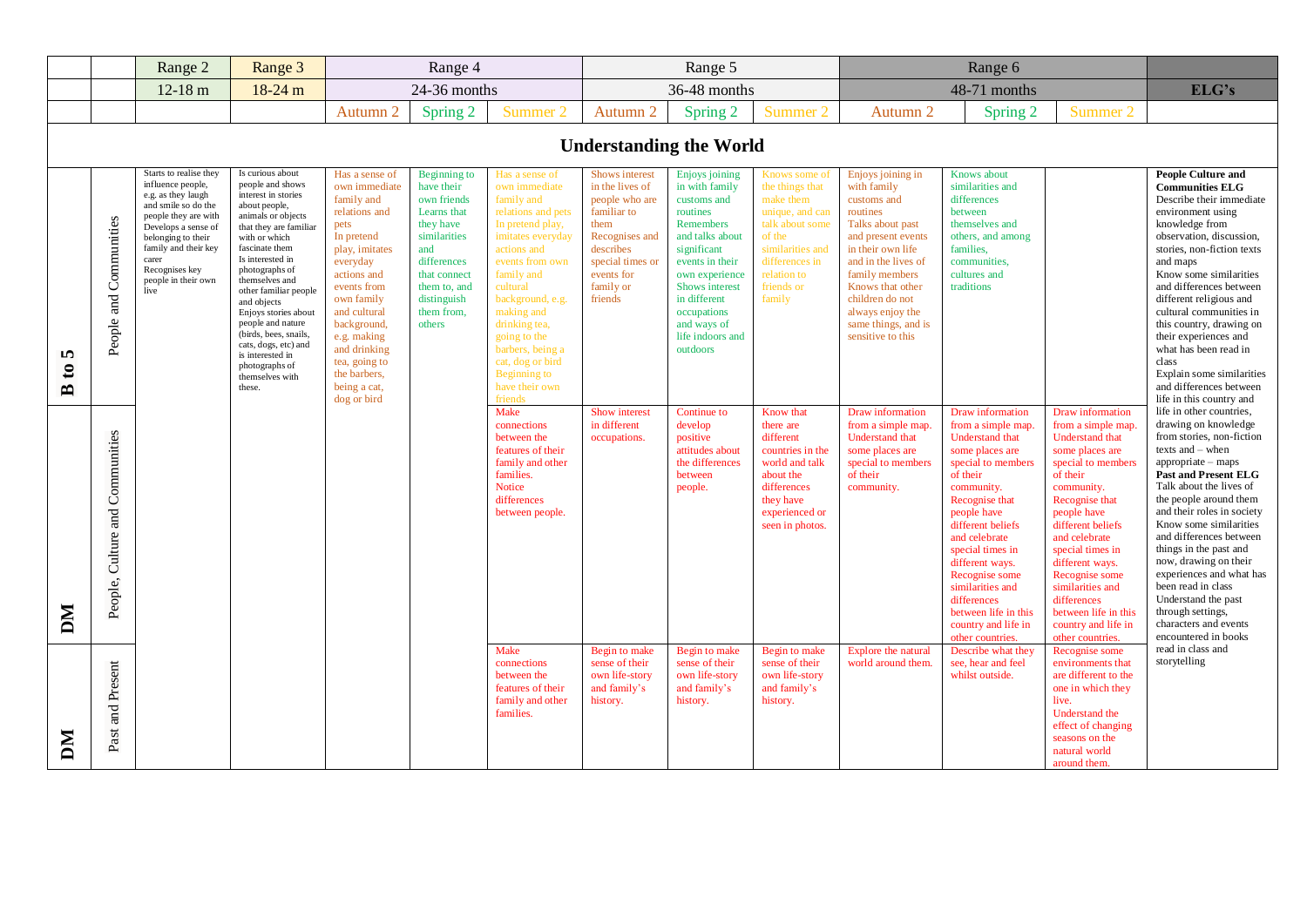| n,<br>$\mathbf{c}$<br>$\mathbf{r}$ | The World             | Closely observes<br>what animals,<br>people and vehicles<br>do<br>Watches toy being<br>hidden and tries to<br>find it, watches<br>intently where a<br>spider has scuttled<br>away under leaves<br>Looks for dropped<br>objects<br>Becomes absorbed<br>in combining<br>objects, e.g. banging<br>two objects or<br>placing objects into<br>containers<br>Knows things are | Is curious and<br>interested to explore<br>new and familiar<br>experiences in<br>nature: grass, mud,<br>puddles, plants,<br>animal life<br>Explores objects by<br>linking together<br>different<br>approaches: shaking,<br>hitting, looking,<br>feeling, tasting,<br>mouthing, pulling,<br>turning and poking<br>Remembers where<br>objects belong<br>Matches parts of<br>objects that fit | Enjoys playing<br>with small world<br>reconstructions,<br>building on first-<br>hand experiences,<br>e.g. visiting<br>farms, garages,<br>train tracks,<br>walking by river<br>or lake                                    | Notices detailed<br>features of<br>objects in their<br>environment<br>Can talk about<br>some of the<br>things they have<br>observed such as<br>plants, animals,<br>natural and found<br>objects    | Notices detailed<br>features of<br>objects in their<br>environment<br>Can talk about<br>some of the<br>things they have<br>observed such as<br>plants, animals,<br>natural and found<br>objects                          | Comments and<br>asks questions<br>about aspects of<br>their familiar<br>world such as the<br>place where they<br>live or the natural<br>world                                                                                                                                                                                                                                                               | Talks about why<br>things happen<br>and how things<br>work<br>Developing an<br>understanding of<br>growth, decay<br>and changes over<br>time<br>Shows care and<br>concern for living<br>things and the<br>environment                                                      | Begin to<br>understand the<br>effect their<br>behaviour can<br>have in the<br>environment                                                                                                                                               | Talks about the<br>features of their<br>own immediate<br>environment and<br>how<br>environments<br>might vary from<br>one another<br><b>Makes</b><br>observations of<br>animals and<br>plants and<br>explains why<br>some things<br>occur, and talks<br>about changes | Looks closely at<br>similarities.<br>differences,<br>patterns and<br>change in nature                                                                              | Knows about<br>similarities and<br>differences in<br>relation to places,<br>objects, materials<br>and living things                                                                                                                                                                      | <b>The Natural</b><br><b>World ELG</b><br>Explore the<br>natural world<br>around them,<br>making<br>observations and<br>drawing pictures<br>of animals and<br>plants<br>Know some<br>similarities and<br>differences<br>between the<br>natural world<br>around them and    |
|------------------------------------|-----------------------|-------------------------------------------------------------------------------------------------------------------------------------------------------------------------------------------------------------------------------------------------------------------------------------------------------------------------------------------------------------------------|--------------------------------------------------------------------------------------------------------------------------------------------------------------------------------------------------------------------------------------------------------------------------------------------------------------------------------------------------------------------------------------------|--------------------------------------------------------------------------------------------------------------------------------------------------------------------------------------------------------------------------|----------------------------------------------------------------------------------------------------------------------------------------------------------------------------------------------------|--------------------------------------------------------------------------------------------------------------------------------------------------------------------------------------------------------------------------|-------------------------------------------------------------------------------------------------------------------------------------------------------------------------------------------------------------------------------------------------------------------------------------------------------------------------------------------------------------------------------------------------------------|----------------------------------------------------------------------------------------------------------------------------------------------------------------------------------------------------------------------------------------------------------------------------|-----------------------------------------------------------------------------------------------------------------------------------------------------------------------------------------------------------------------------------------|-----------------------------------------------------------------------------------------------------------------------------------------------------------------------------------------------------------------------------------------------------------------------|--------------------------------------------------------------------------------------------------------------------------------------------------------------------|------------------------------------------------------------------------------------------------------------------------------------------------------------------------------------------------------------------------------------------------------------------------------------------|----------------------------------------------------------------------------------------------------------------------------------------------------------------------------------------------------------------------------------------------------------------------------|
| NQ                                 | Natural World<br>The: | used in different<br>ways, e.g. a ball for<br>rolling or throwing,<br>a toy car for pushing                                                                                                                                                                                                                                                                             | together, e.g. puts<br>lid on teapot                                                                                                                                                                                                                                                                                                                                                       |                                                                                                                                                                                                                          | respond to<br>on trips.                                                                                                                                                                            | Explore and<br>different natural<br>phenomena in<br>their setting and                                                                                                                                                    | Use all their<br>senses in hands-<br>on exploration of<br>natural materials.<br><b>Explore</b><br>collections of<br>materials with<br>similar and/or<br>different<br>properties.<br>Talk about what<br>they see, using a<br>wide vocabulary.<br><b>Explore</b> how<br>things work.<br>Begin to<br>understand the<br>need to respect<br>and care for the<br>natural<br>environment and<br>all living things. | Explore<br>collections of<br>materials with<br>similar and/or<br>different<br>properties.<br>Explore and talk<br>about different<br>forces they can<br>feel.<br>Plant seeds and<br>care for growing<br>plants.<br>Talk about what<br>they see, using a<br>wide vocabulary. | Talk about the<br>differences<br>between<br>materials and<br>changes they<br>notice.<br>Understand the<br>key features of<br>the life cycle of a<br>plant and an<br>animal.<br>Talk about what<br>they see, using a<br>wide vocabulary. | Talk about<br>members of their<br>immediate family<br>and community.<br>Name and<br>describe people<br>who are familiar<br>to them.                                                                                                                                   | Comment on<br>images of<br>familiar<br>situations in the<br>past.<br>Compare and<br>contrast<br>characters from<br>stories, including<br>figures from the<br>past. | Comment on<br>images of<br>familiar<br>situations in the<br>past.<br>Compare and<br>contrast<br>characters from<br>stories, including<br>figures from the<br>past.                                                                                                                       | contrasting<br>environments,<br>drawing on their<br>experiences and<br>what has been<br>read in class<br>Understand some<br>important<br>processes and<br>changes in the<br>natural world<br>around them,<br>including the<br>seasons and<br>changing states of<br>matter. |
| n,<br>$\mathbf{c}$<br>$\mathbf{r}$ | Technology            | he beginnings of<br>understanding<br>technology lie in<br>babies exploring and<br>making sense of<br>objects and how<br>they behave (see<br>Playing and<br>exploring, Thinking<br>creatively and<br>critically)                                                                                                                                                         | Anticipates repeated<br>sounds, sights and<br>actions, e.g. when an<br>adult demonstrates<br>an action toy several<br>times<br>Shows interest in<br>toys with buttons,<br>flaps and simple<br>mechanisms and<br>begins to learn to<br>operate them                                                                                                                                         | Seeks to acquire<br>basic skills in<br>turning on and<br>operating some<br>digital equipment<br><b>Operates</b><br>mechanical toys,<br>e.g. turns the<br>knob on a wind-<br>up toy or pulls<br>back on a friction<br>car | Plays with water<br>to investigate<br>"low technology"<br>such as washing<br>and cleaning<br>Uses pipes,<br>funnels and other<br>tools to<br>carry/transport<br>water from one<br>place to another | Seeks to acquire<br>basic skills in<br>turning on and<br>operating some<br>digital equipment<br><b>Operates</b><br>mechanical toys,<br>e.g. turns the<br>knob on a wind-<br>up toy or pulls<br>back on a friction<br>car | Shows an interest<br>in technological<br>toys with knobs<br>or pulleys, real<br>objects such as<br>cameras, and<br>touchscreen<br>devices such as<br>mobile phones<br>and tablets<br>Shows skill in<br>making toys<br>work by pressing<br>parts or lifting<br>flaps to achieve<br>effects such as<br>sound.<br>movements or<br>new images                                                                   | Knows how to<br>operate simple<br>equipment, e.g.<br>turns on CD<br>player, uses a<br>remote control,<br>can navigate<br>touch-capable<br>technology with<br>support                                                                                                       | <b>Knows</b> that<br>information can<br>be retrieved from<br>digital devices<br>and the internet<br>Plays with a<br>range of<br>materials to learn<br>cause and effect,<br>for example,<br>makes a string<br>puppet using<br>dowels     | <b>Uses ICT</b><br>hardware to<br>interact with age-<br>appropriate<br>computer<br>software                                                                                                                                                                           | Develops digital<br>literacy skills by<br>being able to<br>access,<br>understand and<br>interact with a<br>range of<br>technologies                                | Completes a<br>simple program<br>on electronic<br>devices<br>Can create<br>content such as a<br>video recording.<br>stories, and/or<br>draw a picture on<br>screen<br>Can use the<br>internet with<br>adult supervision<br>to find and<br>retrieve<br>information of<br>interest to them |                                                                                                                                                                                                                                                                            |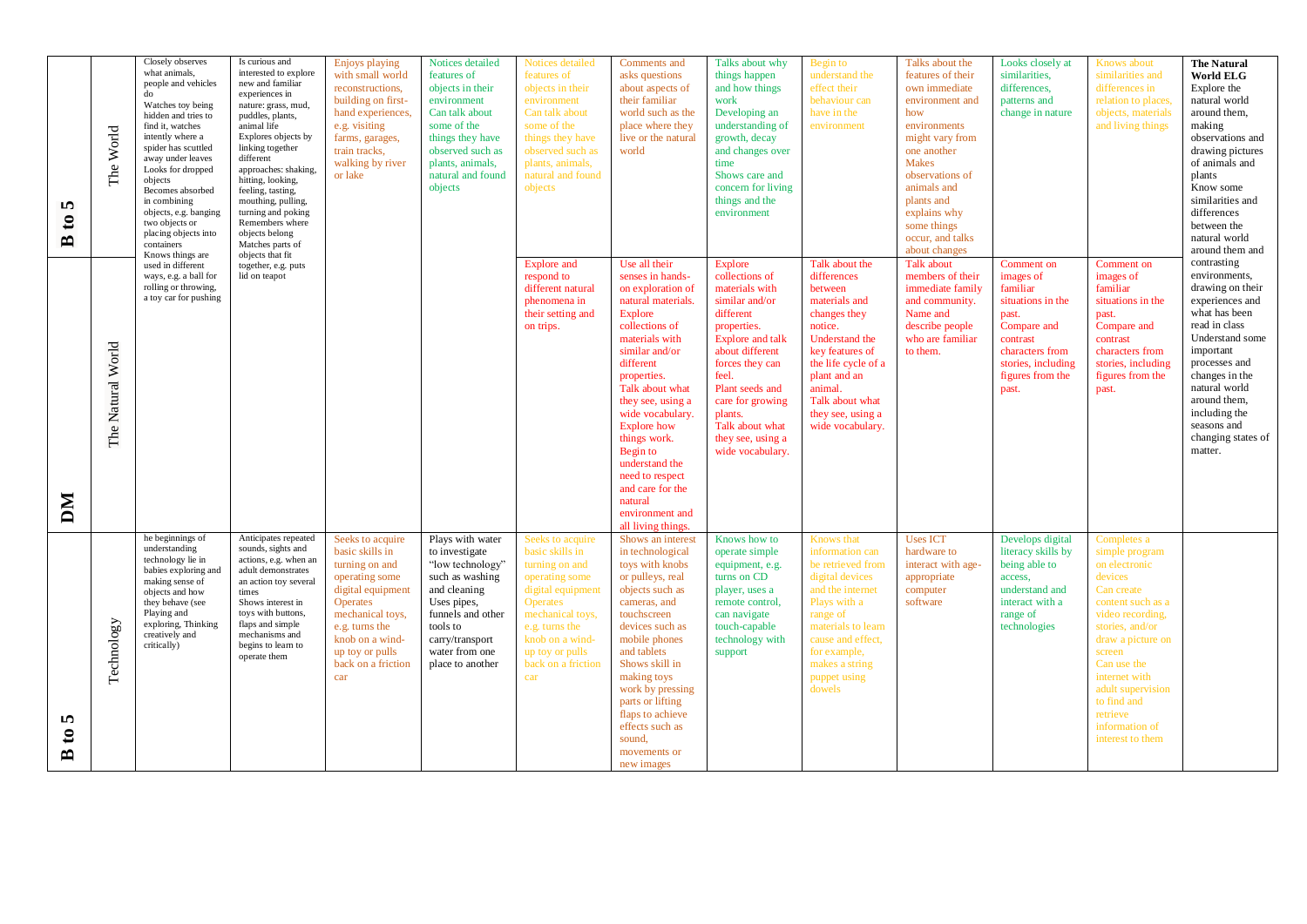|                                                  |                                   | Range 2                                                                                                                                                            | Range 3                                                                                                                                                                                                                                                                                                                                                                                                                                                                                                                                         | Range 4                                                                                                                                                                                                                                                                                                                                                                                |                                                                                                                                                                                                                                                                                                                                                     | Range 5                                                                                                                                                                                                                                                                                                                                                                                                                                                                                                  |                                                                                                                                                                                                                                                                                                                                                                                                                                                                                                     |                                                                                                                                                                                                                                                                                                                                                                                                                     |                                                                                                                                                                                                                                                                                                                                                                                                                                |                                                                                                                                                                                                                                      |                                                                                                                                                                                                  |                                                                                                                                                                                                                                                                                                                                                                                                                                                |                                                                                                                                                                                                                                                                                                                                                                                                     |
|--------------------------------------------------|-----------------------------------|--------------------------------------------------------------------------------------------------------------------------------------------------------------------|-------------------------------------------------------------------------------------------------------------------------------------------------------------------------------------------------------------------------------------------------------------------------------------------------------------------------------------------------------------------------------------------------------------------------------------------------------------------------------------------------------------------------------------------------|----------------------------------------------------------------------------------------------------------------------------------------------------------------------------------------------------------------------------------------------------------------------------------------------------------------------------------------------------------------------------------------|-----------------------------------------------------------------------------------------------------------------------------------------------------------------------------------------------------------------------------------------------------------------------------------------------------------------------------------------------------|----------------------------------------------------------------------------------------------------------------------------------------------------------------------------------------------------------------------------------------------------------------------------------------------------------------------------------------------------------------------------------------------------------------------------------------------------------------------------------------------------------|-----------------------------------------------------------------------------------------------------------------------------------------------------------------------------------------------------------------------------------------------------------------------------------------------------------------------------------------------------------------------------------------------------------------------------------------------------------------------------------------------------|---------------------------------------------------------------------------------------------------------------------------------------------------------------------------------------------------------------------------------------------------------------------------------------------------------------------------------------------------------------------------------------------------------------------|--------------------------------------------------------------------------------------------------------------------------------------------------------------------------------------------------------------------------------------------------------------------------------------------------------------------------------------------------------------------------------------------------------------------------------|--------------------------------------------------------------------------------------------------------------------------------------------------------------------------------------------------------------------------------------|--------------------------------------------------------------------------------------------------------------------------------------------------------------------------------------------------|------------------------------------------------------------------------------------------------------------------------------------------------------------------------------------------------------------------------------------------------------------------------------------------------------------------------------------------------------------------------------------------------------------------------------------------------|-----------------------------------------------------------------------------------------------------------------------------------------------------------------------------------------------------------------------------------------------------------------------------------------------------------------------------------------------------------------------------------------------------|
|                                                  |                                   | $12-18$ m                                                                                                                                                          | 18-24 m                                                                                                                                                                                                                                                                                                                                                                                                                                                                                                                                         | 24-36 months                                                                                                                                                                                                                                                                                                                                                                           |                                                                                                                                                                                                                                                                                                                                                     | 36-48 months                                                                                                                                                                                                                                                                                                                                                                                                                                                                                             |                                                                                                                                                                                                                                                                                                                                                                                                                                                                                                     |                                                                                                                                                                                                                                                                                                                                                                                                                     | 48-71 months                                                                                                                                                                                                                                                                                                                                                                                                                   |                                                                                                                                                                                                                                      |                                                                                                                                                                                                  | ELG's                                                                                                                                                                                                                                                                                                                                                                                                                                          |                                                                                                                                                                                                                                                                                                                                                                                                     |
|                                                  |                                   |                                                                                                                                                                    |                                                                                                                                                                                                                                                                                                                                                                                                                                                                                                                                                 | Autumn 2                                                                                                                                                                                                                                                                                                                                                                               | Spring 2                                                                                                                                                                                                                                                                                                                                            | Summer 2                                                                                                                                                                                                                                                                                                                                                                                                                                                                                                 | Autumn 2                                                                                                                                                                                                                                                                                                                                                                                                                                                                                            | Spring 2                                                                                                                                                                                                                                                                                                                                                                                                            | Summer 2                                                                                                                                                                                                                                                                                                                                                                                                                       | Autumn 2                                                                                                                                                                                                                             | Spring 2                                                                                                                                                                                         | Summer 2                                                                                                                                                                                                                                                                                                                                                                                                                                       |                                                                                                                                                                                                                                                                                                                                                                                                     |
|                                                  | <b>Expressive Arts and Design</b> |                                                                                                                                                                    |                                                                                                                                                                                                                                                                                                                                                                                                                                                                                                                                                 |                                                                                                                                                                                                                                                                                                                                                                                        |                                                                                                                                                                                                                                                                                                                                                     |                                                                                                                                                                                                                                                                                                                                                                                                                                                                                                          |                                                                                                                                                                                                                                                                                                                                                                                                                                                                                                     |                                                                                                                                                                                                                                                                                                                                                                                                                     |                                                                                                                                                                                                                                                                                                                                                                                                                                |                                                                                                                                                                                                                                      |                                                                                                                                                                                                  |                                                                                                                                                                                                                                                                                                                                                                                                                                                |                                                                                                                                                                                                                                                                                                                                                                                                     |
| S<br>$\mathfrak{g}$<br>$\mathbf{r}$              | Creating with Materials           | Experiments with a<br>range of media -<br>tools, materials,<br>sound and whole-<br>body movement -<br>through multi-<br>sensory exploration                        | Continues to<br>explore and<br>experiment with an<br>increasing range of<br>media and<br>movement through<br>multi-sensory<br>exploration and<br>expression<br>Moves while<br>singing/vocalising.<br>whilst listening to<br>sounds and music,<br>while playing with<br>sound<br>makers/instruments<br>Mirrors and<br>improvises actions<br>they have observed<br>e.g. clapping or<br>waving<br>Sings/vocalises<br>whilst listening to<br>music or playing<br>with<br>instruments/sound<br>makers<br>Notices and<br>becomes interested<br>in the | Joins in<br>singing songs<br>Creates sounds<br>by rubbing,<br>shaking,<br>tapping,<br>striking or<br>blowing<br>Shows an<br>interest in the<br>way sound<br>makers and<br>instruments<br>sound and<br>experiments<br>with ways of<br>playing them,<br>e.g. loud/quiet<br>fast/slow<br>Experiments<br>with ways to<br>enclose a<br>space, create<br>shapes and<br>represent<br>actions, | <b>Experiments</b><br>with ways to<br>enclose a<br>space, create<br>shapes and<br>represent<br>actions,<br>sounds and<br>objects<br>Enjoys and<br>responds to<br>playing with<br>colour in a<br>variety of<br>ways, for<br>example<br>combining<br>colours<br>Uses 3D and<br>2D structures<br>to explore<br>materials<br>and/or to<br>express ideas | Experiments with<br>ways to enclose a<br>space, create shapes<br>and represent<br>actions, sounds and<br>objects<br>Enjoys and responds<br>to playing with<br>colour in a variety of<br>ways, for example<br>combining colours<br>Uses 3D and 2D<br>structures to explore<br>materials and/or to<br>express ideas                                                                                                                                                                                        | Explores and learns<br>how sounds and<br>movements can be<br>changed<br>Continues to explore<br>moving in a range of<br>ways, e.g. mirroring,<br>creating own<br>movement patterns<br>Enjoys joining in<br>with moving,<br>dancing and ring<br>games<br>Sings familiar songs,<br>e.g. pop songs, songs<br>from TV<br>programmes,<br>rhymes, songs from<br>home                                                                                                                                      | Taps out simple<br>repeated rhythms<br>Develops an<br>understanding of<br>how to create and<br>use sounds<br>intentionally<br>Continues to<br>explore colour<br>and how colours<br>can be changed                                                                                                                                                                                                                   | Develops an<br>understanding of<br>using lines to<br>enclose a space,<br>and begins to use<br>drawing to<br>represent actions<br>and objects based<br>on imagination,<br>observation and<br>experience<br><b>Uses</b> various<br>construction<br>materials, e.g.<br>joining pieces,<br>stacking<br>vertically and<br>horizontally,<br>balancing,<br>making<br>enclosures and<br>creating spaces<br>Uses tools for a<br>purpose | Begins to build a<br>collection of<br>songs and dances<br>Uses their<br>increasing<br>knowledge and<br>understanding of<br>tools and<br>materials to<br>explore their<br>interests and<br>enquiries and<br>develop their<br>thinking | <b>Expresses</b> and<br>communicates<br>working theories,<br>feelings and<br>understandings<br>using a range of<br>art forms, e.g.<br>movement,<br>dance, drama.<br>music and the<br>visual arts | Makes music in<br>range of ways,<br>e.g. plays with<br>sounds<br>creatively, plays<br>along to the beat<br>of the song they<br>are singing or<br>music they are<br>listening to<br>Develops their<br>own ideas<br>through<br>experimentation<br>with diverse<br>materials, e.g.<br>light, projected<br>image, loose<br>parts,<br>watercolours,<br>powder paint, to<br>express and<br>communicate<br>their discoveries<br>and<br>understanding. | <b>Creating with</b><br><b>Materials ELG</b><br>Safely use and<br>explore a variety<br>of materials, tools<br>and techniques,<br>experimenting<br>with colour,<br>design, texture,<br>form and<br>function<br>Share their<br>creations.<br>explaining the<br>process they have<br>used<br>Make use of<br>props and<br>materials when<br>role playing<br>characters in<br>narratives and<br>stories. |
| DМ                                               | Creating with Materials           |                                                                                                                                                                    | transformative<br>effect of their<br>action on materials<br>and resources                                                                                                                                                                                                                                                                                                                                                                                                                                                                       | sounds and<br>objects<br>Enjoys and<br>responds to<br>playing with<br>colour in a<br>variety of<br>ways, for<br>example<br>combining<br>colours<br>Uses 3D and<br>2D structures<br>to explore<br>materials<br>and/or to<br>express ideas                                                                                                                                               |                                                                                                                                                                                                                                                                                                                                                     | <b>Start to make marks</b><br>intentionally.<br>Explore paint, using<br>fingers and other<br>parts of their bodies<br>as well as brushes<br>and other tools.<br>Enjoy and take part<br>in action songs, such<br>as 'Twinkle,<br>Twinkle Little Star'.<br>Start to develop<br>pretend play,<br>pretending that one<br>object represents<br>another. For<br>example, a child<br>holds a wooden<br>block to her ear and<br>pretends it's a<br>phone.<br>Manipulate and play<br>with different<br>materials. | <b>Explore different</b><br>materials freely, in<br>order to develop<br>their ideas about<br>how to use them and<br>what to make.<br>Take part in simple<br>pretend play, using<br>an object to<br>represent something<br>else even though<br>they are not similar.<br>Create closed shapes<br>with continuous<br>lines, and begin to<br>use these shapes to<br>represent objects.<br>Use drawing to<br>represent ideas like<br>movement or loud<br>noises.<br>Explore colour and<br>colour-mixing. | Join different<br>materials and<br>explore different<br>textures.<br>Make<br>imaginative and<br>complex 'small<br>worlds' with<br>blocks and<br>construction kits,<br>such as a city<br>with different<br>buildings and a<br>park.<br>Draw with<br>increasing<br>complexity and<br>detail, such as<br>representing a<br>face with a circle<br>and including<br>details.<br>Explore colour<br>and colour-<br>mixing. | Develop their<br>own ideas and<br>then decide<br>which materials<br>to use to express<br>them.<br>Begin to develop<br>complex stories<br>using small world<br>equipment like<br>animal sets, dolls<br>and dolls houses<br>etc.<br>Show different<br>emotions in their<br>drawings and<br>paintings, like<br>happiness,<br>sadness, fear etc.<br>Explore colour<br>and colour<br>mixing.                                        | Explore, use and<br>refine a variety of<br>artistic effects to<br>express their<br>ideas and<br>feelings.                                                                                                                            | Return to and<br>build on their<br>previous<br>learning, refining<br>ideas and<br>developing their<br>ability to<br>represent them.                                                              | Create<br>collaboratively<br>sharing ideas,<br>resources and<br>skills.                                                                                                                                                                                                                                                                                                                                                                        |                                                                                                                                                                                                                                                                                                                                                                                                     |
| S<br>$\boldsymbol{\mathfrak{e}}$<br>$\mathbf{r}$ | Imaginative<br>Being              | Responds to and<br>engages with the<br>world that surrounds<br>them, e.g. sounds,<br>movement, people,<br>objects, sensations,<br>emotions (her own<br>and others) | Expresses self<br>through physical<br>actions and sound<br>Pretends that one<br>object represents<br>another, especially<br>when objects have                                                                                                                                                                                                                                                                                                                                                                                                   | Uses everyday<br>materials to<br>explore,<br>understand<br>and represent<br>their world $-$<br>their ideas,                                                                                                                                                                                                                                                                            | Uses everyday<br>materials to<br>explore,<br>understand<br>and represent<br>their world $-$<br>their ideas,                                                                                                                                                                                                                                         | Uses everyday<br>materials to explore,<br>understand and<br>represent his world -<br>his ideas, interests<br>and fascinations                                                                                                                                                                                                                                                                                                                                                                            | Uses movement and<br>sounds to express<br>experiences,<br>expertise, ideas and<br>feelings<br>Experiments and<br>creates movement in                                                                                                                                                                                                                                                                                                                                                                | Notices what<br>other children<br>and adults do,<br>mirroring what is<br>observed, adding<br>variations and                                                                                                                                                                                                                                                                                                         | Engages in<br>imaginative play<br>based on own<br>ideas or first-<br>hand or peer<br>experiences.                                                                                                                                                                                                                                                                                                                              | Creates<br>representations of<br>both imaginary<br>and real-life<br>ideas, events,<br>people and<br>objects                                                                                                                          | Chooses<br>particular<br>movements,<br>instruments/soun<br>ds, colours and<br>materials for their                                                                                                | Uses<br>combinations of<br>art forms, e.g.<br>moving and<br>singing, making<br>and dramatic<br>play, drawing and                                                                                                                                                                                                                                                                                                                               | <b>Being</b><br><b>Imaginative and</b><br><b>Expressive</b><br><b>ELG</b><br>Invent, adapt and<br>recount narratives<br>and stories with                                                                                                                                                                                                                                                            |